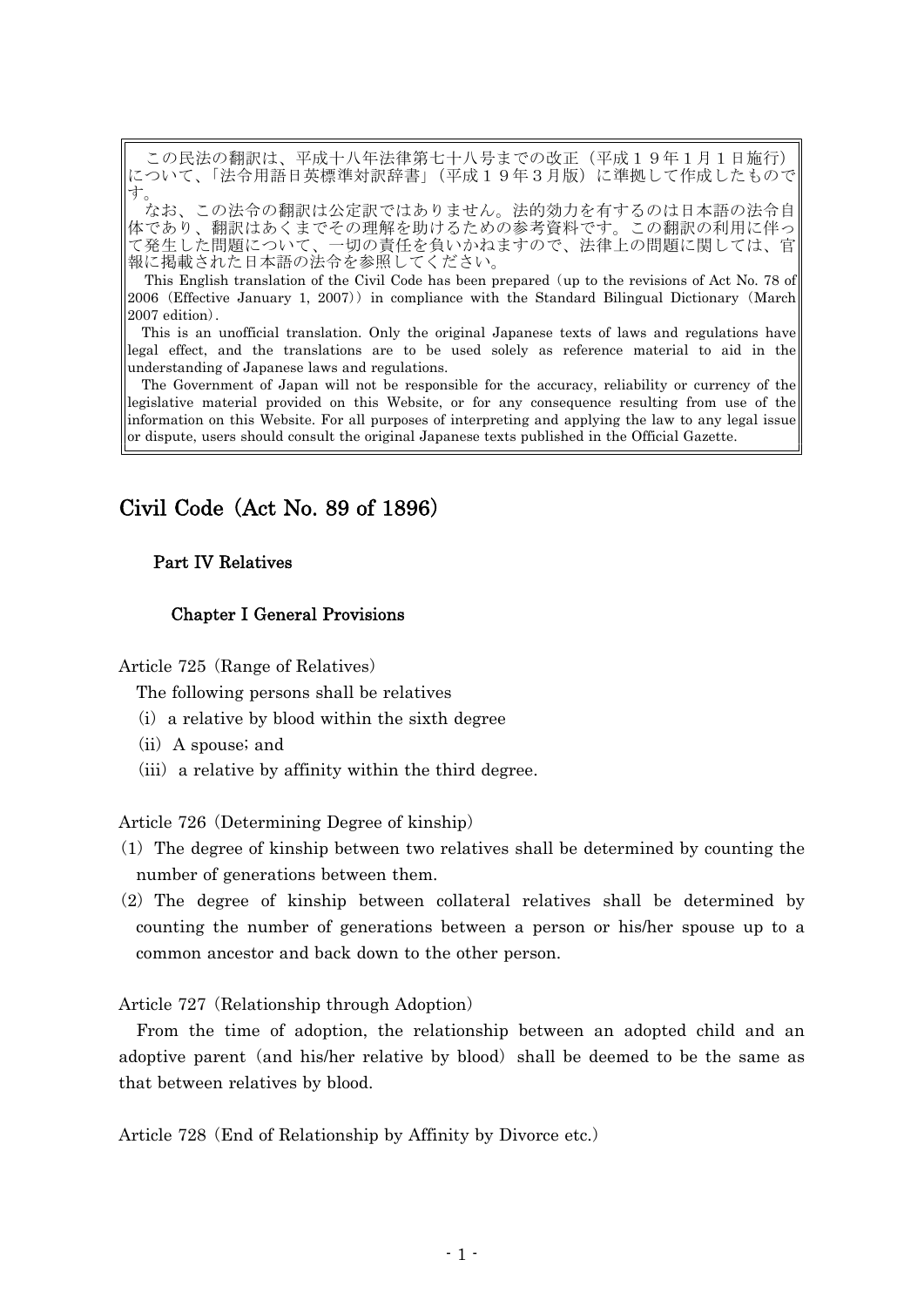- $(1)$  The relationship between relatives by affinity shall come to an end by divorce.
- $(2)$  The same shall apply in the case where a spouse has died and the surviving spouse indicates an intention to end the relationship between relatives by affinity.

Article 729 (End of Adoptive Relation by Dissolution)

The relationship of an adopted child, his/her spouse, any of his/her lineal descendants and their spouses with an adoptive parent and his/her spouse shall come to an end by dissolution of adoptive relation.

Article 730 (Mutual Help between Relatives)

Lineal relatives by blood and relatives who live together shall help one another.

## Chapter II Marriage

## Section 1 Formation of Marriage

## Subsection 1 Requirements for Marriage

Article 731 (Marriageable Age)

A man who has attained 18 years of age, and a woman who has attained 16 years of age may enter into marriage.

Article 732 (Prohibition of Bigamy)

A person who has a spouse shall not enter into another marriage.

Article 733 (Period of Prohibition of Remarriage)

- ( )1 A woman may not remarry unless six months have passed since the day of dissolution or rescission of her previous marriage.
- $(2)$  In the case where a woman had conceived a child before the cancellation or dissolution of her previous marriage, the provision of the preceding paragraph shall not apply.

Article 734 (Prohibition of Marriage between Close Relatives)

- ( )1 Neither lineal relatives by blood nor collateral relatives by blood within the third degree of kinship may marry; provided that this shall not apply between an adopted child and his/her collateral relatives by blood through adoption.
- $(2)$  The preceding paragraph shall also apply after the termination of a family relationship pursuant to the provision of Article 817-9.

Article 735 (Prohibition of Marriage between Lineal Relatives by Affinity)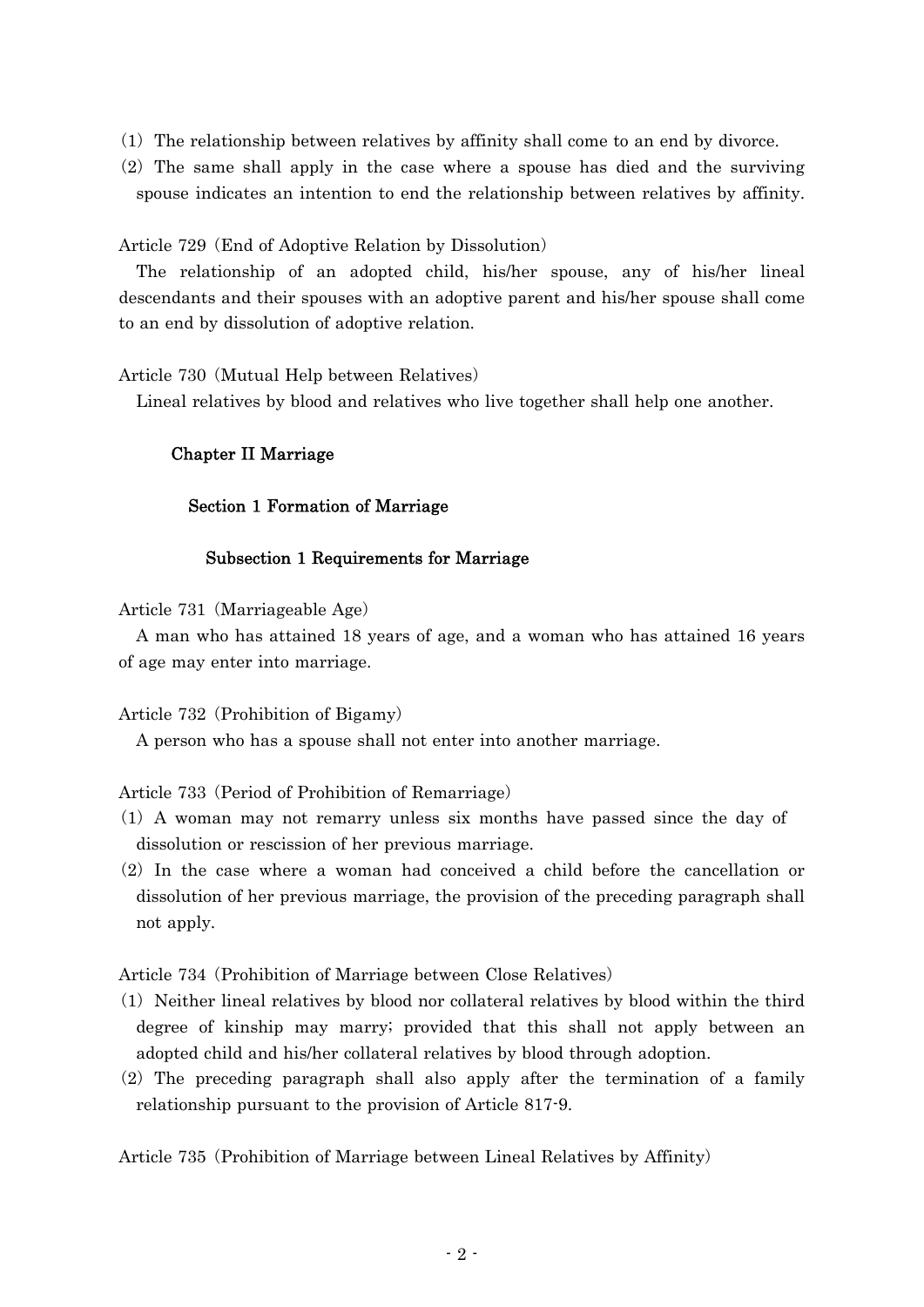Lineal relatives by affinity may not marry. This shall also apply after the termination of a relationship by affinity pursuant to the provisions of Article 728 or Article 817-9.

Article 736 (Prohibition of Marriage between Adoptive Parent and Child etc.)

Even after the termination of a family relationship pursuant to the provision of Article 729, an adopted child or spouse of adopted child, or a lineal descendant or spouse of a lineal descendant, may not marry an adoptive parent or his/her lineal ascendant.

Article 737 (Parental Consent for Marriage of Minor)

- $(1)$  A minor shall obtain the consent of both parents to marry.
- $(2)$  If one parent does not consent, the consent of the other parent is sufficient. This shall also apply if one parent is unknown, has died, or is unable to indicate his/her intent.

Article 738 (Marriage of Adult Ward)

An adult ward does not require the consent of his/her guardian of adult to marry.

Article 739 (Notification of Marriage)

- ( )1 Marriage shall take effect upon notification pursuant to the Family Registration Act (Act No. 224 of 1947).
- $(2)$  The notification in the preceding paragraph shall be given by document with the signatures of both parties and not less than two adult witnesses, or given orally by these persons.

Article 740 (Acceptance of Notification of Marriage)

Notification of marriage may not be accepted unless it has been found not to violate the provisions of Articles  $731$  to  $737$  inclusive, the provision of paragraph  $(2)$ of the preceding Article, or the provisions of any other laws and regulations.

Article 741 (Marriage between Japanese Nationals in Foreign Country)

Two Japanese nationals in a foreign country who intend to marry may give notification to the Japanese ambassador a minister of legation or consul stationed in that country. In this case, the provisions of the preceding two Articles shall apply mutatis mutandis.

### Subsection 2 Void and Annulled Marriages

Article 742 (Grounds on Which Marriage is Void)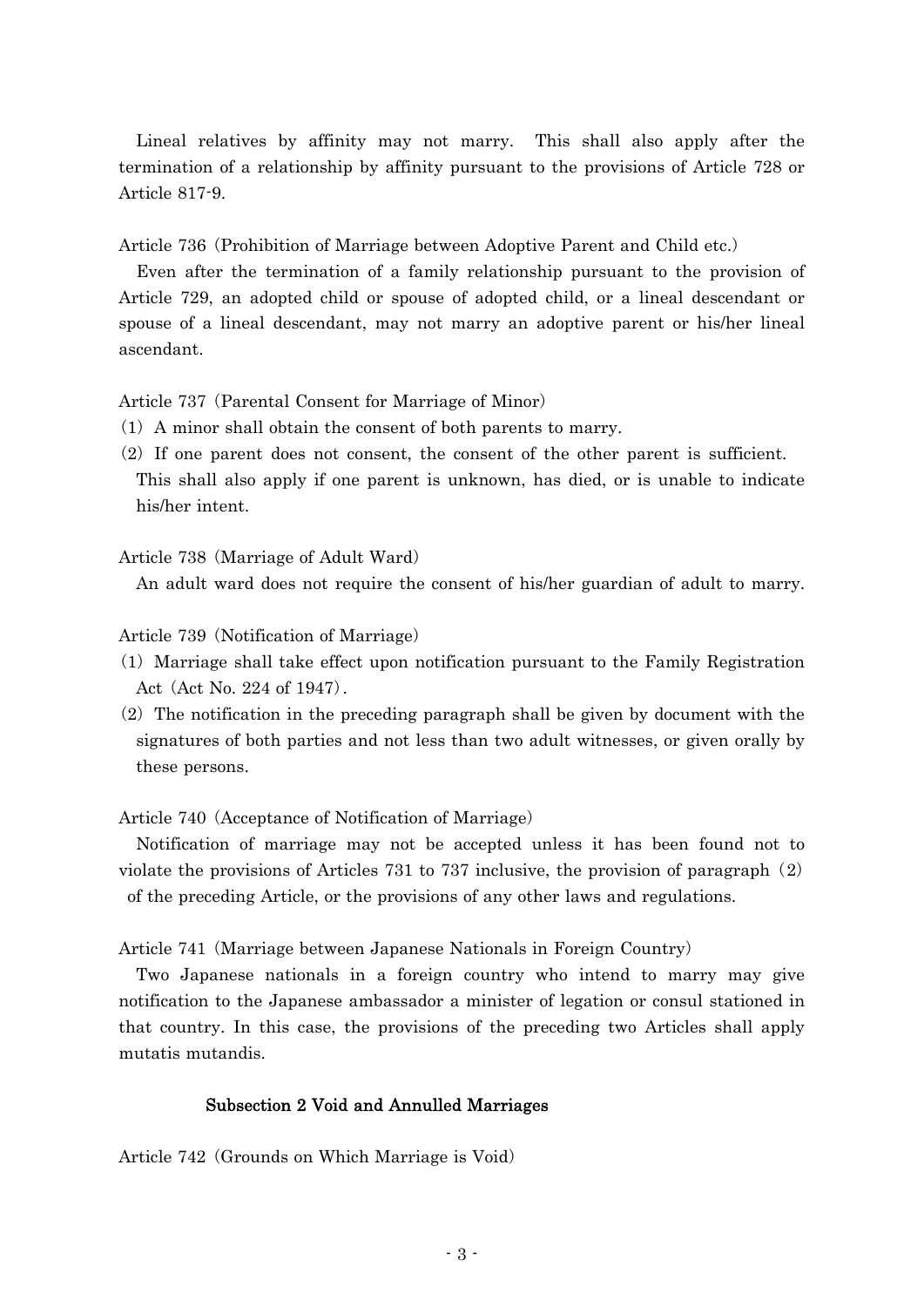Marriage shall be void only in the following cases:

- (i) if one of the parties has no intention to marry due to mistaken identity or other cause; or
- (ii) if the parties do not lodge notification of marriage; provided however, that the effect of marriage shall not be prevented merely because notification was not given in the form prescribed in paragraph  $(2)$  of Article 739.

Article 743 (Rescission of Marriage)

Marriage may not be annulled, unless pursuant to the provisions of Articles 744 to 747 inclusive.

Article 744 (Rescission of Unlawful Marriage)

- $(1)$  Either of the parties, their relatives, or a public prosecutor may make a claim to the family court to rescind a marriage if it violates the provisions of Articles 731 to 736 inclusive; provided, however, that a public prosecutor may not claim this after the death of one of the parties.
- $(2)$  A spouse or previous spouse of a party to a marriage that violates the provisions of Article 732 or Article 733 may claim for rescission of marriage.

Article 745 (rescission of Marriage in Violation of Marriageable Age)

- ( )1 When a person of non-marriageable age reaches marriageable age, a claim for rescission of a marriage that violates the provisions of Article 731 may not be made.
- $(2)$  A person of non-marriageable age may claim rescission of marriage within a further three months after he/she has reached marriageable age; provided that this shall not apply if he/she has ratified the marriage after reaching marriageable age.
- Article 746 (Rescission of Marriage Formed within the Period of Prohibition of Remarriage)

A claim for rescission may not be made for a marriage that violates the provisions of Article 733 if six months have passed from the day on which the previous marriage was cancelled or rescinded, or if a woman has conceived a child after remarriage.

Article 747 (Rescission of Marriage by Fraud or Duress)

- ( )1 A person who has married due to fraud or duress may make a claim for rescission of marriage to the family court.
- $(2)$  The claim for rescission of marriage pursuant to the preceding paragraph lapses upon the passage of three months after the party has discovered the fraud or escaped the duress, or upon ratification.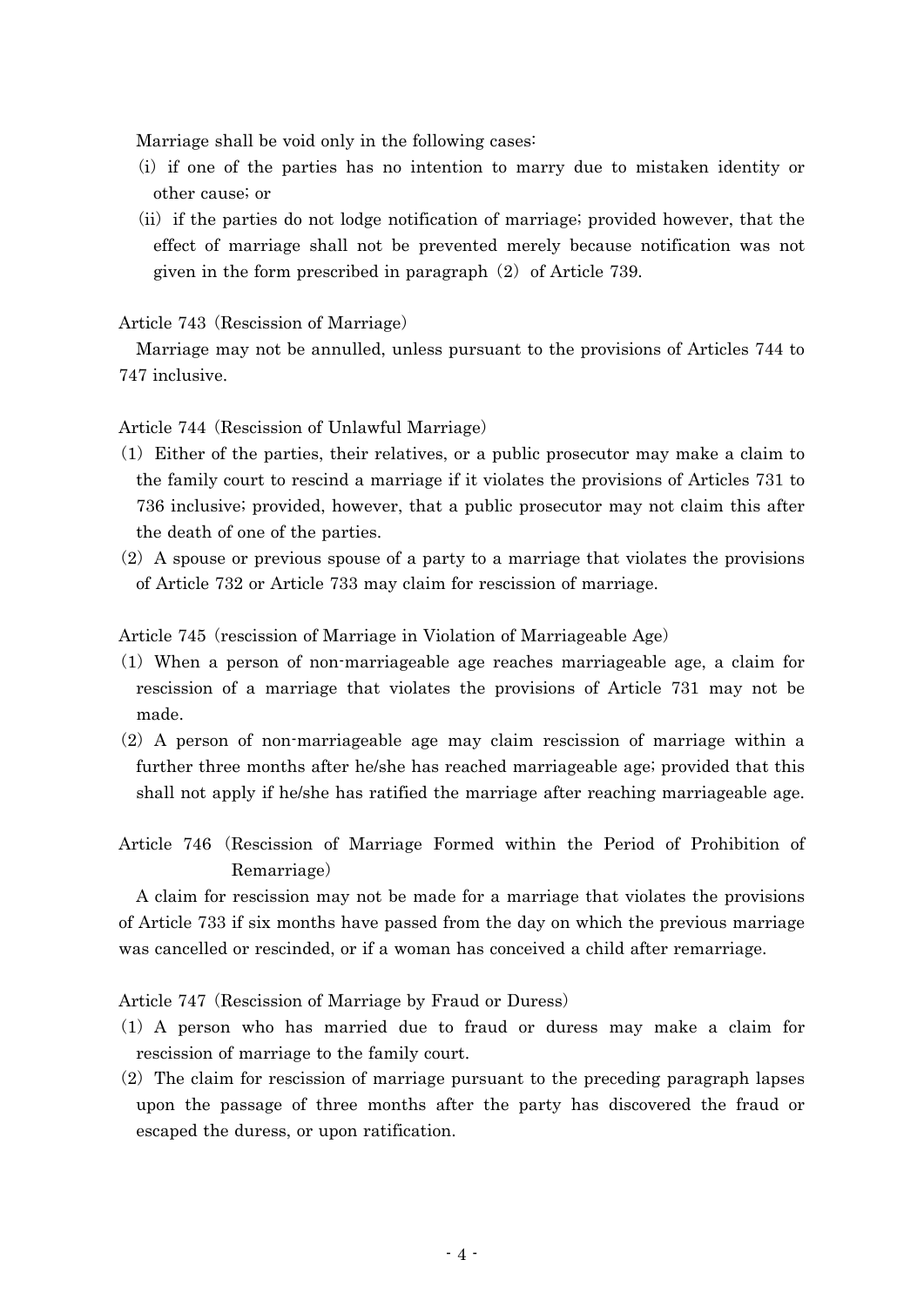Article 748 (Effect of Rescission of Marriage)

- (1) Rescission of marriage shall not have retroactive effect.
- $(2)$  A party who did not know of the cause of rescission at the time of marriage must return property obtained by the marriage to the extent of the gain he/she actually receives.
- (3) A party who was aware of the cause of rescission at the time of marriage must return all of the gain obtained by the marriage. In this case, the party is liable to compensate an adverse party without knowledge for damages.

Article 749 (Application Mutatis Mutandis of Divorce Provisions)

The provisions of paragraph  $(1)$  of Article 728, Articles 766 to 769 inclusive, the proviso to paragraph  $(1)$  of Article 790, and paragraphs  $(2)$ ,  $(3)$ ,  $(5)$  and  $(6)$  of Article 819 shall apply mutatis mutandis to the rescission of marriage.

### Section 2 Effect of Marriage

Article  $750$  (Surname of Husband and Wife)

A husband and wife shall adopt the surname of the husband or wife in accordance with that which is decided at the time of marriage.

Article 751 (Surviving Spouse Reverting to Previous Surname etc.)

- $(1)$  If a husband or wife dies, the surviving spouse may revert to using the surname he/she used before marriage.
- $(2)$  The provisions of Article 769 shall apply mutatis mutandis to the preceding paragraph and to the case referred to in paragraph  $(2)$  of Article 728.

Article 752 (Duty to Live Together, Cooperate, and Provide Mutual Assistance)

A husband and wife shall live together and provide mutual cooperation and assistance.

### Article 753 (Constructive Adult by Marriage)

If a minor enters into marriage, he/she shall be deemed to have attained majority.

Article 754 (Right to Rescind Contract between Husband and Wife)

Either husband or wife may at any time during marriage rescind a contract between husband and wife; provided, however, that this may not harm the rights of a third party.

### Section 3 Marital Property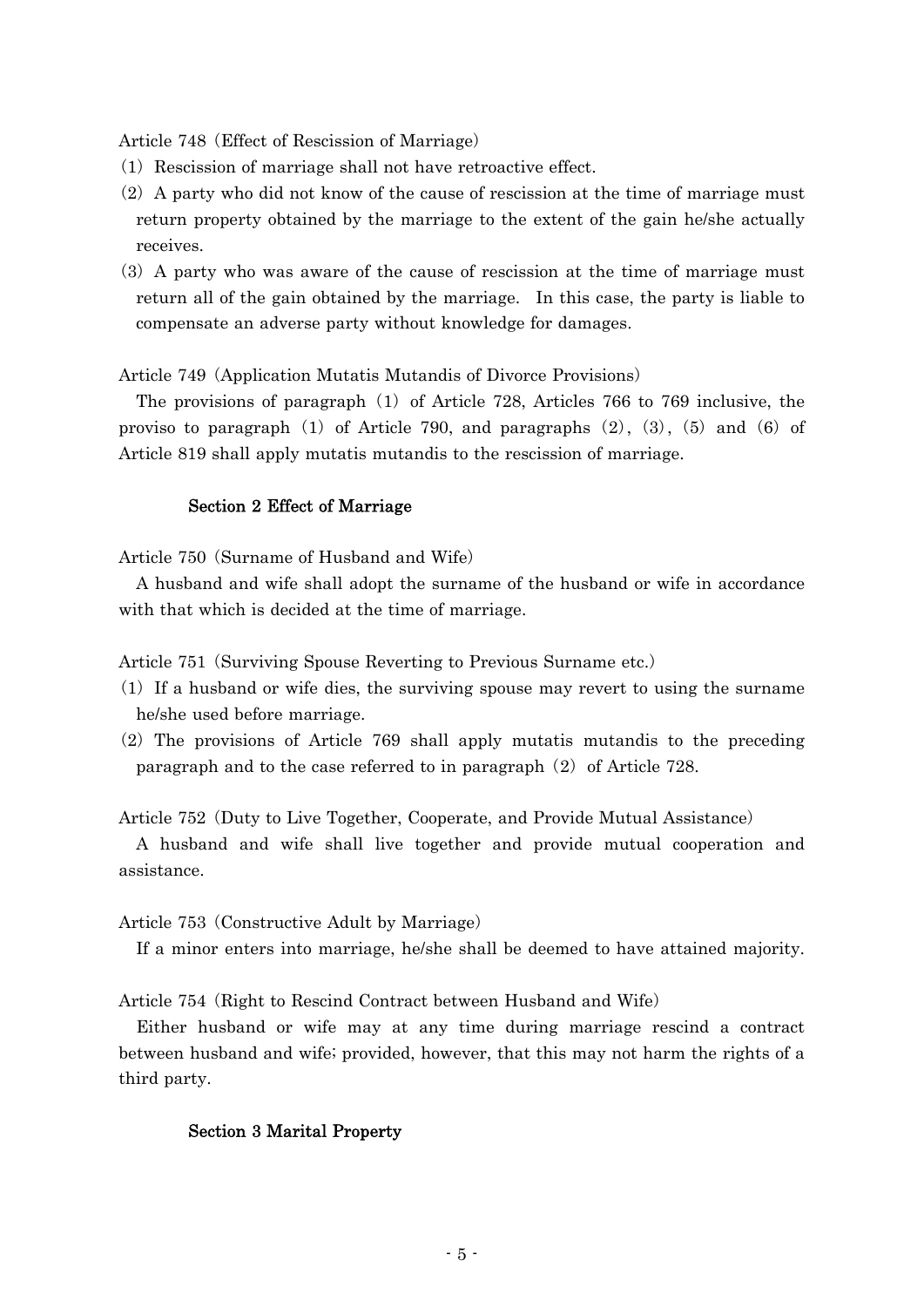### Subsection 1 General Provisions

Article 755 (Marital Property of Husband and Wife)

The property rights and duties of a husband and wife shall be prescribed by the following subsections, unless they entered into a contract setting forth otherwise, regarding their property before giving notification of the marriage.

Article 756 (Requirements of Perfection of Contract on Property of Husband and Wife)

If a husband and wife have entered into a contract that departs from the statutory property system, the contract may not be asserted against the successor in title of the husband or wife, or a third party unless registered prior to notification of marriage.

Article 757 Deleted

Article 758 (Limitations on Altering Property Rights of Husband and Wife etc.)

- $(1)$  The property rights of a husband and wife may not be altered after notification of marriage.
- $(2)$  In the case where one party to a marriage administers property and that property is imperiled by misadministration, the other party may make a claim to the family court for his own administration over that property.
- (3) A claim may be made for division of property held in co-ownership together with the claim referred to in the preceding paragraph.
- Article 759 (Requirements of Perfection of Change of the Administrator of Property or Division of Property in Co-ownership)

If an administrator of property has been changed, or property held in co-ownership has been divided pursuant to the provisions of the preceding Article or as a result of the contract referred to in Article 755, this may not be asserted against the successor in title of the husband or wife, or a third party unless it is registered.

### Subsection 2 Statutory Marital Property System

Article 760 (Sharing of Living Expenses)

A husband and wife shall share the expenses that arise from the marriage taking into account their property, income, and all other circumstances.

Article 761 (Joint and Several Liability for Debts incurred for Household Necessities) If one party to a marriage engages in a juristic act with a third party regarding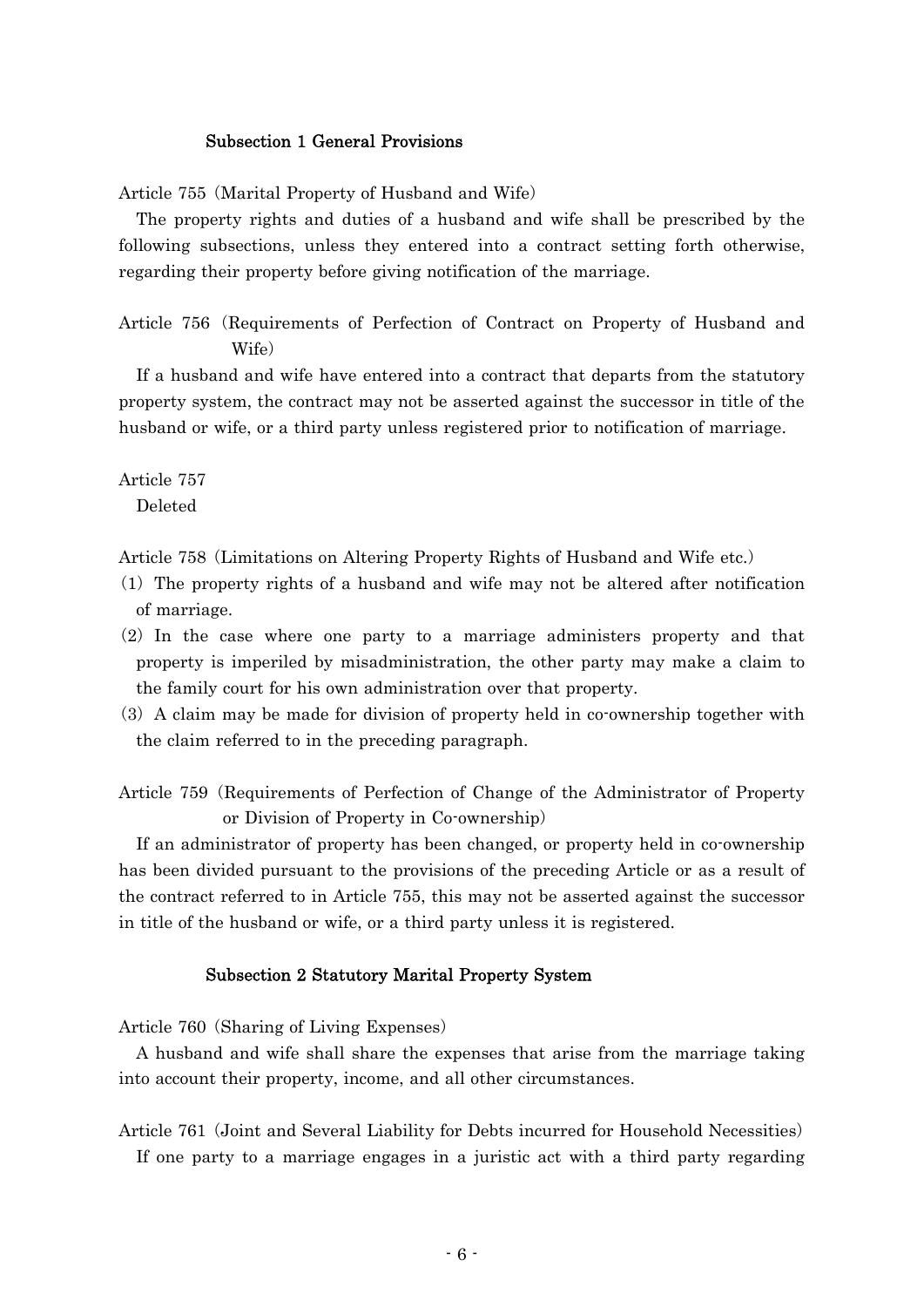everyday household matters, the other party shall be jointly and severally liable for debts that arise from that act; provided that this shall not apply if prior notice is given to the third party to the effect that the other party will not assume such liability.

Article 762 (Ownership of Property between Husband and Wife)

- ( )1 Property owned by one party before marriage and property obtained in the name of that party during marriage shall be separate property (property owned singularly by one party to a marriage.
- (2) Property that does not clearly belong to either husband or wife shall be presumed to be held in co-ownership.

## Section 4 Divorce

## Subsection 1 Divorce by Agreement

Article 763 (Divorce by Agreement)

A husband and wife may divorce by agreement.

Article 764 (Application Mutatis Mutandis of Marriage Provisions)

The provisions of Articles 738, 739, and 747 shall apply mutatis mutandis to divorce by agreement.

Article 765 (Acceptance of Notification of Divorce)

- ( )1 Notification of divorce may not be accepted unless the divorce has been found not to violate the provision of paragraph  $(2)$  of Article 739 applied mutatis mutandis to the preceding Article, paragraph  $(1)$  of Article 819, or the provisions of any other laws and regulations.
- $(2)$  If notification of divorce has been accepted despite the violation of the provisions of the preceding paragraph, the effect of the divorce shall not be prevented because of this violation.

Article 766 (Determination of Matters regarding Custody of Child after Divorce etc.)

- $(1)$  If parents divorce by agreement, the matter of who will have custody over a child and any other necessary matters regarding custody shall be determined by that agreement. If agreement has not been made, or cannot be made, this shall be determined by the family court.
- $(2)$  If the family court finds it necessary for the child's interests, it may change who will take custody over the child and order any other proper disposition regarding custody.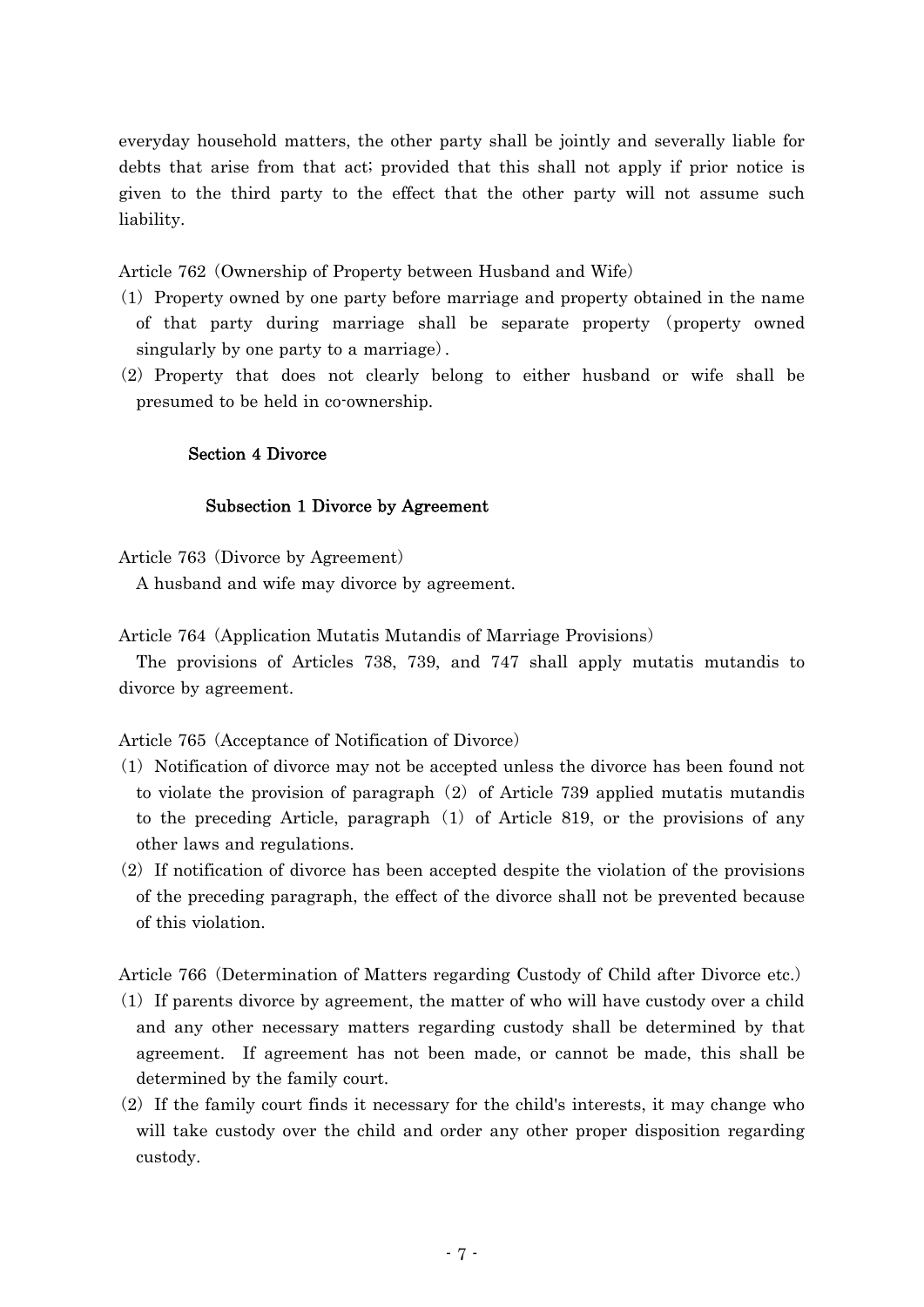( )3 The rights and duties of parents beyond the scope of custody may not be altered by the provisions of the preceding two paragraphs.

Article 767 (Reversion to Previous Surname by Divorce)

- (1) The surname of a husband or wife who has taken a new name by marriage shall revert to the surname used before marriage by divorce by agreement.
- $(2)$  A husband or wife whose surname has reverted to the surname before marriage pursuant to the provision of the preceding paragraph may use the surname he/she used at the time of divorce by notification pursuant to the Family Registration Act within three months of the time of divorce.

Article 768 (Distribution of Property)

- ( )1 One party to a divorce by agreement may claim a distribution of property from the other party.
- (2) If the parties do not, or cannot, settle on agreement with regard to the distribution of property pursuant to the provision of the preceding paragraph, either party may make a claim to the family court for a disposition in lieu of agreement; provided that this claim for distribution of property shall be extinguished at the expiration of two years from the day of divorce.
- (3) In the case referred to in the preceding paragraph, the family court shall determine whether to make a distribution, and the amount and method of that distribution, taking into account the amount of property obtained through the cooperation of both parties and all other circumstances.

Article 769 (Assumption of Rights upon Reversion to Previous Surname by Divorce)

- ( )1 If a husband or wife who has taken a new surname by marriage divorces by agreement after inheriting the rights contained in paragraph  $(1)$  of Article 897, the matter of who will be the successor of those rights shall be determined by agreement of the parties and any other interested persons.
- $(2)$  If the agreement of the preceding paragraph is not, or cannot be, made, the family court shall determine who will be the successor of the rights in that paragraph.

## Subsection 2 Judicial Divorce

Article 770 (Judicial Divorce)

- $(1)$  Only in the cases stated in the following items may either husband or wife file a suit for divorce:
	- $(i)$  if a spouse has committed an act of unchastity;
	- $(ii)$  if abandoned by a spouse in bad faith;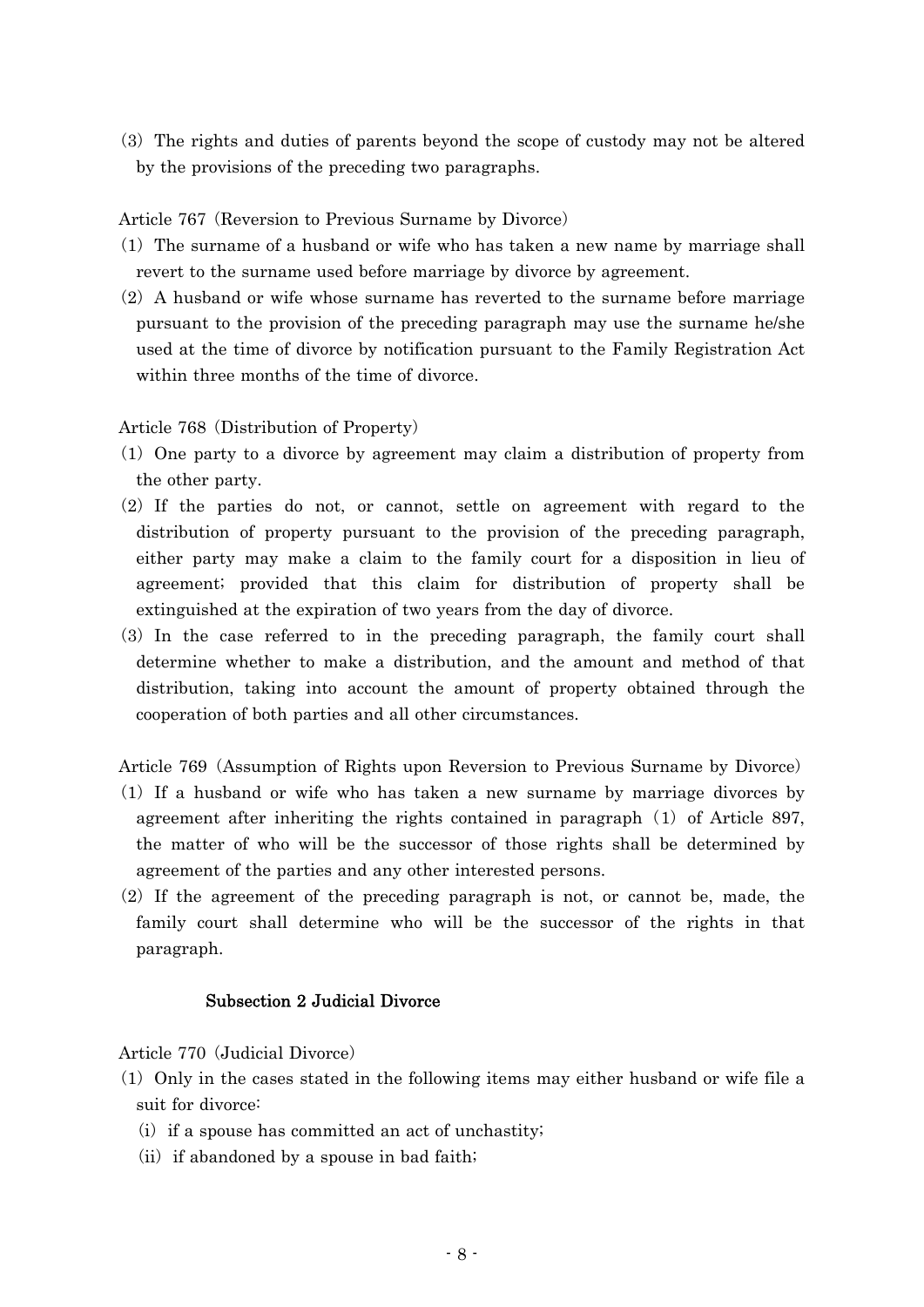- (iii) if it is not clear whether a spouse is dead or alive for not less than three years;
- (iv) if a spouse is suffering from severe mental illness and there is no prospect of recovery; or
- $(v)$  if there is any other grave cause making it difficult to continue the marriage.
- $(2)$  A court may dismiss a suit for divorce if it finds continuing the marriage reasonable taking into account all circumstances, even in the case where there is a cause listed in items (i) to (iv) inclusive of the preceding paragraph.

Article 771 (Application Mutatis Mutandis of Divorce by Agreement Provisions)

The provisions of Articles 766 to 769 inclusive shall apply mutatis mutandis to the case of judicial divorce.

### Chapter III Parent and Child

### Section 1 Natural Children

Article 772 (Presumption of Child in Wedlock)

- ( )1 A child conceived by a wife during marriage shall be presumed to be a child of her husband.
- $(2)$  A child born after 200 days from the formation of marriage or within 300 days of the day of the dissolution or rescission of marriage shall be presumed to have been conceived during marriage.

Article 773 (Determination of Paternity by Court)

In the case where a woman gives birth in violation of the provisions of paragraph  $(1)$  of Article 733, if the paternity of the child cannot be determined pursuant to the provisions of the preceding Article, the court shall determine paternity of the child.

Article 774 (Rebutting Presumption of Legitimacy)

Under the circumstances described in Article 772, a husband may rebut the presumption of the child in wedlock.

Article 775 (Action to Rebut Presumption of Legitimacy)

The father's right to rebut the presumption of child in wedlock under Article 774 shall be exercised by an action of denial of child in wedlock against the child or a mother who has parental authority. If there is no mother who has parental authority, the family court shall appoint a special representative.

Article 776 (Recognition of Legitimacy)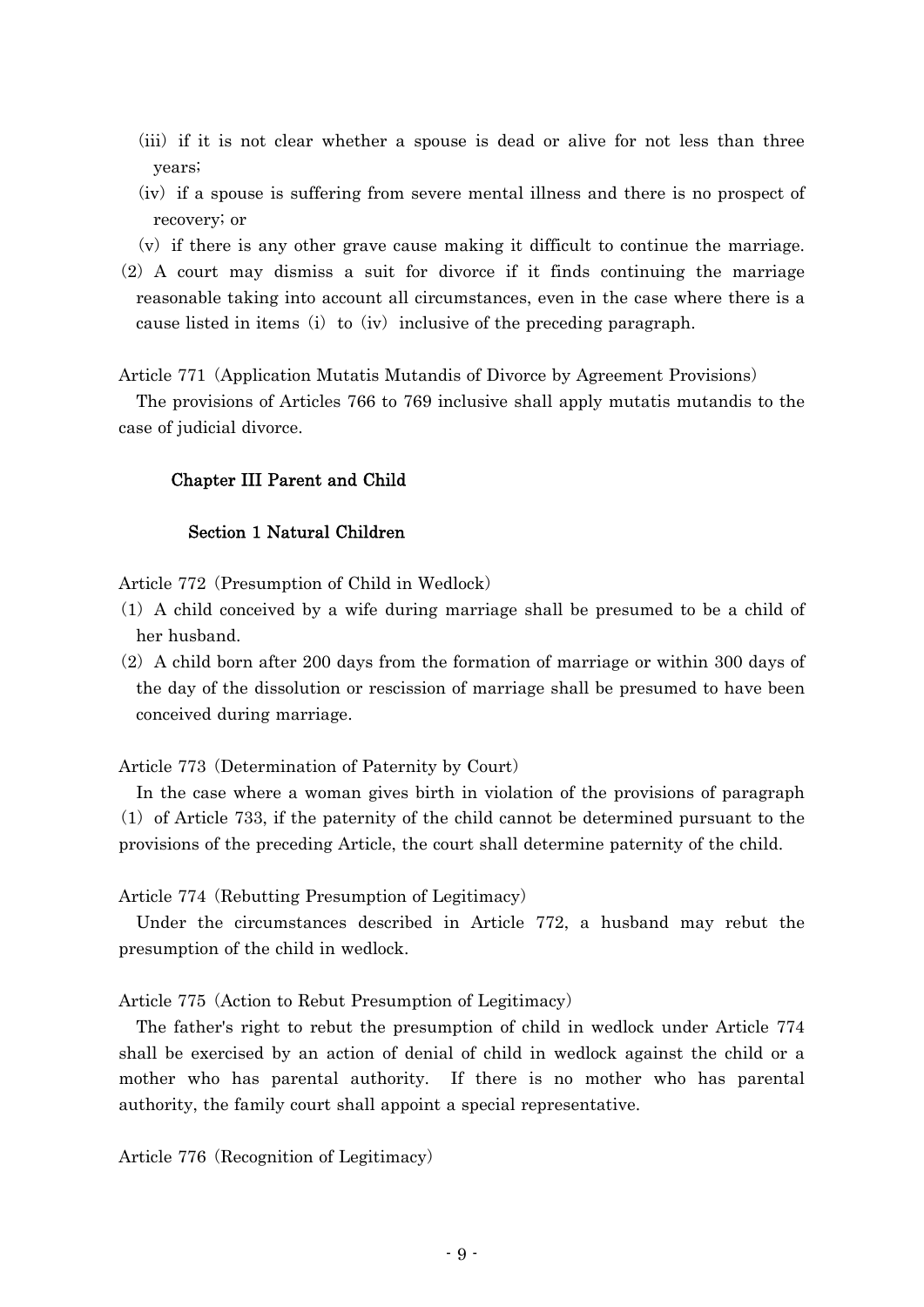If a husband recognizes that a child is his child in wedlock after the birth of the child, he shall lose his right to rebut the presumption of legitimacy.

## Article 777 (Limitation upon Action of Rebutting Presumption)

A husband shall bring an action to rebut the presumption of the child in wedlock within one year of knowing of the child's birth.

## Article 778

If the husband is an adult ward, the period of Article 777 shall begin from the time the husband knew of the child's birth after the rescission of an order for commencement of guardianship.

## Article 779 (Affiliation)

A father or a mother may affiliate his/her child out of wedlock.

## Article 780 (Competency for Affiliation)

A father or a mother does not require the consent of a legal representative for affiliation, even if he/she is a minor or an adult ward.

### Article 781 (Method of Affiliation)

- ( )1 Affiliation shall be made through notification pursuant to the provisions of the Family Registration Act.
- $(2)$  Affiliation may also be made by will.

## Article 782 (Affiliation of Adult Child)

A father or mother may not affiliate his/her adult child without that adult child's consent.

Article 783 (Affiliation of Unborn Child or Child who has Died)

- $(1)$  A father may also affiliate his unborn child. In this case, the mother's consent shall be obtained.
- $(2)$  If a child has died, a father or mother may still give affiliation, limited to the case where that child had a lineal descendant. In this case, if that lineal descendant is an adult, his/her consent shall be obtained.

## Article 784 (Effect of Affiliation)

Affiliation has retroactive effect from the time of birth; provided that this shall not prejudice a right already acquired by a third party.

Article 785 (Prohibition of Rescission of Affiliation)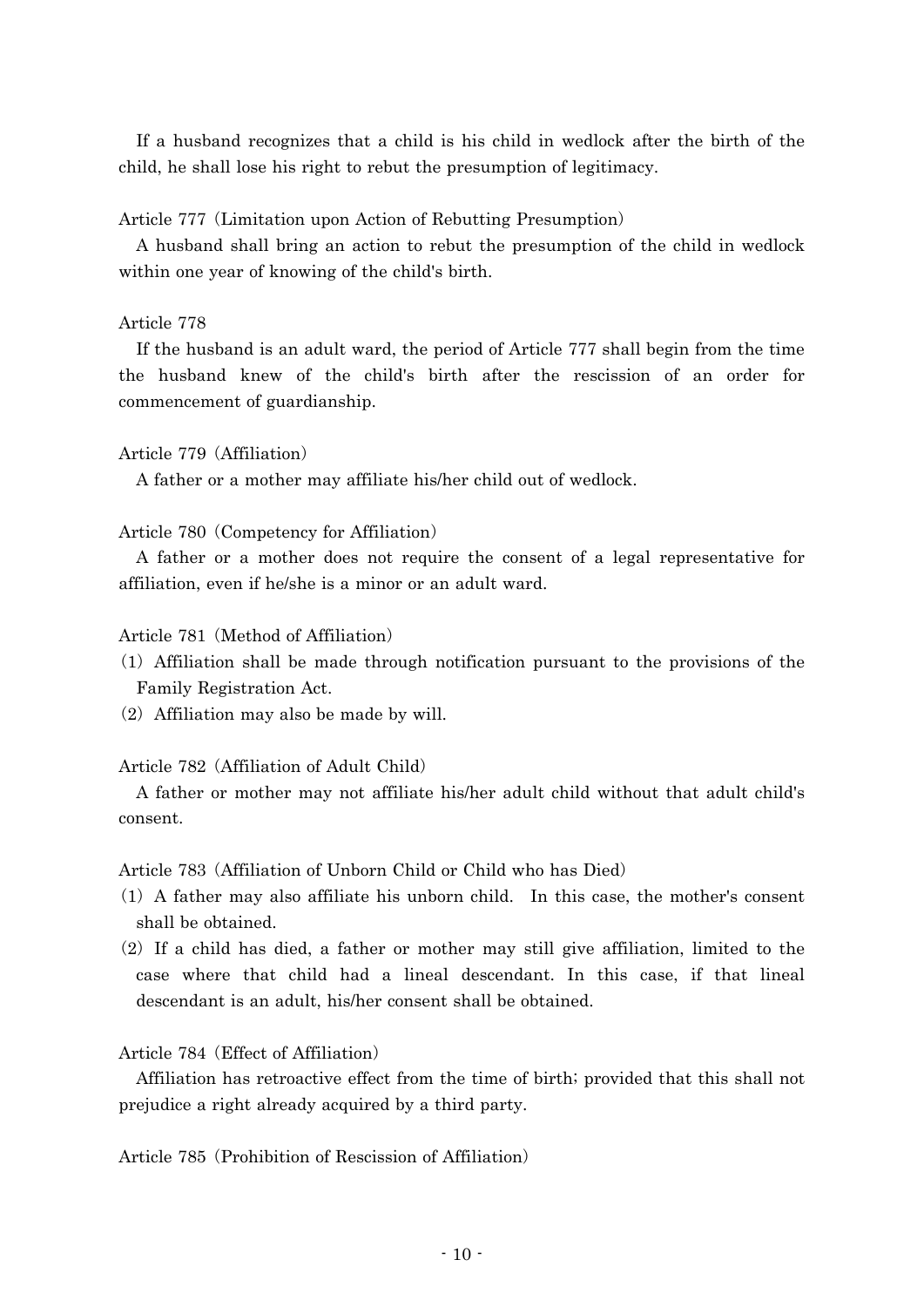A father or a mother who has given affiliation may not rescind that affiliation.

Article 786 (Assertion of Opposing Facts against Affiliation)

A child or any other interested person may assert opposing facts against an affiliation.

## Article 787 (Action for Affiliation)

A child, his/her lineal descendant, or the legal representative of either, may bring an action for affiliation; provided that this shall not apply if three years have passed since the day of the death of the parent.

Article 788 (Determination of Matters with Regard to Custody of Child after Affiliation etc.)

In the case where a father gives affiliation, the provisions of Article 766 shall apply mutatis mutandis.

### Article 789 (Legitimation)

- $(1)$  By the marriage of his/her mother and father, a child affiliated by his/her father shall acquire the status of a child in wedlock.
- $(2)$  A child affiliated by his/her parents while they are married shall acquire the status of a child in wedlock from the time of that affiliation.
- ( )3 The provisions of the preceding two paragraphs shall apply mutatis mutandis in the case where a child has already died.

Article 790 (Child's Surname)

- $(1)$  A child in wedlock shall take the surname of his/her parents; provided that if the parents divorce before the child is born, the child shall take the surname of his/her parents at the time of divorce.
- $(2)$  A child out of wedlock shall take the surname of his/her mother.

Article 791 (Change of Child's Surname)

- $(1)$  In the case where a child's surname differs from that of his/her father or mother, he/she may take the name of his/her father or mother by notification pursuant to the provisions of the Family Registration Act after having obtained the family court's permission.
- $(2)$  In the case where a child's surname differs from that of his/her parents due to his/her father or mother taking a new surname, he/she may take the name of his/her parents, if they are married, without obtaining the permission referred to in the preceding paragraph by notification pursuant to the provisions of the Family Registration Act.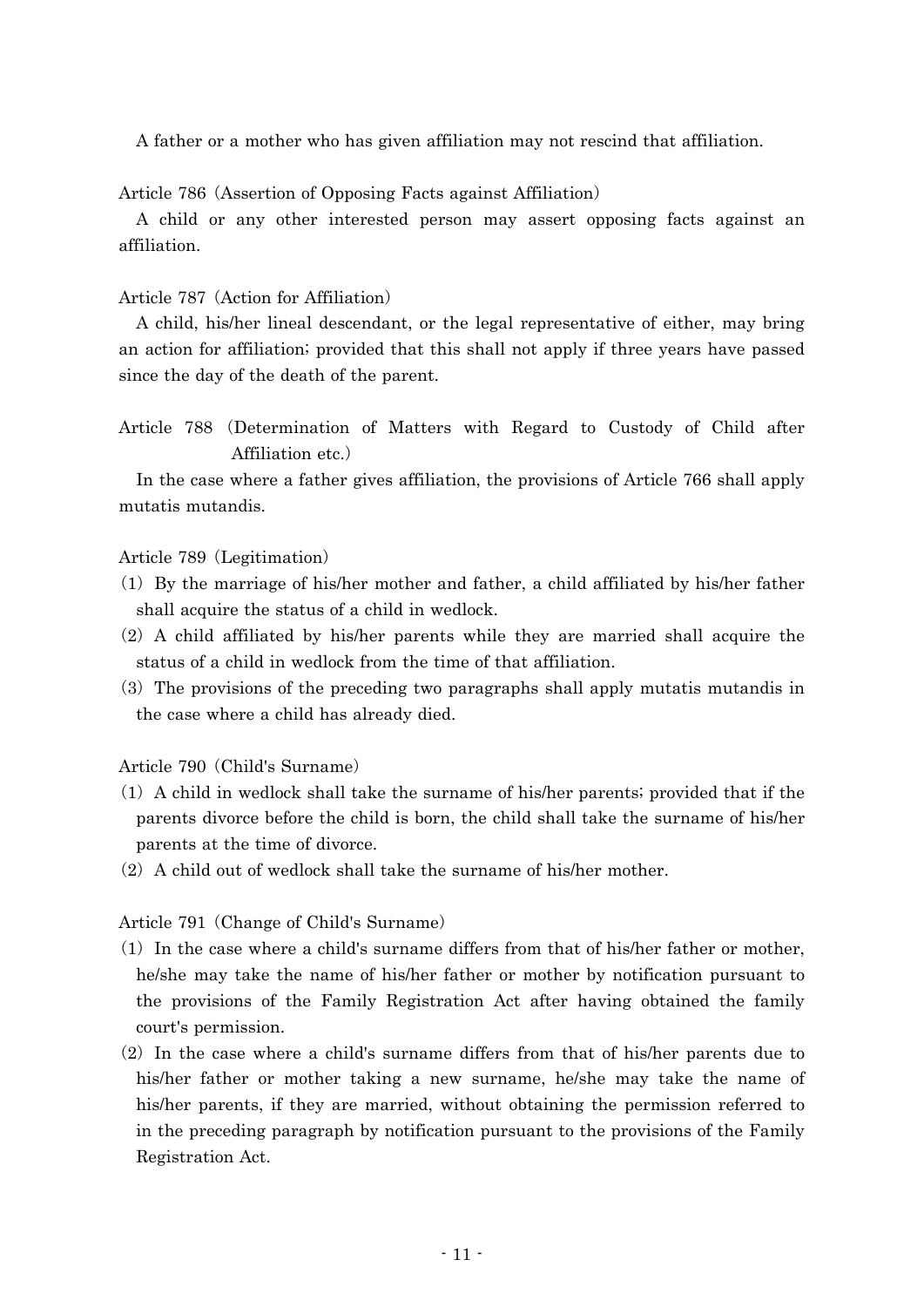- ( )3 If a child has not attained 15 years of age, his/her legal representative may perform the acts referred to in the preceding two paragraphs on his/her behalf.
- (4) A minor who has taken a new surname pursuant to the provisions of the preceding three paragraphs may revert to using his/her previous surname within one year of attaining majority by notification pursuant to the provisions of the Family Registration Act.

## Section 2 Adoption

### Subsection 1 Requirements for Adoption

Article 792 (Age of Adoptive Parent)

A person who has attained the age of majority may adopt another as his/her child.

Article 793 (Prohibition of Adopting Ascendant or Person of Greater Age) Neither an ascendant nor a person of greater age may be adopted.

Article 794 (Adoption of Ward by Guardian)

Where a guardian adopts a ward (here and below, referring to a minor ward and an adult ward), he/she shall obtain the permission of the family court. The same shall apply in the case where the guardianship has ceased but the account of administration of the property has not been settled.

Article 795 (Adoption of Minor by Married Person)

A married person shall adopt a minor only jointly with the spouse; provided, however, that this shall not apply in cases where he/she adopts a child in wedlock of his/her spouse or his/her spouse is incapable of indicating her/his intention.

Article 796 (Adoption by Married Person)

A married person shall only adopt or be adopted by another with the consent of his/her spouse; provided, however, that this shall not apply in the case he/she adopts or is adopted with his/her spouse jointly, or his/her spouse is incapable of indicating her/his intention.

Article 797 (Adoption of Person under 15 years of age)

- $(1)$  If a person to be adopted has not attained 15 years of age, his/her legal representative may give his/her consent to the adoption of that person on behalf of that person.
- $(2)$  Where a person to be adopted is cared for by one of his/her parents and that parent does not have parental authority in relation to the person but cares for the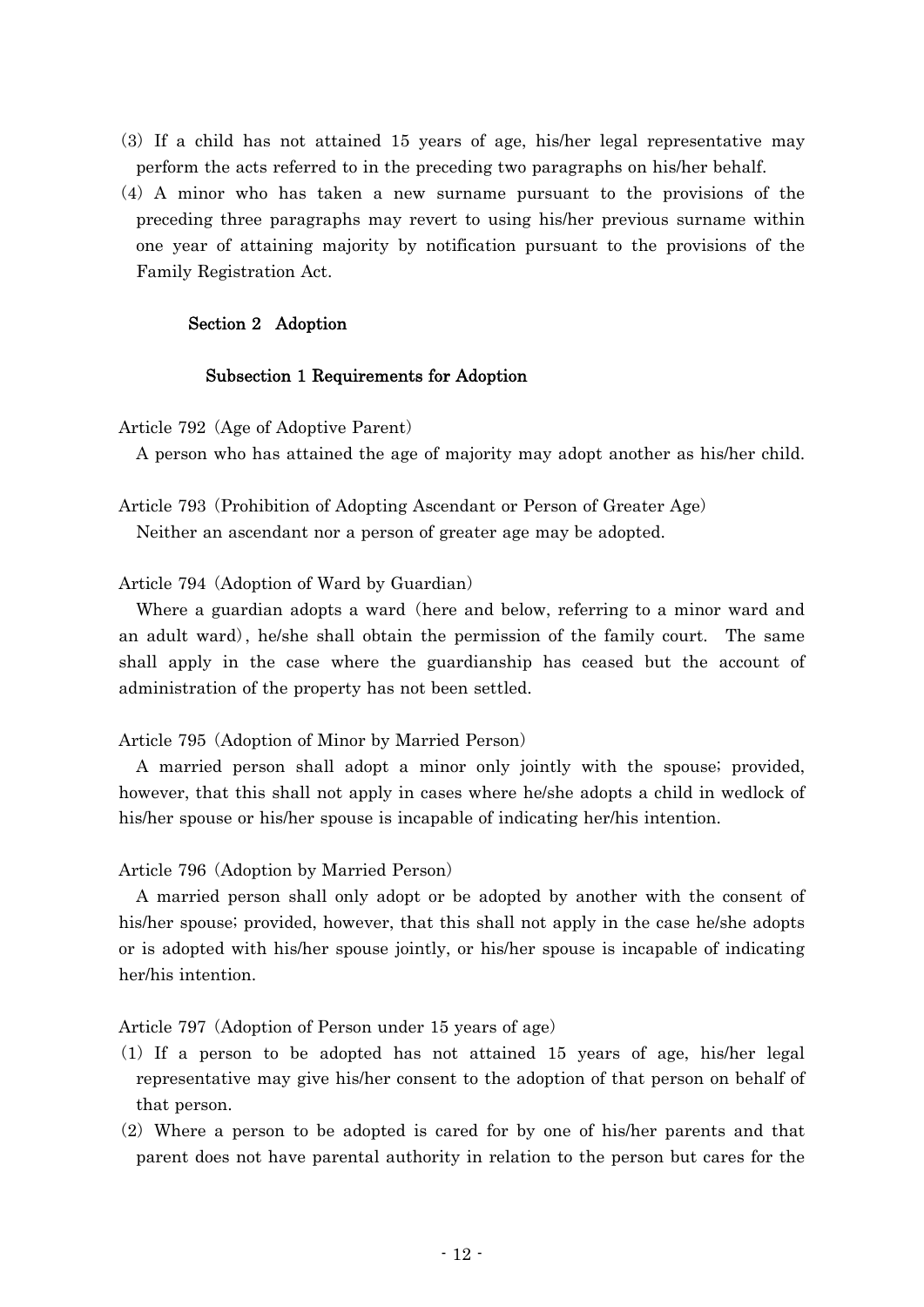person in accordance with Article 766, a legal representative shall obtain the consent of that parent before giving the consent referred to in the preceding paragraph.

Article 798 (Adoption of Minor)

Where a person to be adopted is a minor, the permission of the family court shall be obtained; provided that this shall not apply in the cases where the person to be adopted is a lineal descendant of either the adoptive parent or the adoptive parent's spouse.

Article 799 (Application Mutatis Mutandis of Marriage Provisions)

The provisions of Article 738 and Article 739 shall apply mutatis mutandis to adoption.

Article 800 (Acceptance of Notification of Adoption)

No notification of adoption shall be accepted until it has been found that the adoption does not violate any of the provisions of Articles 792 to 799 inclusive or the provisions of any other laws and regulations.

Article 801 (Formalities for Adoption between Japanese Nationals in Foreign Country)

If a Japanese national in a foreign country intends to adopt, or to be adopted by, another Japanese national in that country, notification of adoption may be made to the Japanese ambassador, minister or consul acting in that country. In this case, the provisions of Article 739 applied mutatis mutandis to Article 799 and the provision of the preceding Article shall apply mutatis mutandis.

## Subsection 2 Nullity and Rescission of Adoption

Article 802 (Nullity of Adoption)

Adoption shall be void only on the following grounds:

- (i) if there is no agreement to the adoption between the parties, as a result of mistaken identity or otherwise; or
- (ii) if the parties do not give notification of adoption; provided that the effect of adoption shall not be prevented merely because notification was not in the formality prescribed in paragraph  $(2)$  of Article 739 applied mutatis mutandis to Article 799.

### Article 803 (Rescission of Adoption)

Adoption shall only be annulled pursuant to the provisions of Articles 804 to 808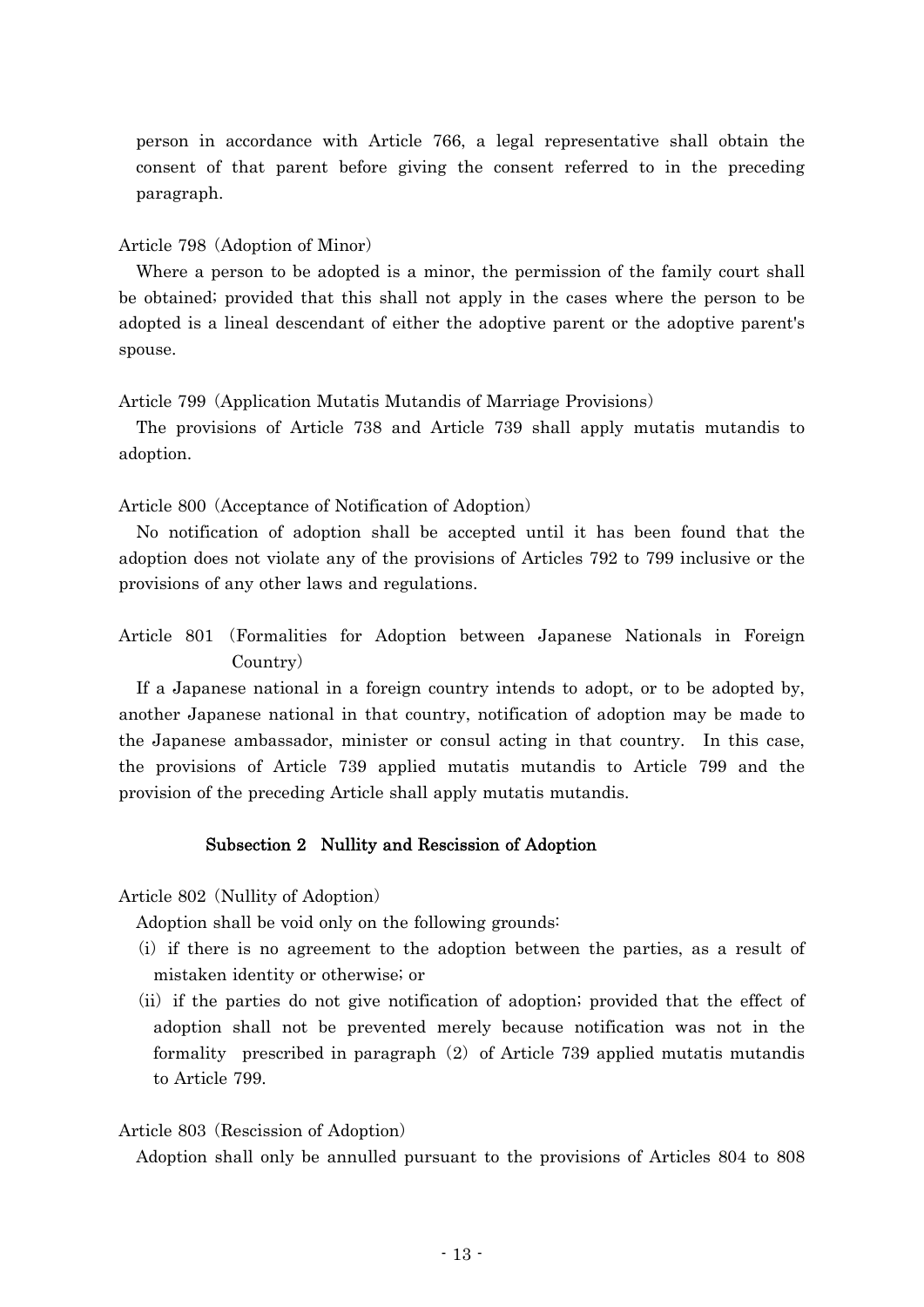inclusive.

Article 804 (Rescission of Adoption Where Adoptive Parent Is Minor)

An adoptive parent or his/her legal representative may petition the family court for rescission of an adoption that violates the provision of Article 792; provided that this shall not apply in the cases where six months have passed from the time the adoptive parent attains the age of majority or he/she has ratified the adoption.

Article 805 Rescission of Adoption Where Adoptive Parent is Ascendant or of ( Greater Age)

Either of the parties to an adoption or any relative of them may apply to the family court for rescission of an adoption that violates the provision of Article 793.

- Article 806 (Rescission of Adoption between Guardian and Ward not Assented to by the Family Court)
- ( )1 An adopted child or any natural relative of the child may apply to the family court for rescission of an adoption that violates the provisions of Article 794; provided, however, that this shall not apply after the account of administration has been settled if the adopted child ratifies the adoption or if six months have passed since settlement.
- $(2)$  No ratification in the proviso to the preceding paragraph shall take effect, unless the adopted child ratified the adoption after he/she had attained the age of majority or had recovered legal capacity to act.
- ( )3 Where the account has been settled but the adopted child has not attained the age of majority or has not recovered legal capacity to act, the period referred to in the proviso to paragraph  $(1)$  shall be calculated from the time the adopted child attains the age of majority or recovers legal capacity to act.

Article 806-2 (Rescission of Adoption Without Spousal Consent etc.)

- $(1)$  A person who does not give his/her consent to an adoption may apply to the family court for rescission of an adoption that violates the provisions of Article 796; provided that this shall not apply in the cases where six months have passed from the time the person had knowledge of the adoption or he/she ratified the adoption.
- $(2)$  A person who gave the consent referred to in Article 796 by fraud or duress may apply to the family court for rescission of the adoption; provided that this shall not apply in cases where six months have passed from the time the person had knowledge of fraud or escaped from duress, or the person ratified the adoption.
- Article 806-3 (Rescission of Adoption made without Consent of Person Who Cares for Child etc.)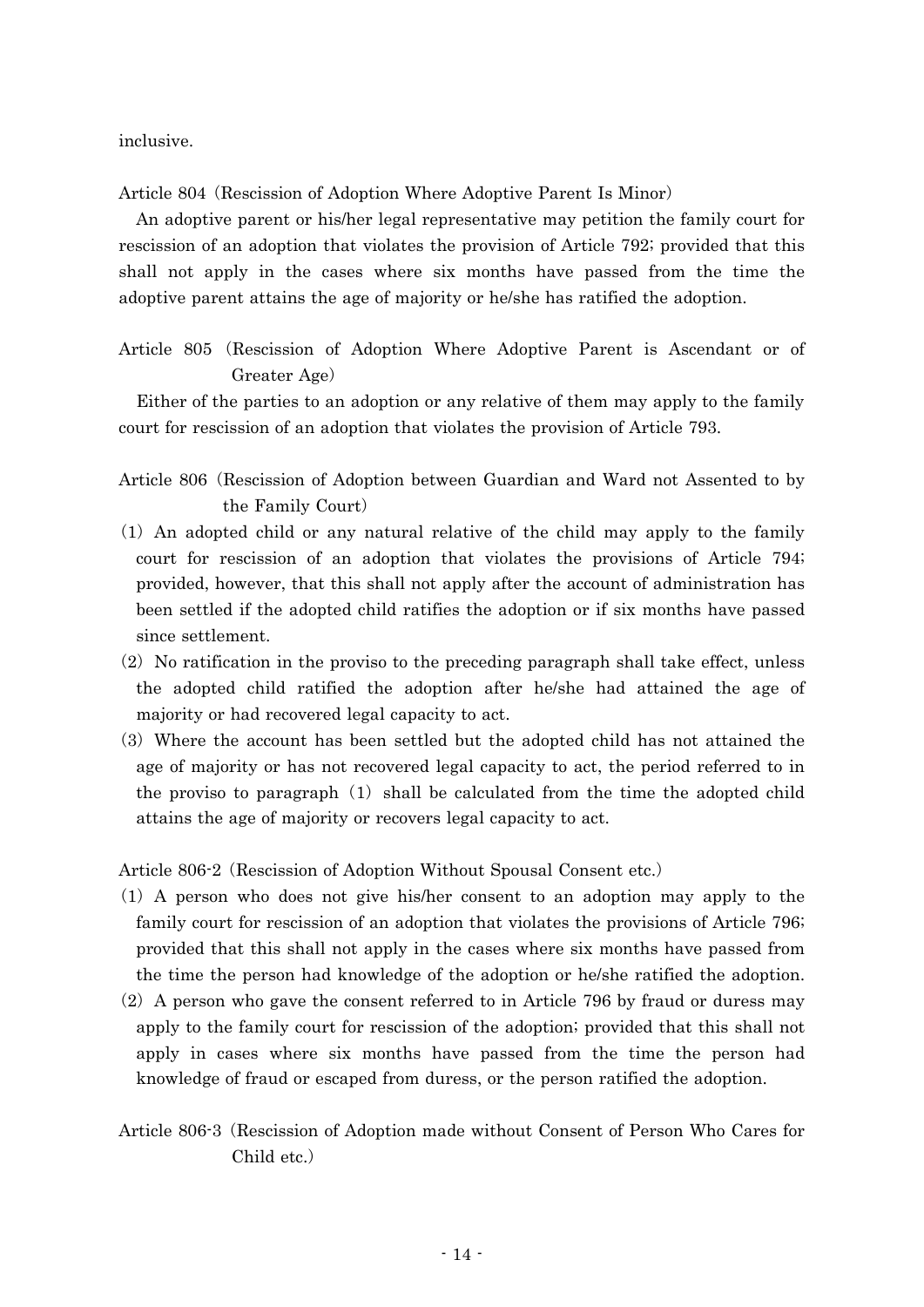- ( )1 A person who does not give his/her consent to the adoption may apply to the family court for rescission of an adoption that violates the provision of paragraph  $(2)$  of Article 797; provided that this shall not apply if the person has ratified the adoption, or if, after the adopted child has reached 15 years of age, six months have passed or the child has ratified the adoption.
- $(2)$  The provisions of paragraph  $(2)$  of the preceding Article shall apply mutatis mutandis to the consent referred to in paragraph  $(2)$  of Article 797 made due to fraud or duress.

Article 807 (Rescission of Adoption of Minor not Assented to by Family Court)

An adopted child, any natural relative of the child, or a person who gave his/her consent to the adoption on the adopted child's behalf may apply to the family court for rescission of an adoption that violates the provisions of Article 798; provided, however, that this shall not apply if, after the adopted child attains majority, six months have passed or he/she has ratified the adoption.

- Article 808 Application Mutatis Mutandis of Provisions regarding rescission of ( Marriage etc.)
- ( )1 The provisions of Article 747 and Article 748 shall apply mutatis mutandis to adoption. In this case, 'three months' in paragraph  $(2)$  of Article 747 shall be read as 'six months'.
- $(2)$  The provisions of Article 769 and Article 816 shall apply mutatis mutandis to the rescission of adoption.

### Subsection 3 Effect of Adoption

Article 809 (Acquisition of Status of Child in wedlock)

An adopted child acquires the status of a child in wedlock of his/her adoptive  $parent(s)$  from the time of adoption.

Article 810 (Surname of Adopted Child)

An adopted child shall take the surname of his/her adoptive parent  $(s)$ ; provided that this shall not apply to an adopted child who has changed his/her surname by marriage and continues to use the surname determined at the time of marriage.

### Subsection 4 Dissolution of Adoptive Relations

Article 811 (Dissolution of Adoptive Relations by Agreement etc.)

- ( )1 Parties to an adoption may agree to dissolve the adoptive relationship.
- $(2)$  If an adopted child is under 15 years of age, an adoptive parent and a person to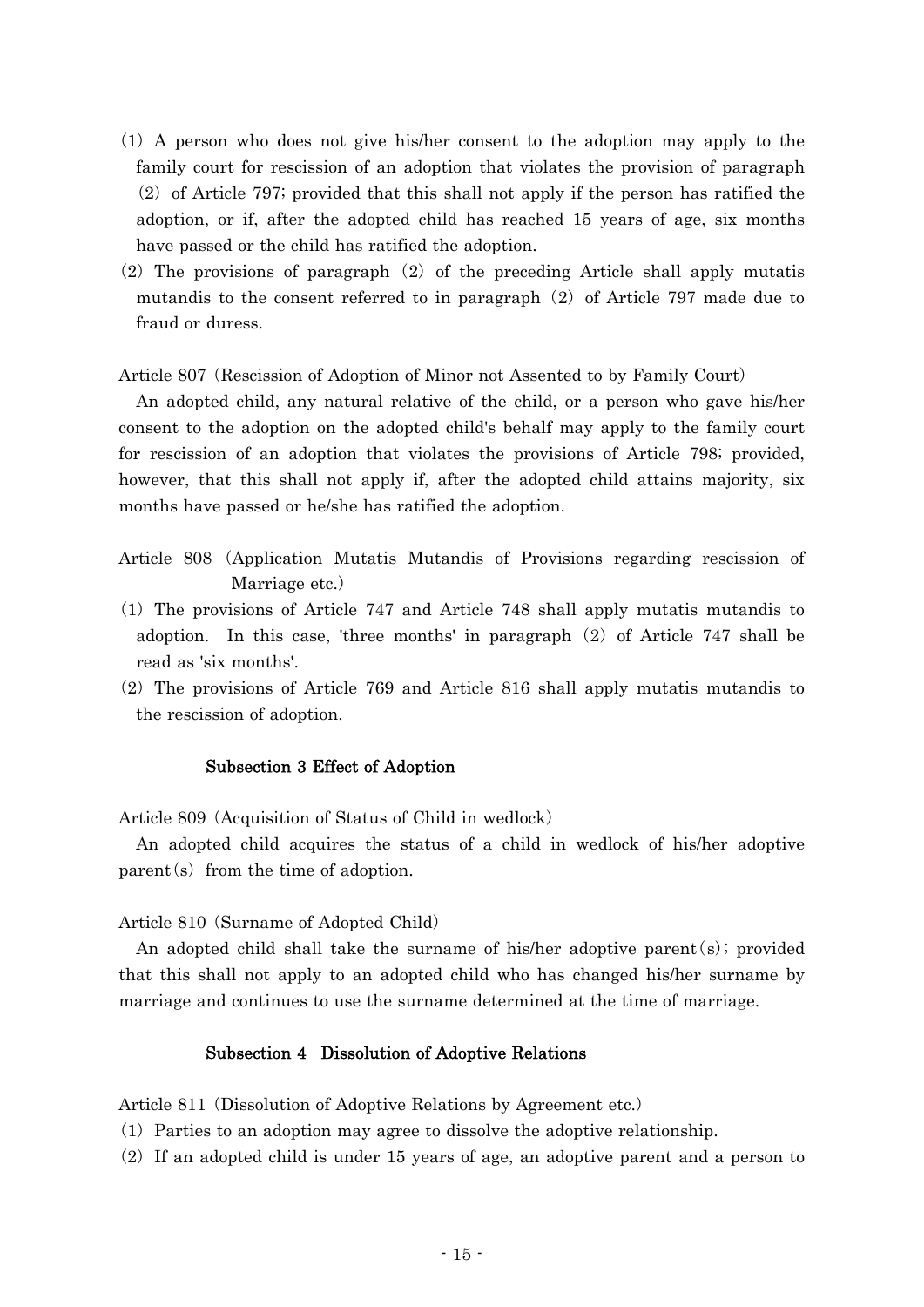be a legal representative of the child after the dissolution of adoptive relation may agree to dissolve the adoptive relation.

- $(3)$  If, in the case referred to in the preceding paragraph, the parents of the adopted child divorce, they may agree that one of them should have parental authority with respect to the child after the dissolution of adoptive relation.
- $(4)$  If the parents of the adopted child do not, or cannot, make the agreement referred to in the preceding paragraph, the family court may, on the application of a father, a mother, or an adoptive parent referred to in that paragraph, make a ruling in lieu of the agreement.
- (5) If there is no person to be a legal representative of the adopted child for the purposes of paragraph  $(2)$ , the family court may, on the application of any relative of the adopted child or any other interested party, appoint a person to be a guardian of a minor for the adopted child after the dissolution of adoptive relation.
- (6) If one of the parties to an adoption has died and the surviving party intends to dissolve the adoptive relation, he/she may do so with the permission of the family court.

Article 811-2 (Dissolution of Adoptive relation Between Married Couple and Minor) Where adoptive parents who are married to each other intend to dissolve the adoptive relation with a minor, they shall do so jointly; provided, however, that this shall not apply if one of them is incapable of indicating his/her intention.

Article 812 (Application Mutatis Mutandis of Marriage Provisions)

The provisions of Article 738, Article 739, and Article 747 shall apply mutatis mutandis to dissolution of adoptive relation. In this case, 'three months' in paragraph  $(2)$  of Article 747 shall be read as 'six months'.

Article 813 (Acceptance of Notification of Dissolution of Adoptive Relation)

- $(1)$  No notification of dissolution of adoptive relation shall be accepted until it has been found not to violate any of the provisions of paragraph  $(2)$  of Article 739 applied mutatis mutandis to the preceding Article, Article 811 and Article 811-2, or the provisions of any other laws and regulations.
- $(2)$  Where the notification of dissolution of adoptive relation has been accepted in violation of the provisions of the preceding paragraph, the dissolution is not prevented from taking effect due to the violation.

Article 814 (Judicial Dissolution of Adoptive Relation)

- $(1)$  Either of the parties to an adoption may, in the following cases only, bring an action for dissolution of adoptive relation:
	- $(i)$  if he/she has been abandoned in bad faith by the other party;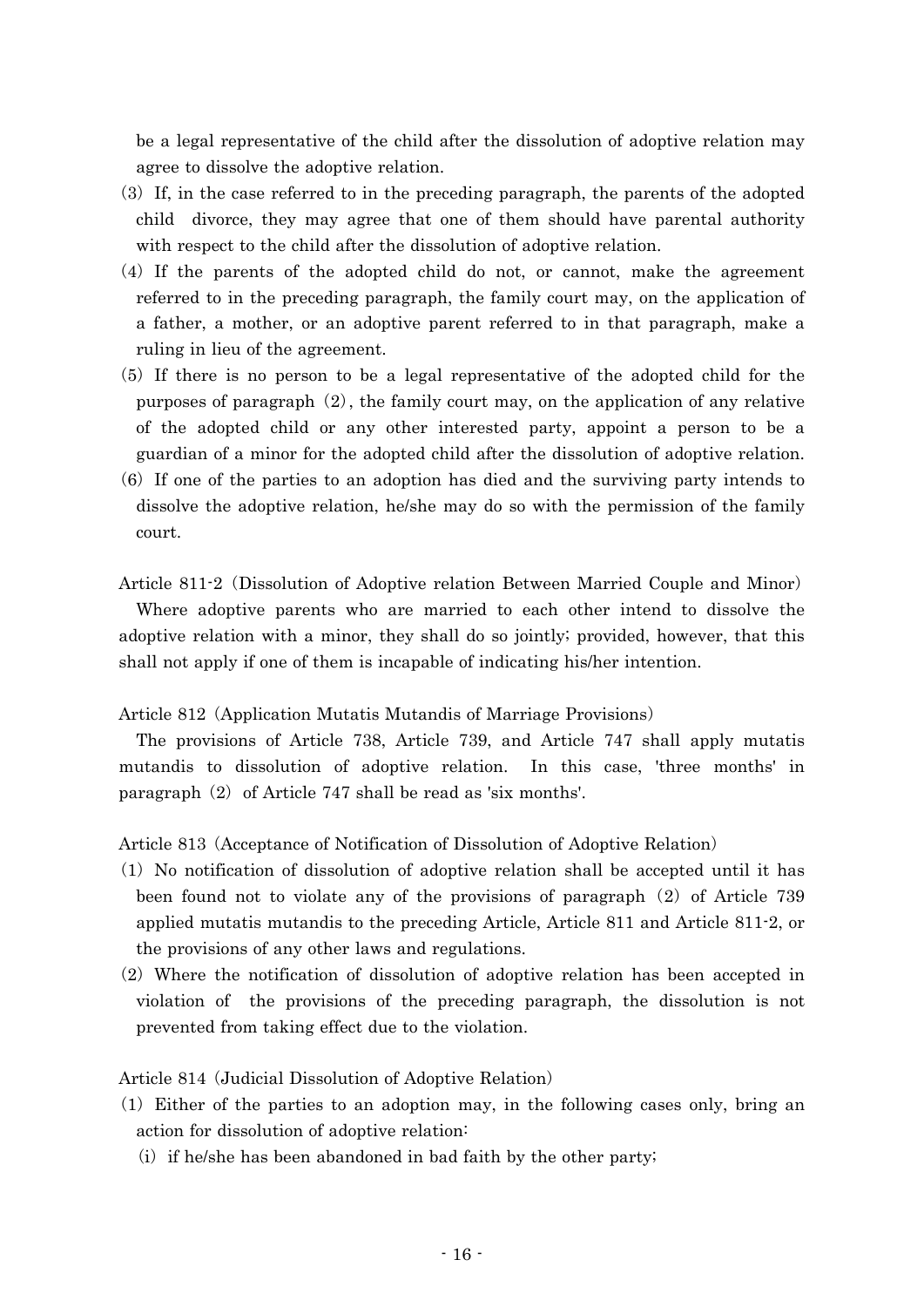- $(i)$  if it is not clear whether the other party is dead or alive for not less than three years; or
- (iii) if there is any other material ground making it difficult to continue the adoptive relation.
- (2) The provision of paragraph (2) of Article 770 shall apply mutatis mutandis to the cases listed in item (i) and item (ii) of the preceding paragraph.

Article 815 (Party to Action for Dissolution of Adoptive Relation When Adopted Child below 15 years of age)

If an adopted child has not attained 15 years of age, a person who may make an agreement with the adoptive parent  $(s)$  to dissolve the adoptive relation pursuant to the provisions of Article 811 may bring or be subject to an action for dissolution of adoptive relation.

Article 816 (Resumption of Surname by Dissolution of Adoptive Relation)

- ( )1 An adopted child shall resume using the surname he/she used before the adoption by dissolution of adoptive relation; provided that this shall not apply where a married person adopted another as his/her child with his/her spouse jointly and the adopted child dissolved the adoptive relation with only one of adoptive parents.
- $(2)$  If a person resumes using the name h/she used before the adoption pursuant to the provision of the preceding paragraph after seven years have passed since the time of adoption, he/she may take the surname used at the time of dissolution of adoptive relation by giving notification, pursuant to the provisions of the Family Registration Act, within three months of the day of dissolution.
- Article 817 (Assumption of Rights upon Resumption of Surname by Dissolution of Adoptive Relations)

The provisions of Article 769 shall apply mutatis mutandis to dissolution of adoptive relations.

### Subsection 5 Special Adoption

Article 817-2 (Making of Special Adoption)

- $(1)$  The family court may, on the application of a person to be an adoptive parent, make a ruling establishing an adoption which extinguishes the legal relationship between a child and his/her natural relatives (referred to in this subsection as 'special adoption'.
- $(2)$  The permission referred to in Article 794 and Article 798 is not required for the application referred to in the provision of the preceding paragraph.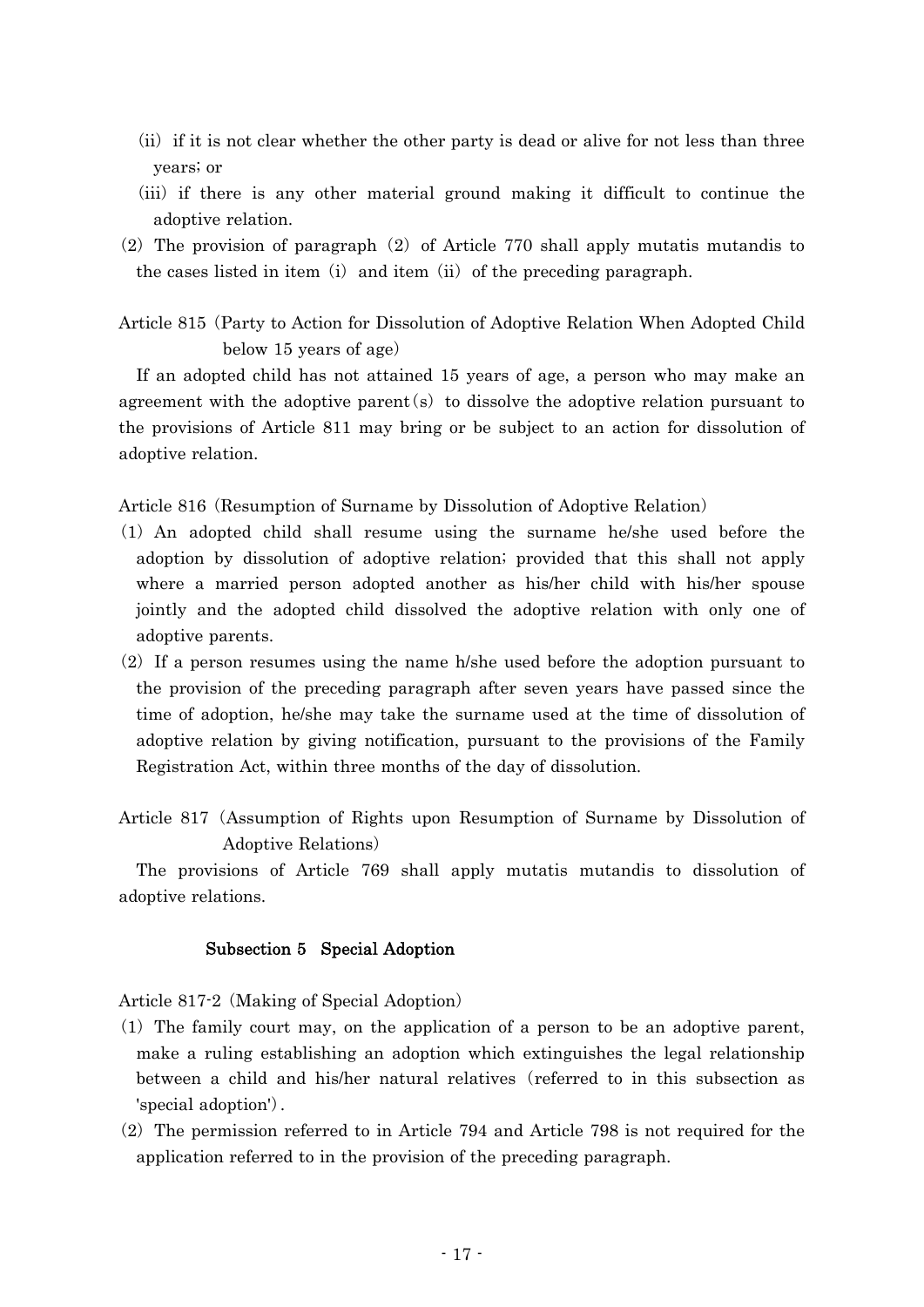Article 817-3 (Joint Adoption by Married Couple)

- $(1)$  A person to be an adoptive parent shall be a married person.
- $(2)$  If one spouse does not become an adoptive parent, the other spouse may not be an adoptive parent; provided, however, that this shall not apply if that spouse intends to adopt a child in wedlock of the other spouse (excluding an adopted child who is not the subject of a special adoption ruling.

### Article 817-4 (Age of Person to be Adoptive Parent)

A person who has not attained 25 years of age may not be an adoptive parent; provided that this shall not apply if one spouse of a married couple to be adoptive parents has attained 20 years of age but has not attained 25 years of age.

### Article 817-5 (Age of Person to be Adopted Child)

No person who has attained 6 years of age at the time of the application referred to in the provisions of Article 817-2 shall be adopted; provided that this shall not apply if he/she has not attained 8 years of age and has been continually cared for by a person to be an adoptive parent since before the child attained 6 years of age.

### Article 817-6 (Parental Consent)

A ruling of special adoption shall only be made if both parents of a person to be adopted gives his/her consent to the special adoption; provided that this shall not apply in cases where the parents are incapable of indicating their intention or the parents have abused the child, abandoned the child without reasonable cause, or there is any other cause of grave harm to the interests of the person to become the adopted child.

### Article 817-7 (Necessity Especially for the Interests of the Child)

A ruling of special adoption shall only be made if both parents of a person to be adopted are incapable or unfit to care for the child or there are any other special circumstances, and it is found that the special adoption is especially necessary for the interests of the child.

### Article 817-8 (Circumstances of Care)

- $(1)$  In making a ruling of special adoption, the circumstances of not less than six months of the care given by the person  $(s)$  to become adoptive parent  $(s)$  over the person to become the adopted child shall be considered.
- $(2)$  The period in the preceding paragraph shall be calculated from the time of the application referred to in the provisions of Article 817-2; provided that this shall not apply if the circumstances of care are evident prior to the application.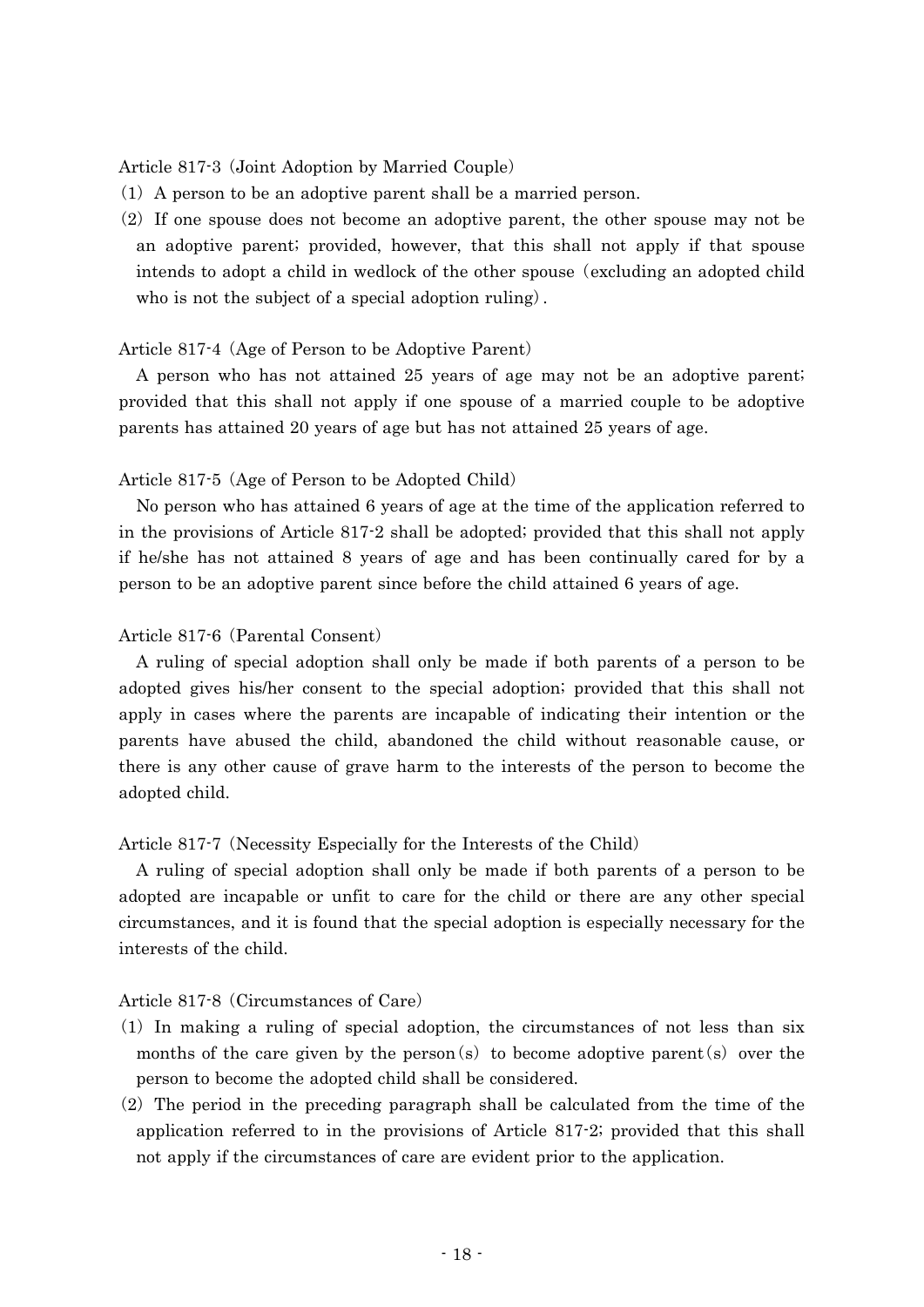Article 817-9 (Extinguishment of Legal Relationship with Natural Relatives)

The legal relationship between an adopted child and his/her natural parents and relative by bloods shall be extinguished by a ruling of special adoption; provided that this shall not apply to the legal relationship with the other party referred to in the provision of the proviso to paragraph  $(2)$  of Article 817-3 and his/her relative by bloods.

Article 817-10 (Dissolution of Special Adoption)

- ( )1 The family court may, on the application of the adopted child, his/her natural parents or a public prosecutor, make a ruling dissolving the adoptive relation, if both of the following items are satisfied and the family court finds it especially necessary for the interests of the adopted child:
	- $(i)$  the adoptive parents have abused, or abandoned in bad faith, the adopted child or there is any other ground of extreme harm to the interests of the adopted child;
	- (ii) the natural parent (s) are capable of providing reasonable care for the child.
- (2) Dissolution of special adoption shall only be made pursuant to the provision of the preceding paragraph.

Article 817-11 (Restoration of Legal Relationship with Natural Relatives by Dissolution of Adoptive Relation)

The same legal relationship that was extinguished by the special adoption shall arise between an adopted child and his/her natural parents and their relatives by blood from the time of dissolution of adoptive relation.

### Chapter IV Parental Authority

### Section 1 General Provisions

Article 818 (Person Who Has Parental Authority)

- $(1)$  A child who has not attained the age of majority shall be subject to the parental authority of his/her parents.
- $(2)$  If a child is an adopted child, he/she shall be subject to the parental authority of his/her adoptive parents.
- (3) Parental authority shall be exercised jointly by married parents; provided that if either parent is incapable of exercising parental authority, the other parent shall do so.

Article 819 (Person Who Has Parental Authority in the Case of Divorce or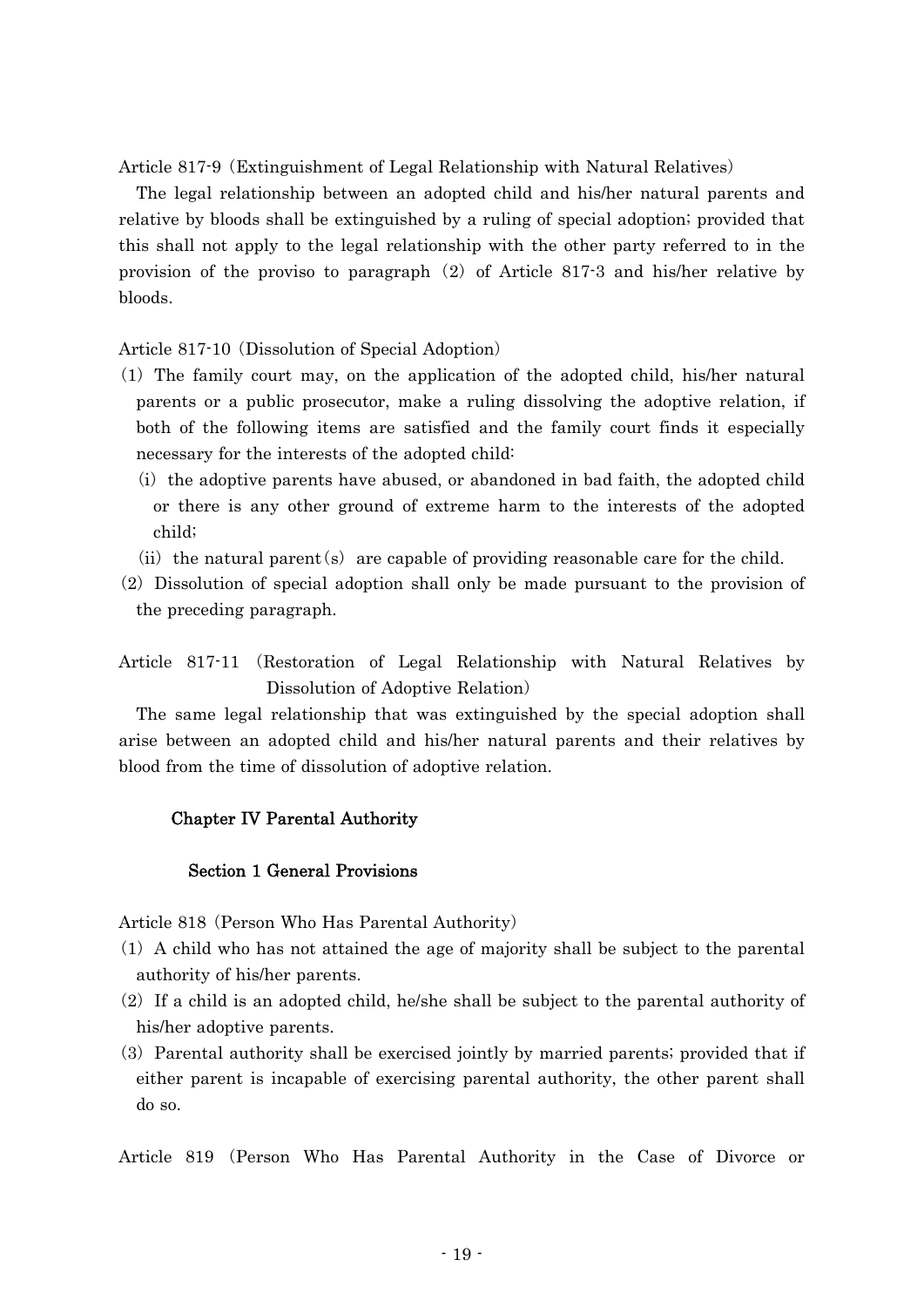### Recognition)

- ( )1 If parents divorce by agreement, they may agree upon which parent shall have parental authority in relation to a child.
- $(2)$  In the case of judicial divorce, the court shall determine which parent shall have parental authority.
- (3) In the case where parents divorce before the birth of a child, the mother shall exercise parental rights and duties; provided that the parties may agree that the father shall have parental authority after the child is born.
- $(4)$  A father shall only exercise parental authority with regard to a child of his that he has affiliated if both parents agree that he shall have parental authority.
- (5) When the parents do not, or cannot, make the agreements referred to in paragraph  $(1)$ , paragraph  $(3)$ , and the preceding paragraph, the family court may, on the application of the father or the mother, make a ruling in lieu of agreement.
- $(6)$  The family court may, on the application of any relative of the child, rule that the other parent shall have parental authority in relation to the child if it finds it necessary for the interests of the child.

### Section 2 Effect of Parental Authority

Article 820 (Right and Duty of Care and Education)

A person who exercises parental authority holds the right, and bears the duty, to care for and educate the child.

### Article 821 (Determination of Residence)

Residence of a child shall be determined by a person who exercises parental authority.

Article 822 (Discipline)

- $(1)$  A person who exercises parental authority may discipline the child to the extent necessary, or enter the child into a disciplinary institution with the permission of the family court.
- $(2)$  The family court may determine that the child shall stay in a disciplinary institution for a period of no more than six months; provided that this period may be shortened at any time on the application of a person who exercises parental authority.

### Article 823 (Permission for Occupation)

- $(1)$  A child may not have an occupation without the permission of a person who exercises parental authority.
- $(2)$  A person who exercises parental authority may revoke or limit the permission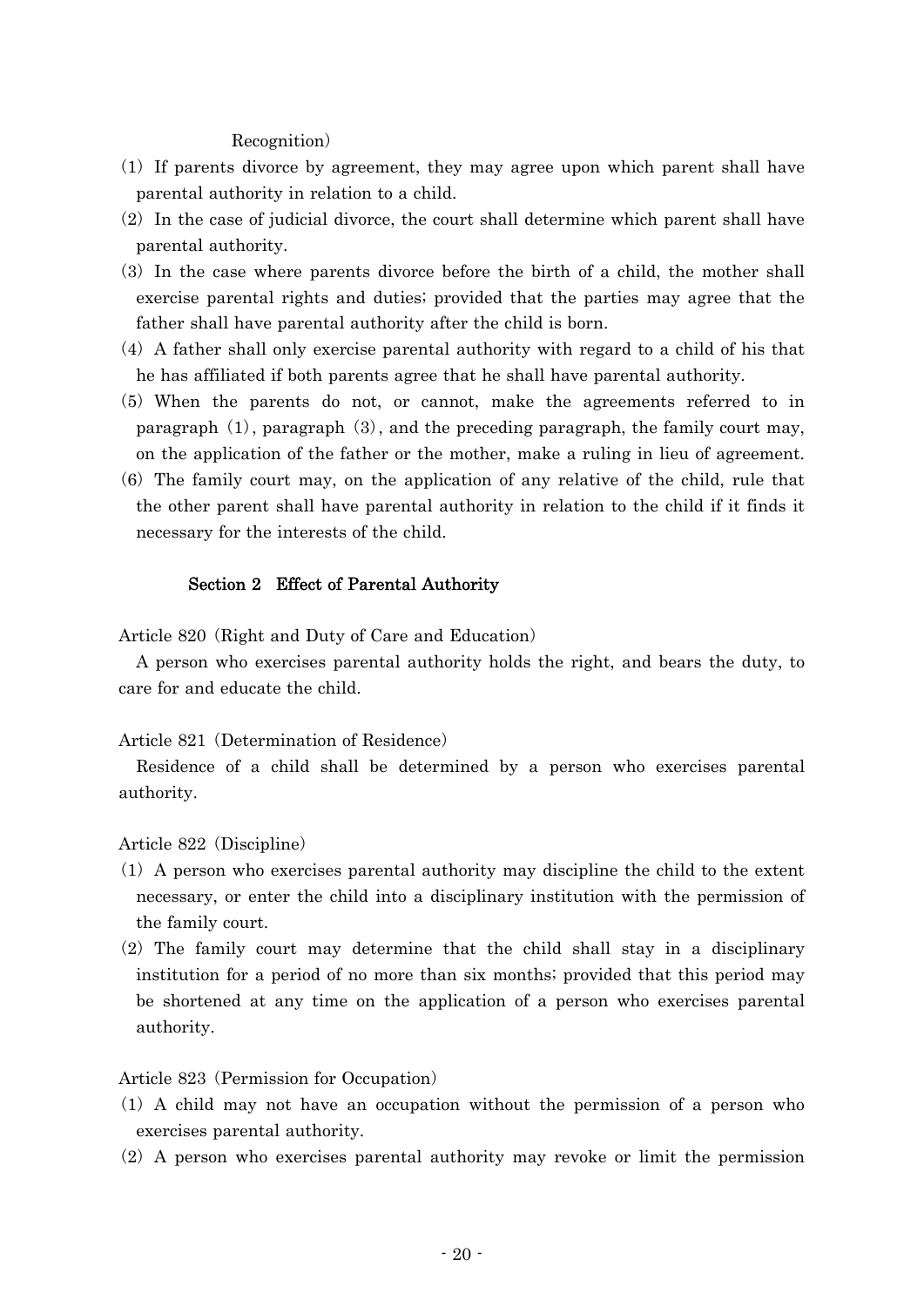referred to in the preceding paragraph in the case referred to in paragraph  $(2)$  of Article 6.

Article 824 (Administration and Representation over Property)

A person who exercises parental authority shall administer the property of the child and represent the child in any legal juristic act in respect of the child's property; provided, however, that if an obligation requiring an act of the child is to be created, the consent of the child shall be obtained.

Article 825 (Effect of Acts Done by One Parent in the Name of Both Parents)

Where parents exercise parental authority jointly and one parent, in the name of both parents, performs a juristic act on behalf of a child, or give his/her consent for the child to perform a juristic act, the effect of that act shall not be prevented, even if it is contrary to the intention of the other parent; provided, however, that this shall not apply if the other party has knowledge.

### Article 826 (Conflict of Interest)

- ( )1 If an act involves a conflict of interest between a father or mother who exercises parental authority and a child, a person who exercises parental authority shall apply to the family court to have a special representative for the child appointed.
- $(2)$  In the case where a person exercises parental authority for more than one child, if there is an act which involves a conflict of interest between one child and the other child or children, a person who exercises parental authority shall apply to have a special representative for that child appointed.

Article 827 (Duty of Care in Administration of Property)

A person who exercises parental authority shall exercise the right of administration of property with the same care he/she would exercise for him/herself.

### Article 828 (Accounts of Administration of Property)

When a child attains the age of majority, a person who exercised parental authority shall account for the administration of property without delay; provided, however, that the expenses incurred in the care of the child and the administration of property shall be deemed to have been set-off against the profits from the child's property.

### Article 829

If a third party who has granted property to a child gratuitously indicates a contrary intention, the provision of the proviso to the preceding Article shall not apply to that property.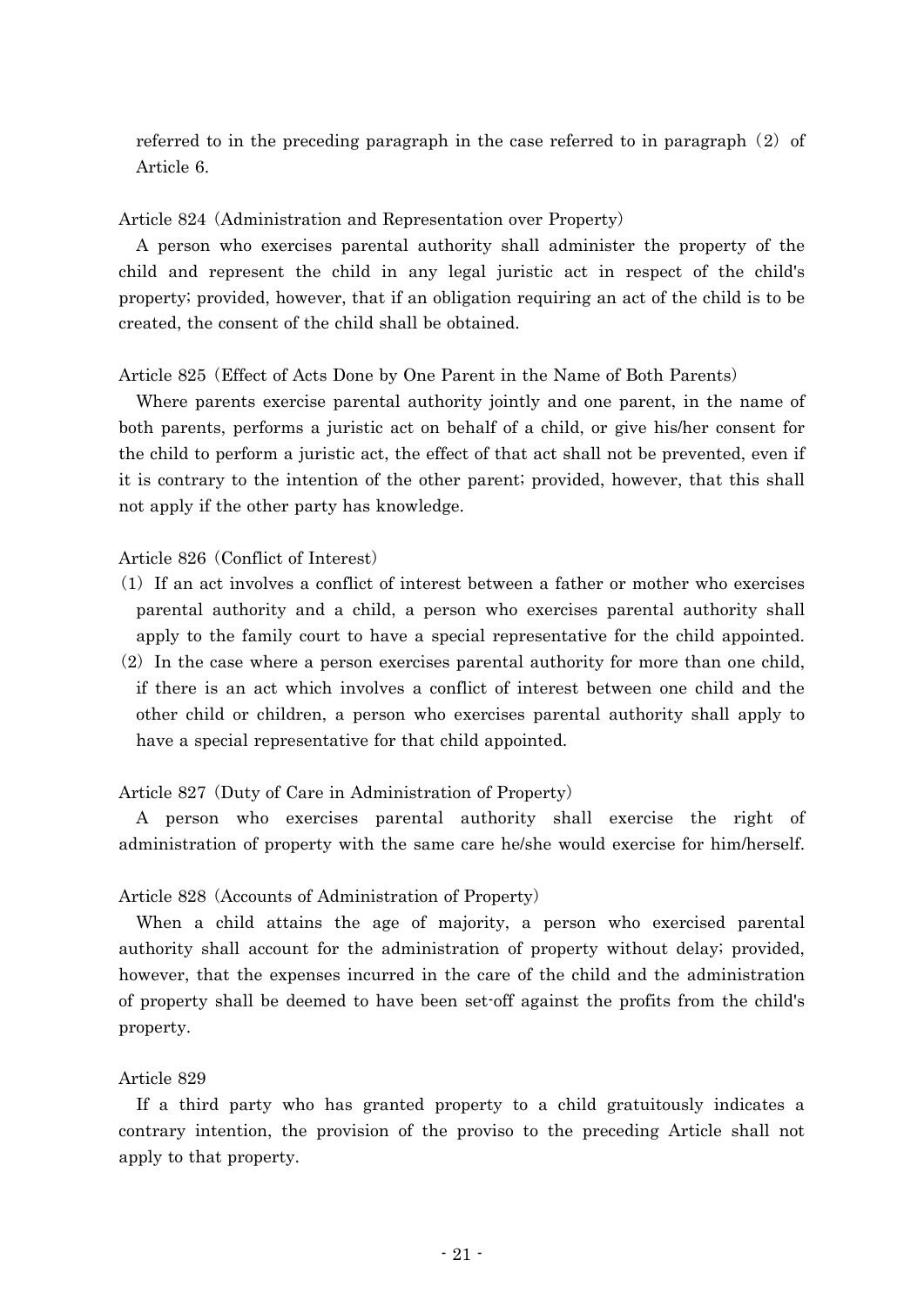Article 830 (Administration of Property Given to Child by Third Party Gratuitously)

- ( )1 If a third party who grants property to a child gratuitously indicates an intention not to allow a father or mother who exercises parental authority to administer that property, that property shall not be subject to the administration of the father or mother.
- $(2)$  If neither parent has the right to administer the property referred to in the preceding paragraph and the third party does not appoint an administrator for that property, the family court may, on the application of a child, any relative of the child or a public prosecutor, appoint an administrator.
- ( )3 Even if a third party has appointed an administrator for the property, the preceding paragraph shall apply if the right of that administrator is extinguished or the replacement of that administrator is required, and the third party does not appoint another administrator.
- $(4)$  The provisions of Articles 27 to 29 inclusive shall apply mutatis mutandis to the cases referred to in the preceding two paragraphs.

Article 831 (Application Mutatis Mutandis of Mandate Provisions)

The provisions of Article 654 and Article 655 shall apply mutatis mutandis to the case where a person who exercises parental authority administers the property of a child and the case referred to in the preceding Article.

- Article 832 (Extinctive Prescription of Obligations between Parent and Child That Arise from Administration of Property)
- $(1)$  Obligations that arise from the administration of property between a person who exercised parental authority and the child shall be extinguished by prescription if not exercised within five years from the time the right of administration of property is extinguished.
- $(2)$  If the right of administration of property is extinguished while the child has not yet attained the age of majority and the child has no legal representative, the period in the preceding paragraph shall be calculated from the time the child attains the age of majority or a new legal representative takes office.

Article 833 (Exercise of Parental Authority on Behalf of Child)

A person who exercises parental authority with regard to a child shall exercise parental authority in lieu of that child regarding that child's child.

### Section 3 Loss of Parental Authority

Article 834 (Loss of Parental Authority)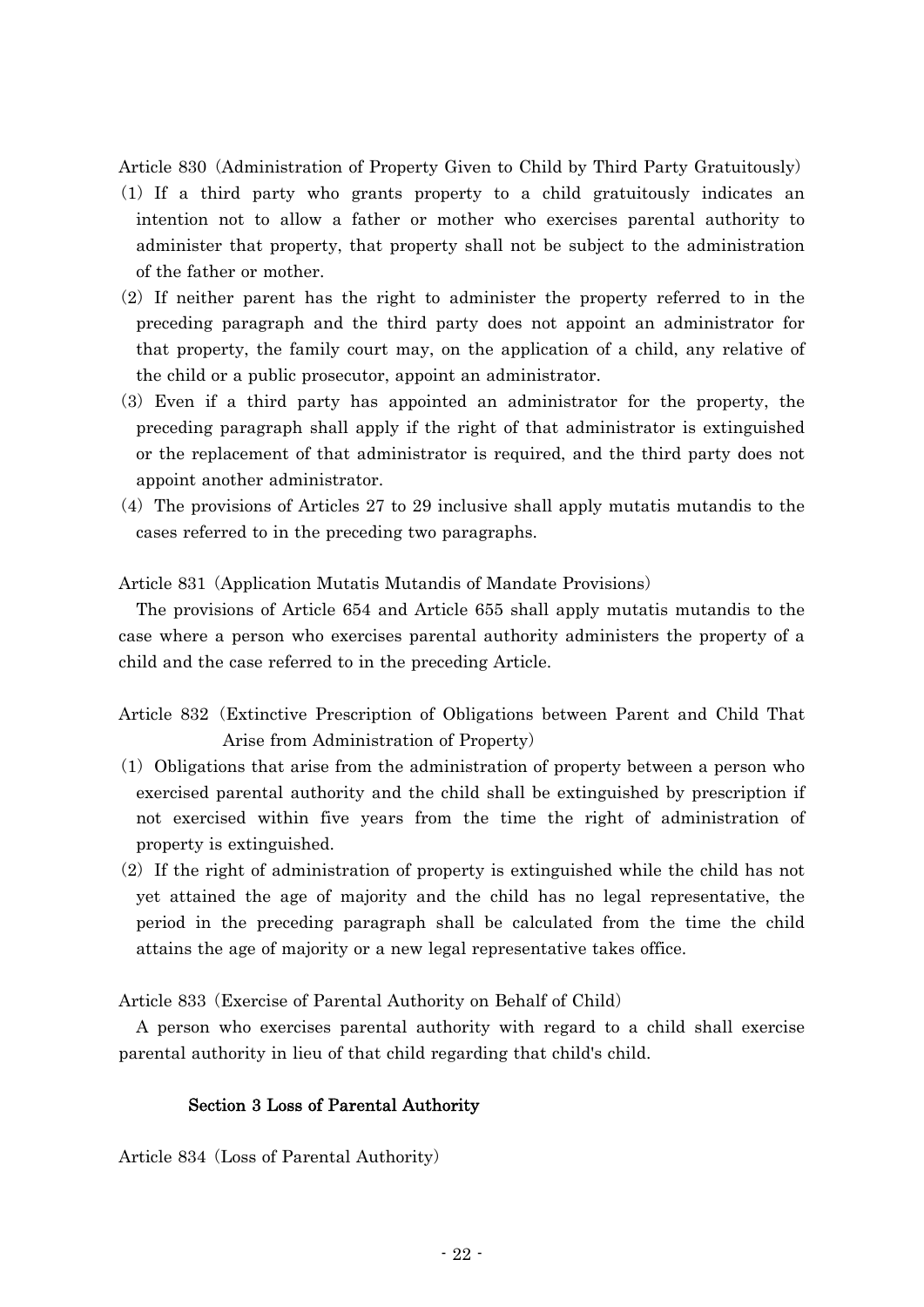If a father or mother abuses parental authority or if there is gross misconduct, the family court may, on the application of any relative of the child or a public prosecutor, make a ruling that strips the father or mother of his/her parental authority.

Article 835 (Loss of Right of Administration of Property)

If a father or mother who exercises parental authority endangers the property of a child through an impropriety in his/her administration, the family court may, on the application of any relative of the child or a public prosecutor, make a ruling that strips the father or mother of his/her right to administrate the property.

Article 836 (Rescission of Ruling on Loss of Parental Authority or Right of Administration of Property)

If the causes in the preceding two Articles have ceased to exist, the family court may, on the application of the person concerned or any relative of his/hers, rescind a ruling of loss of parental authority or right of administration of property made pursuant to the provisions of the preceding two Articles.

- Article 837 (Surrender and Resumption of Parental Authority or Right of Management Administration of Property)
- $(1)$  If there is an unavoidable reason, a father or mother who exercises parental authority may, with the permission of the family court, surrender parental authority or the right of administration of property.
- $(2)$  If the reason in the preceding paragraph has ceased to exist, a father or mother may, with the permission of the family court, resume parental authority or the right of administration of property.

## Chapter V Guardianship

### Section 1 Commencement of Guardianship

## Article 838

Guardianship shall commence in the following cases:

- $(i)$  if there is no person with parental authority over a minor or if a person with parental authority is unable to exercise the right of administration of property.
- (ii) if there has been an order for commencement of guardianship.

## Section 2 Organs of Guardianship

## Subsection 1 Guardian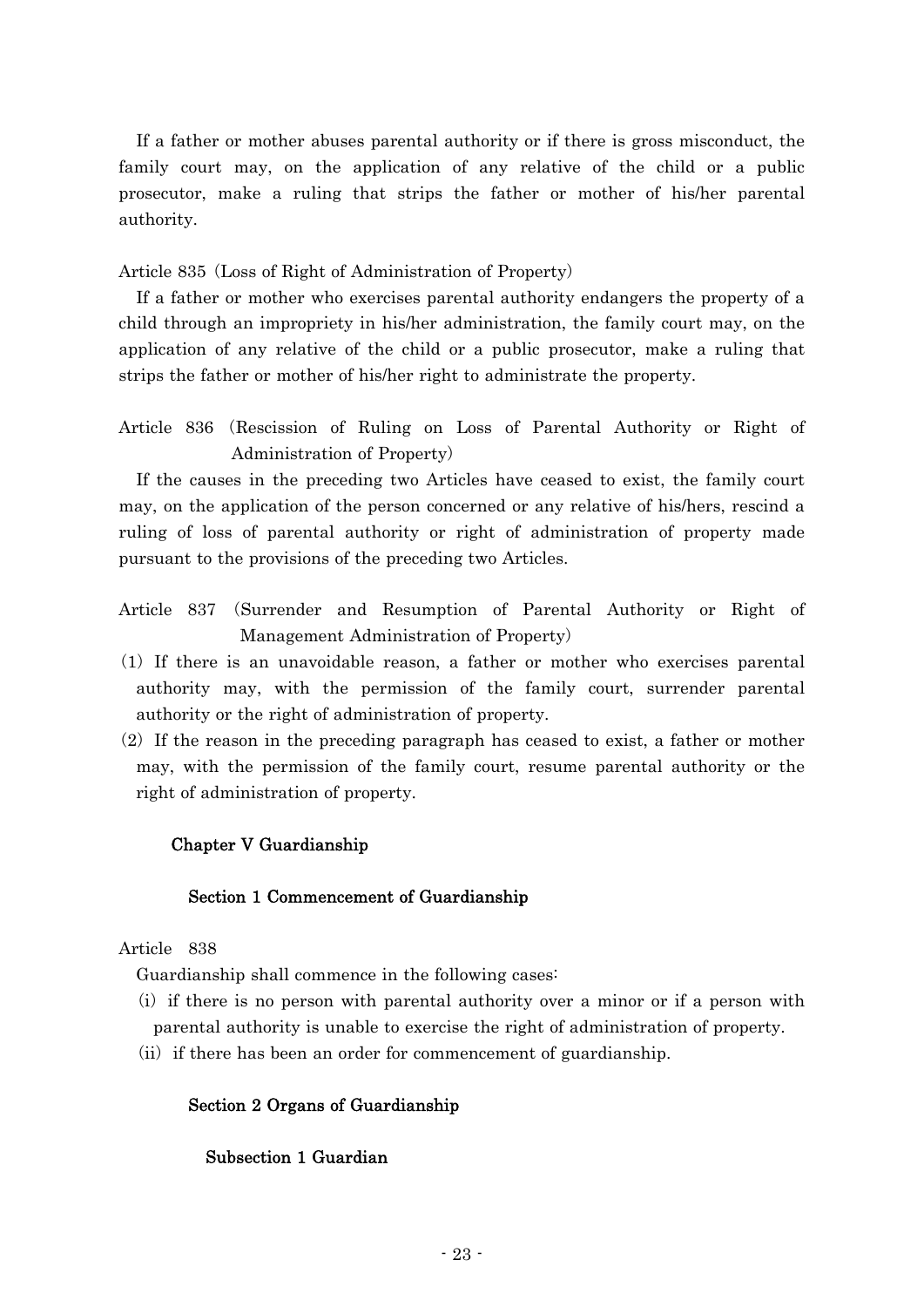Article 839 (Designation of Guardian of Minor)

- ( )1 A person who last exercises parental authority over a minor may designate a guardian of a minor by will; provided that this shall not apply to a person who has no right of administration of property.
- $(2)$  If one of the parents who have parental authority has no right of administration of property, the other parent may designate a guardian of a minor pursuant to the provision of the preceding paragraph.

### Article 840 (Appointment of Guardian of Minor)

If there is no person to become a guardian of a minor pursuant to the provisions of the preceding Article, the family court may appoint a guardian of a minor on the application of a minor ward or his/her relative, or other interested person. This shall also apply in a case where any vacancy in the position of a guardian of a minor occurs.

Article 841 (Application for Appointment of Guardian of Minor by Parents)

If a father or mother surrenders parental authority or the right of administration of property, or if the necessity to appoint a guardian of a minor arises through loss of parental authority, the father or mother shall, without delay, apply to the family court for the appointment of a guardian of a minor.

Article 842 (Number of Guardians of Minor)

There shall be no more than one guardian of a minor.

Article 843 (Appointment of Guardian of Adult)

- ( )1 The family court shall appoint ex officio a guardian of an adult if it orders commencement of guardianship.
- $(2)$  If the office of a guardian of an adult is vacant, the family court shall appoint a guardian of an adult on the application of an adult ward or his/her relative, or other interested person, or ex officio.
- $(3)$  Even if a guardian of an adult has been appointed, the family court may appoint a further guardian, when it finds this necessary, at the application of the persons prescribed in the preceding paragraph, or a guardian of an adult, or ex officio.
- $(4)$  In the appointment of a guardian of an adult, the family court shall consider the physical and mental condition and the living and property circumstances of the adult ward, the occupation and personal history of the person to become the guardian, the existence of any vested interest between them (if the person to become a guardian of an adult is a juridical person, its type and content of business and the existence of any vested interest between the adult ward and the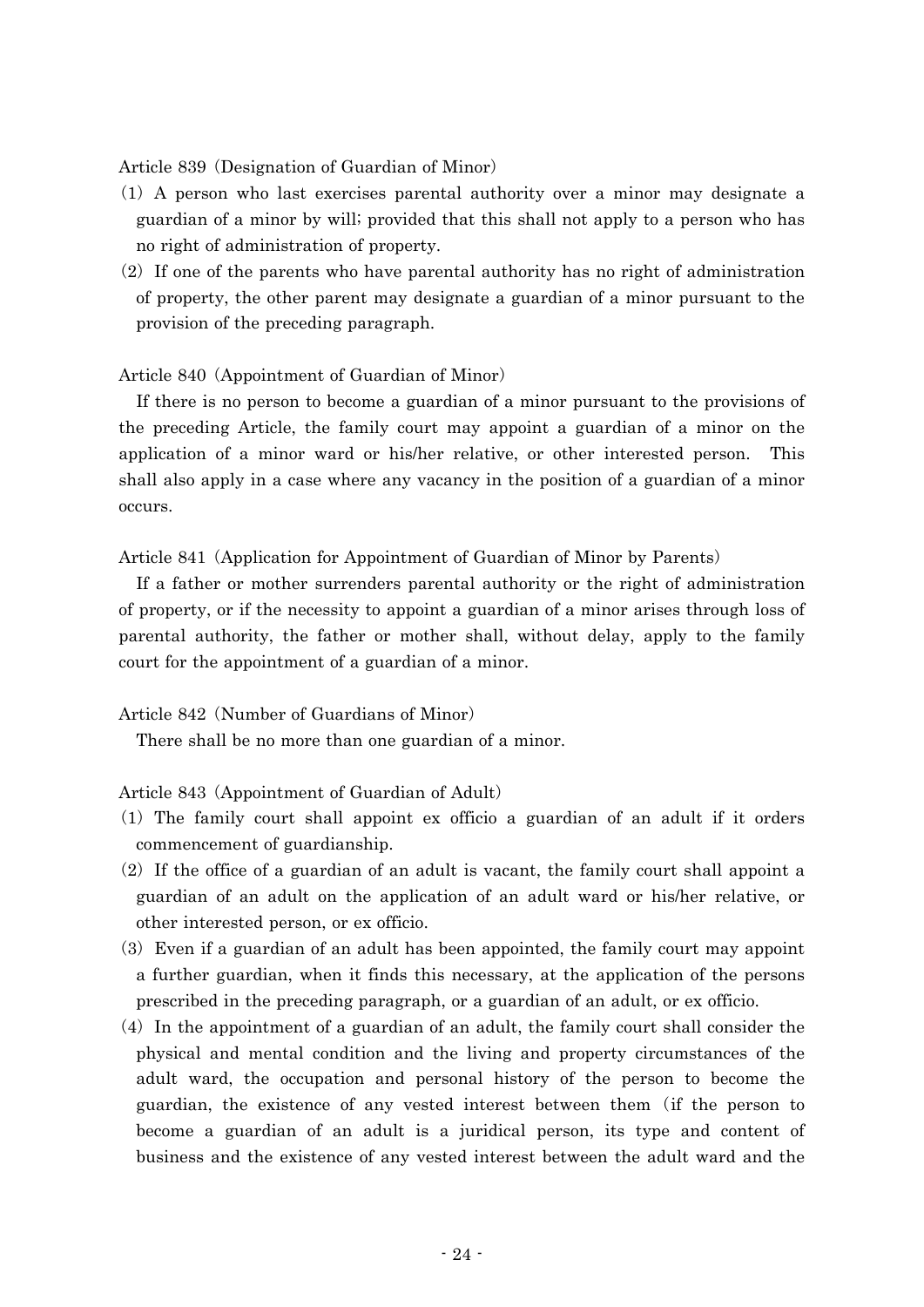juridical person or its representative), the opinion of the adult ward, and all other matters.

### Article 844 (Surrender of Guardianship)

A guardian of an adult may, where any justifiable reason exists, surrender his/her office upon the permission of the family court.

Article 845 (Application for Appointment of New Guardian upon the Surrender of Guardianship)

If the necessity to appoint a new guardian arises through a guardian's surrender of office, the guardian shall, without delay, petition the family court to appoint a new guardian.

Article 846 (Replacement of Guardian)

If there is an unlawful act, grave misconduct, or other cause not befitting the office of guardianship on the part of a guardian, the family court may replace the guardian on the application of a supervisor of a guardian, a ward or his/her relative, or a public prosecutor, or ex officio.

Article 847 (Causes of Disqualification of Guardian)

Any person who falls under any of the following items may not become a guardian:

- $(i)$  a minor;
- (ii) a legal representative, curator, or assistant who has been replaced by the family court;
- $(iii)$  a bankrupt;
- $(iv)$  a person who has brought or is bringing an action against the ward, or a spouse or lineal blood relative by blood of such person; or
- $(v)$  a person whose whereabouts are unknown.

### Subsection 2 Supervisor of a Guardian

Article 848 (Designation of Supervisor of Guardian of Minor)

A person who may designate a guardian of a minor may designate a supervisor of a guardian of a minor by will.

Article 849 (Appointment of Supervisor of Guardian of Minor)

If there is no person who has been designated a supervisor of a guardian of a minor pursuant to the provision of the preceding Article, the family court may appoint a supervisor of a guardian of a minor, when it finds this necessary, on the application of a minor ward or his/her relative, or a guardian of a minor, or ex officio.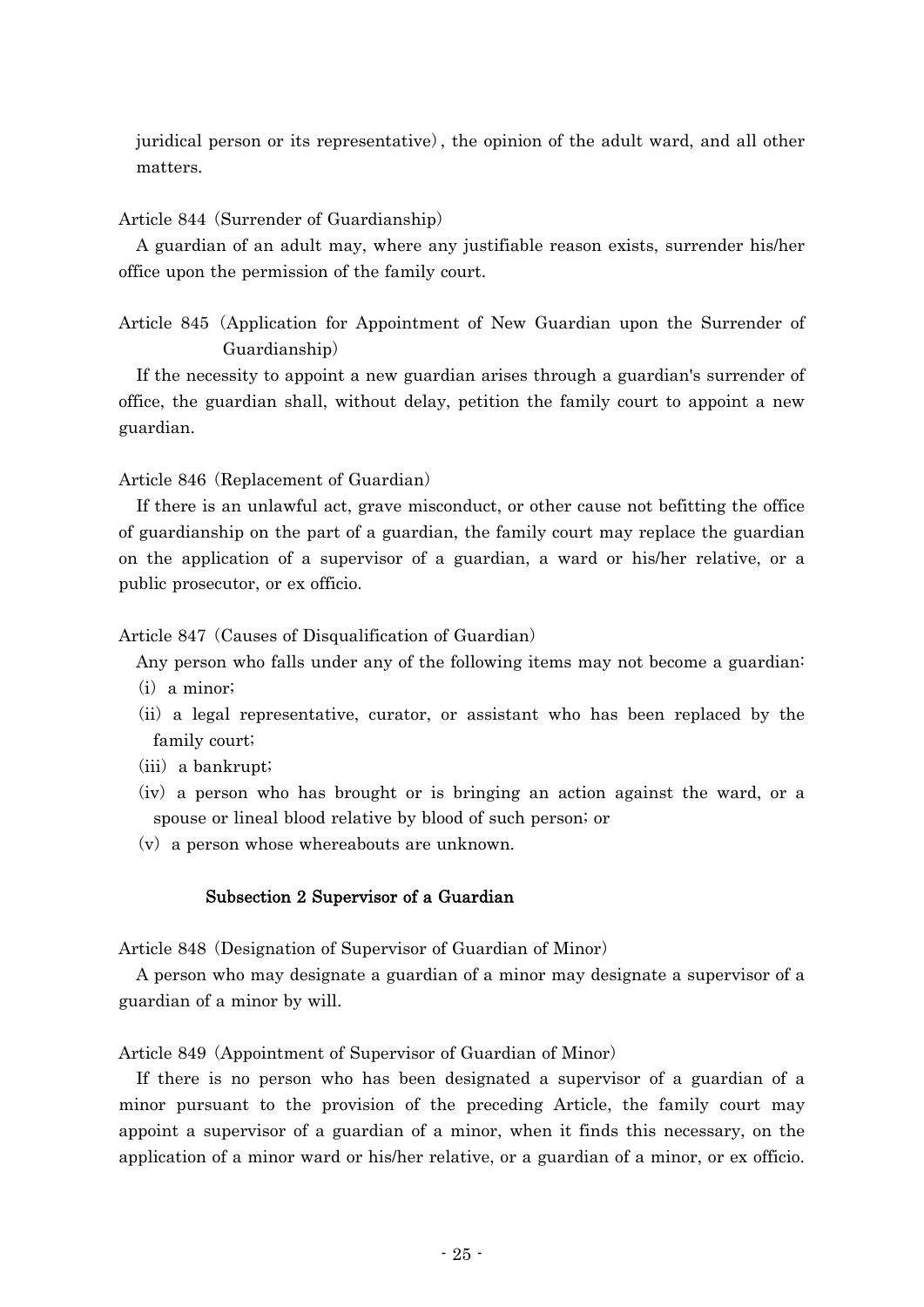This shall also apply in the case where any vacancy in the position of a supervisor of a guardian of a minor occurs.

Article 849-2 (Appointment of Supervisor of Guardian of Adult)

The family court may appoint a supervisor of a guardian of an adult if it finds this necessary on the application of an adult ward or his/her relative, or a guardian of an adult, or ex officio.

Article 850 (Causes of Disqualification of Supervisor of a Guardian)

A spouse, lineal relative by blood, or sibling of a guardian may not become a supervisor of a guardian.

Article 851 (Duties of Supervisor of Guardian)

The duties of a supervisor of a guardian are as follows:

- $(i)$  to supervise the affairs of a guardian;
- (ii) to apply to the family court without delay to appoint a guardian in the case where any vacancy in the position of a guardian occurs;
- (iii) to take necessary measures in the case of an emergency; and
- $(iv)$  to represent the ward in conduct where there is a conflict of interest between the ward and the guardian or his/her representative.

Article 852 (Application Mutatis Mutandis of Mandate and Guardian Provisions)

The provisions of Article 644, Article 654, Article 655, paragraph  $(4)$  of Article 843, Article 844, Article 846, Article 847, Article 859-2, Article 859-3, paragraph (2) of Article 861, and Article 862 shall apply mutatis mutandis to a supervisor of a guardian.

# Section 3 Affairs of Guardian

Article 853 (Investigation of Property and Preparation of Inventory)

- ( )1 A guardian shall, without delay, undertake an investigation of the ward's property, and finalize the investigation and prepare an inventory of property within one month; provided that this period may be extended with the approval of the family court.
- $(2)$  An investigation of property and the preparation of an inventory of property shall not be valid unless conducted in the presence of a supervisor of the guardian, if one exists.

Article 854 (Authority Prior to Completion of Inventory of Property)

Until a guardian has completed the inventory of property, he/she shall not be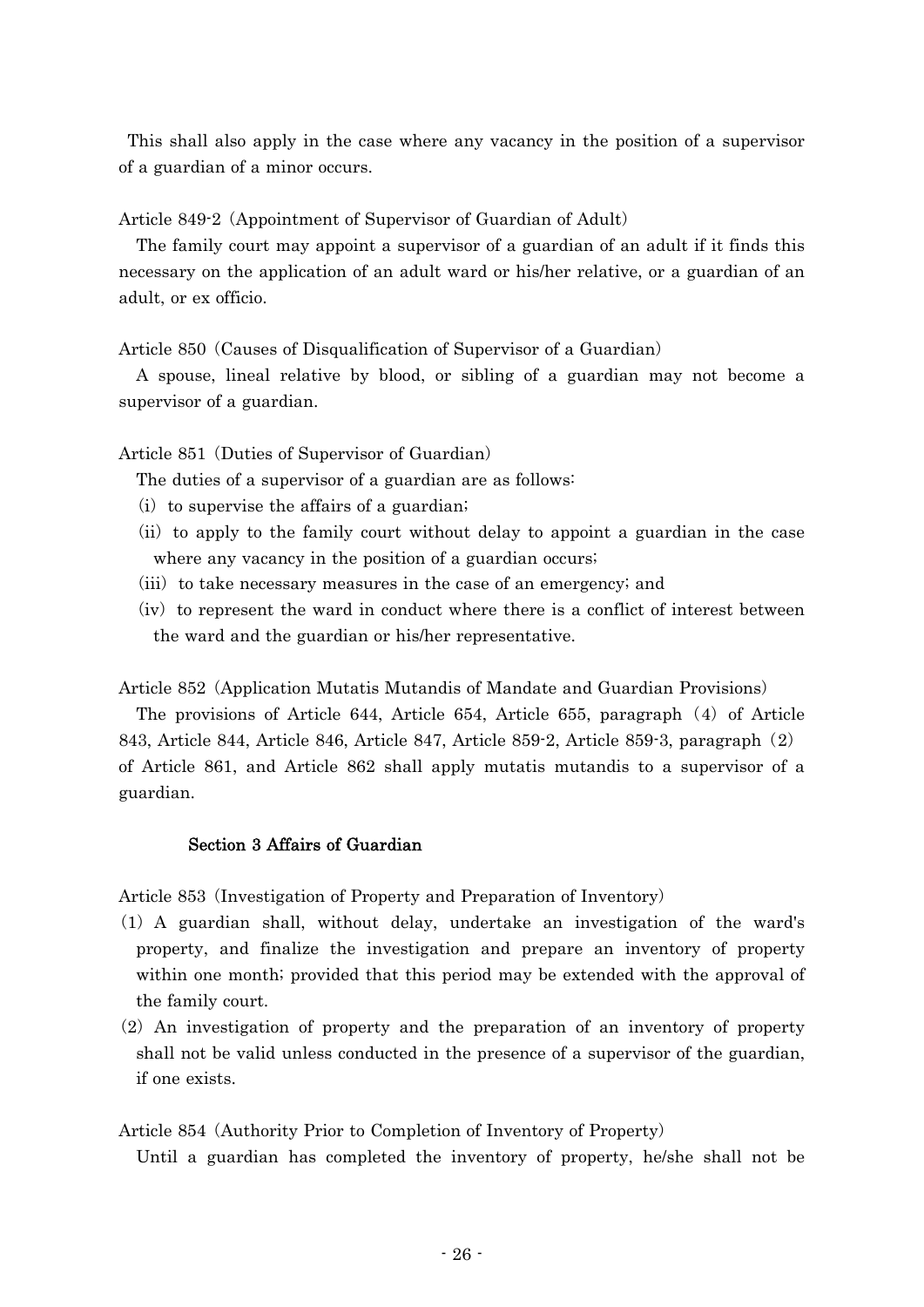entitled to exercise his/her authority unless there is an urgent need; provided that this may not be asserted against a third party in good faith.

Article 855 (Guardian's Duty to Report Claims or Obligations in Relation to Ward)

- $(1)$  In the case where a guardian has any claim or bears any obligation in relation to a ward, he/she shall report this to the supervisor, if one exists, before undertaking an investigation of property.
- $(2)$  If a guardian knows of a claim against a ward and does not report it, this claim is lost.

Article 856 Application Mutatis Mutandis to the Case Ward Acquires Property ( under Universal Title)

The provisions of the preceding three Articles shall apply mutatis mutandis to the case where a ward acquires property under universal title after a guardian has assumed office.

Article 857 (Rights and Duties regarding Personal Supervision of Minor Ward)

A guardian of a minor shall have, with respect to the matters prescribed in the Articles 820 to 823 inclusive, the same rights and duties as a person who exercises parental authority; provided that in order to change the plan of education or the residence determined by a person who exercises parental authority, to enter a minor ward into a disciplinary facility, to give permission to carry on business, or to revoke or limit that permission, he/she shall obtain the consent of a supervisor of a guardian of a minor, if one exists.

Article 858 (Respect for Intention and Personal Consideration of Adult Ward)

A guardian of an adult, in undertaking affairs related to the life, medical treatment and nursing, and administration of property of an adult ward, shall respect the intention of the adult ward, and consider his/her mental and physical condition and living circumstances.

Article 859 (Administration and Representation over Property)

- ( )1 A guardian shall administer the property of a ward and represent a ward in juristic acts concerning his/her property.
- $(2)$  The provision of the proviso to Article 824 shall apply mutatis mutandis to the case referred to in the preceding paragraph.

Article 859-2 (Exercise of Authority where Multiple Guardians of Adult)

 $(1)$  If there are multiple guardians of an adult, the family court may determine ex officio that the guardians should exercise authority jointly or according to a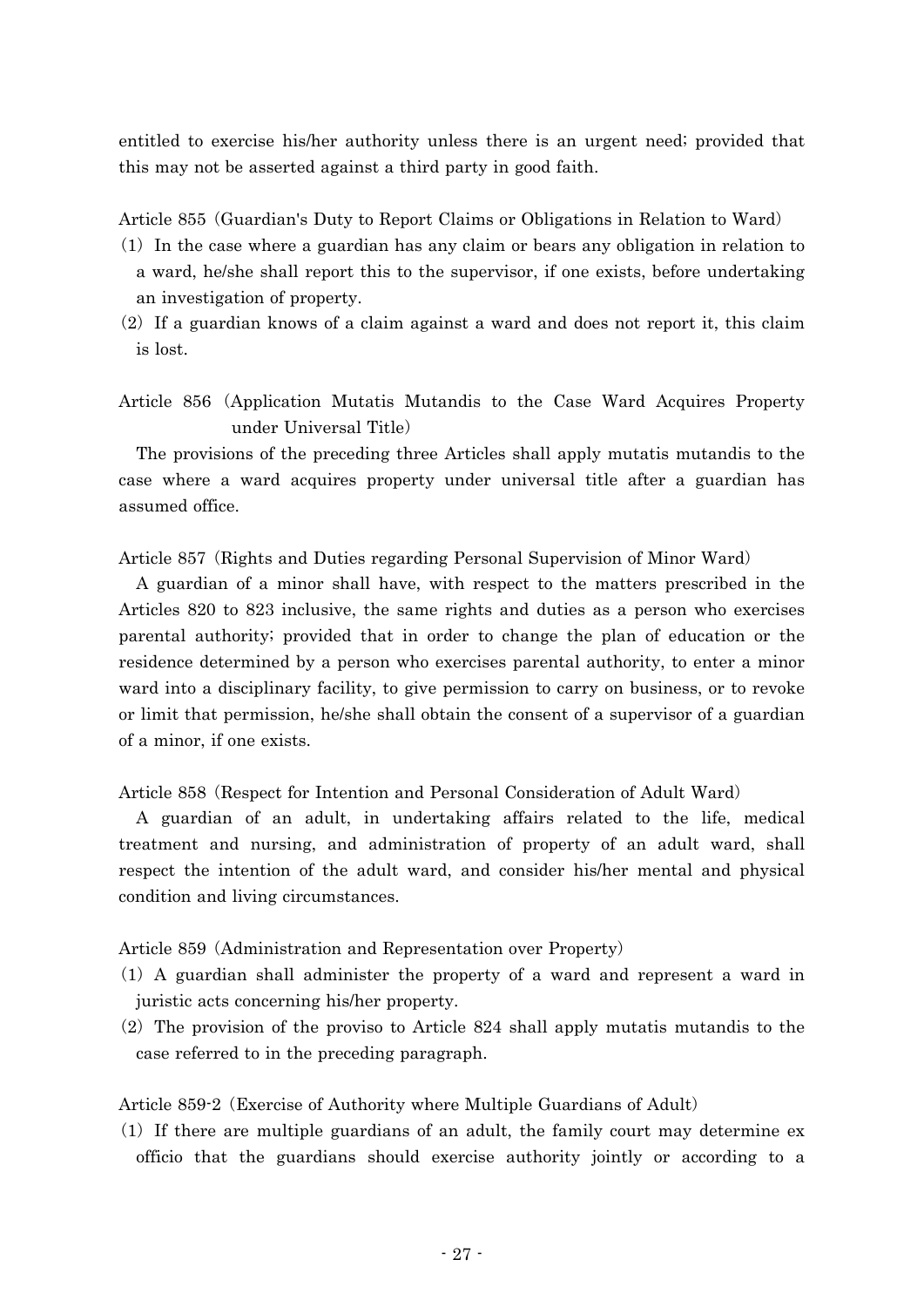division of labor.

- $(2)$  The family court may rescind ex officio a determination made pursuant to the provisions of the preceding paragraph.
- $(3)$  If there are multiple guardians of an adult, it is sufficient that a manifestation of intention by a third party be made to one guardian.
- Article 859-3 (Permission regarding Disposition of Real Estate Used for Adult Ward's Residence)

A guardian of an adult shall obtain the permission of the family court for sale, rent, cancellation of lease, or establishment of a mortgage, or any other disposition equivalent to these, on the ward's behalf with regard to a building or site used for the adult ward's residence.

Article 860 (Acts in Conflict of Interest)

The provisions of Article 826 shall apply mutatis mutandis to a guardian; provided that this shall not apply in the case where there is a supervisor of a guardian.

Article 861 (Expenditure Estimation and Expenses of Affairs of Guardianship)

- ( )1 Upon assumption of office, a guardian shall estimate the amount of money that will be required in annual expenditure for the living, education, medical treatment and nursing, and administration of property of the ward.
- $(2)$  A guardian shall pay the expenses necessary to undertake the affairs of guardianship out of the property of the ward.

Article 862 (Remuneration to Guardian)

The family court may grant reasonable remuneration to a guardian out of the property of the ward, considering the financial capacity of the guardian and the ward and other circumstances.

Article 863 (Supervision of Affairs of Guardianship)

- $(1)$  A supervisor of a guardian or the family court may, at any time, demand that a guardian submit a report on the affairs of guardianship or an inventory of property, and may investigate the affairs of guardianship or the situation of the property of the ward.
- $(2)$  The family court may order any necessary disposition concerning the administration of the property of a ward, or other affairs of guardianship, on the application of a supervisor of a guardian, the ward or his/her relative, or other interested person, or ex officio.

Article 864 (Acts Requiring the Consent of a Supervisor of Guardian)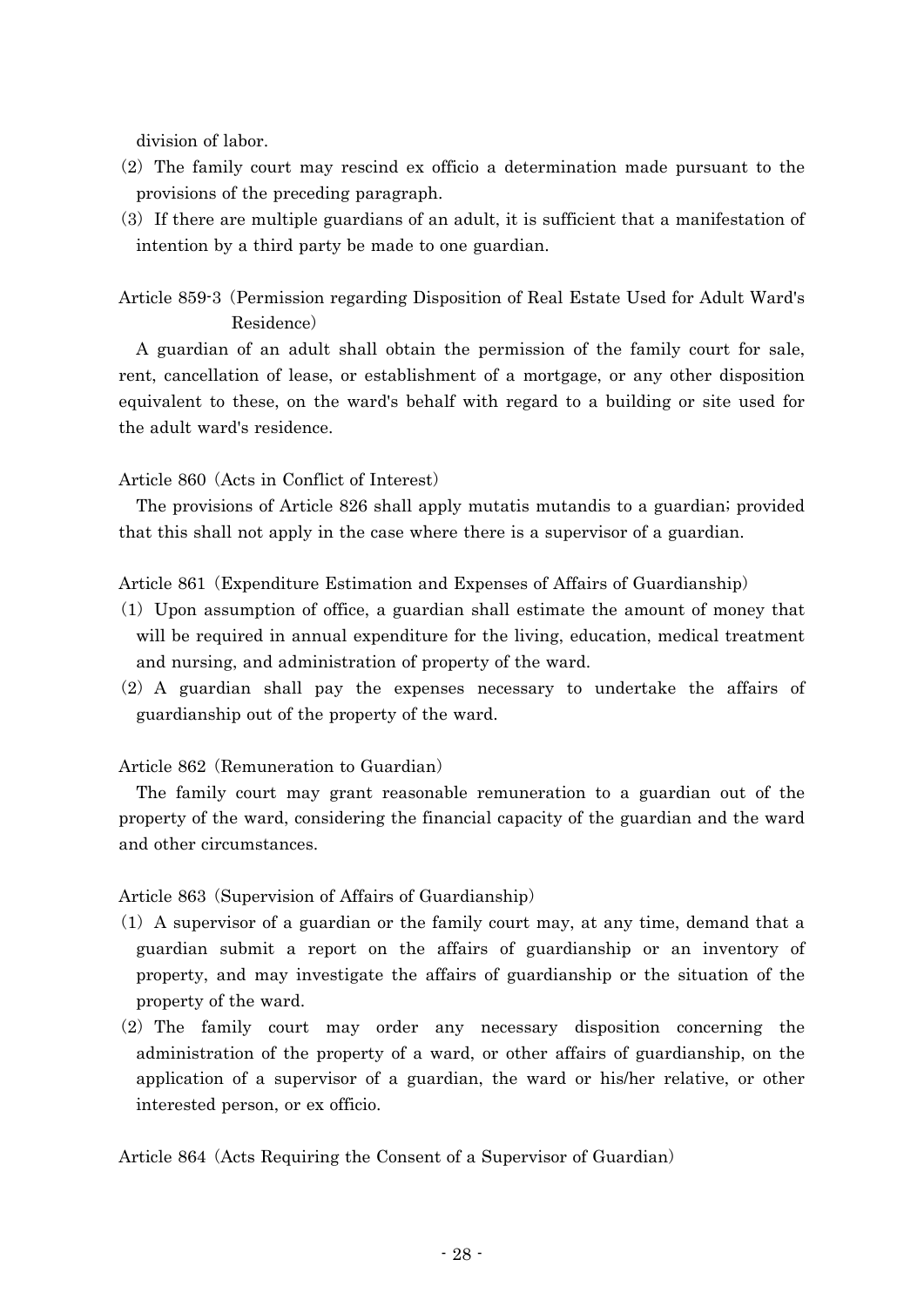For a guardian, on behalf of a ward, to undertake business or the acts listed in each item of paragraph  $(1)$  of Article 13, or to give consent for a minor ward to undertake the same, he/she shall obtain the consent of a supervisor of a guardian, if one exists; provided that this shall not apply to the receipt of principal listed in item (i) of paragraph  $(1)$  of Article 13.

## Article 865

- ( )1 A ward or a guardian may rescind acts conducted or consented to by a guardian in violation of the provisions of the preceding Article. In this case, the provisions of Article 20 shall apply mutatis mutandis.
- $(2)$  The provision of the preceding paragraph shall not preclude the application of the provisions of Articles 121 to 126 inclusive.

Article 866 (Ward's Rescission of Reception of Property etc.)

- $(1)$  If a guardian has received the property of a ward or the right of a third party against the ward, the ward may rescind that reception. In this case, the provisions of Article 20 shall apply mutatis mutandis.
- $(2)$  The provision of the preceding paragraph shall not preclude the application of the provisions of Articles 121 to 126 inclusive.

Article 867 (Exercise of Parental Authority on Behalf of Minor Ward)

- $(1)$  A guardian of a minor shall exercise parental authority in lieu of a minor ward with respect to that minor ward's child.
- $(2)$  The provisions of Articles 853 to 857 inclusive and Articles 861 to 866 inclusive shall apply mutatis mutandis to the case referred to in the preceding paragraph.

Article 868 (Guardian of Minor with Rights and Duties regarding Property Only)

In the case where a person who has parental authority does not have the right of administration of property, a guardian of a minor shall have authority regarding property and that authority only.

```
Article 869 Application Mutatis Mutandis of Mandate and Parental Authority (
Provisions)
```
The provisions of Article 644 and Article 830 shall apply mutatis mutandis to guardianship.

### Section 4 Termination of Guardianship

Article 870 (Account of Guardianship)

When the office of a guardian comes to an end, he/she or his/her successor shall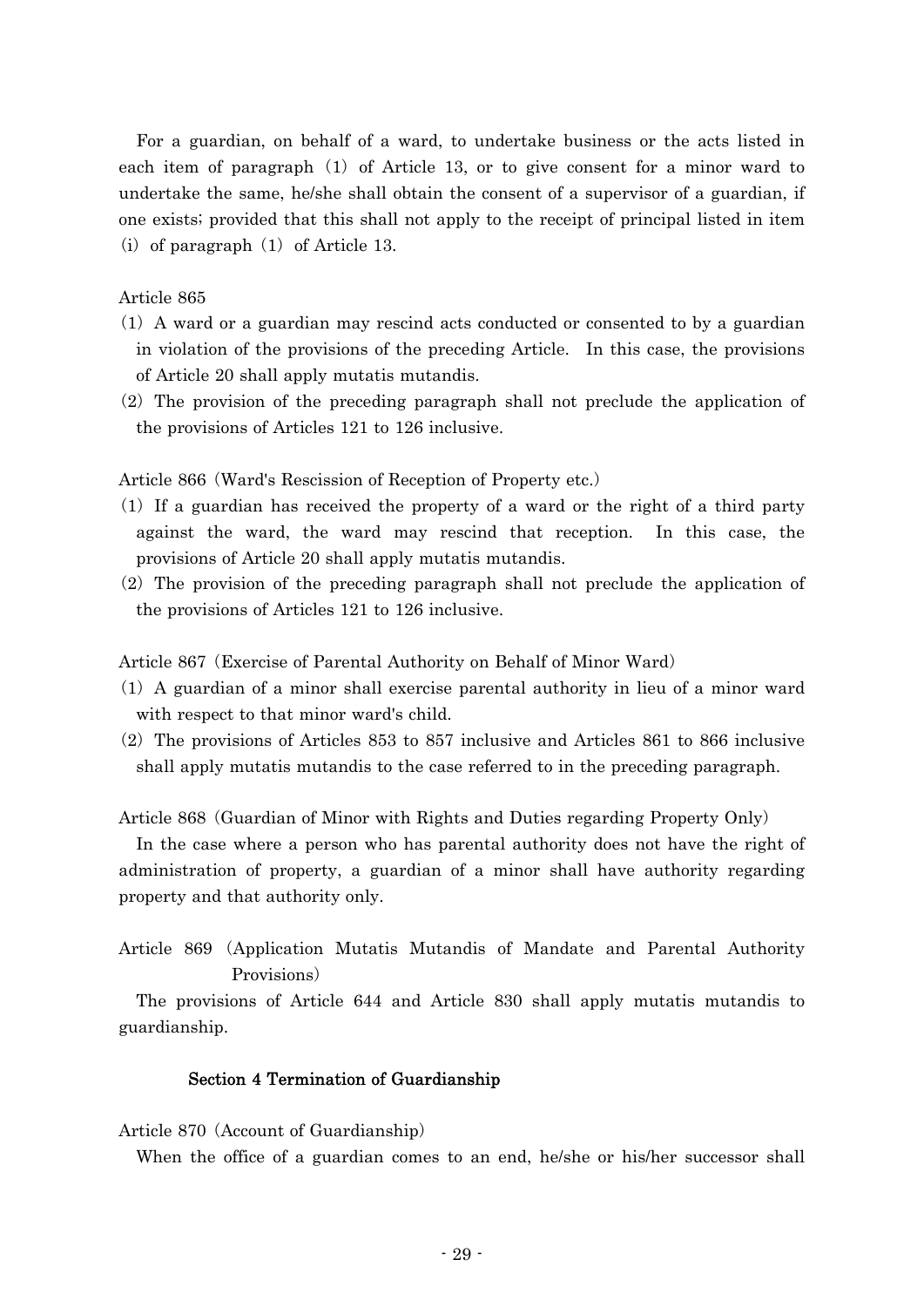render an account of his/her administration within two months; provided that this period may be extended with the approval of the family court.

Article 871

An account of guardianship shall be conducted in the presence of a supervisor of a guardian, if one exists.

- Article 872 (Rescission of Contract etc. between a Minor Ward and Guardian of Minor etc.)
- $(1)$  A person who, as an ex-minor ward, made a contract with a guardian, or the heir of the guardian, after attaining majority but before settlement of the account of guardianship may rescind such contract. The same shall apply to unilateral juristic acts that person makes toward a guardian of a minor or his/her successor.
- $(2)$  The provisions of Article 20 and Articles 121 to 126 inclusive shall apply mutatis mutandis to the case referred to in the preceding paragraph.

Article 873 (Payment of Interest etc. upon Money Refunded)

- ( )1 Money to be refunded by a guardian to a ward and money to be refunded by a ward to a guardian shall bear interest from the time the account of guardianship is settled.
- $(2)$  If a guardian has expended a ward's money for his/her own benefit, such money shall bear interest from the time of the expenditure. In this case, further damages are incurred by the ward, the guardian shall be liable for such damages.

Article 874 (Application Mutatis Mutandis of Mandate Provisions)

The provisions of Article 654 and Article 655 shall apply mutatis mutandis to guardianship.

Article 875 (Extinctive Prescription of Claim That Arises from Guardianship)

- ( )1 The provisions of Article 832 shall apply mutatis mutandis to the extinctive prescription of a claim that arises from guardianship between a guardian or a supervisor of a guardian and a ward.
- $(2)$  In the case where a juristic act is rescinded pursuant to the provisions of Article 872, the period of the extinctive prescription prescribed in the preceding paragraph commences from the time of that rescission.

# Chapter VI Curatorship and Assistance

# Section 1 Curatorship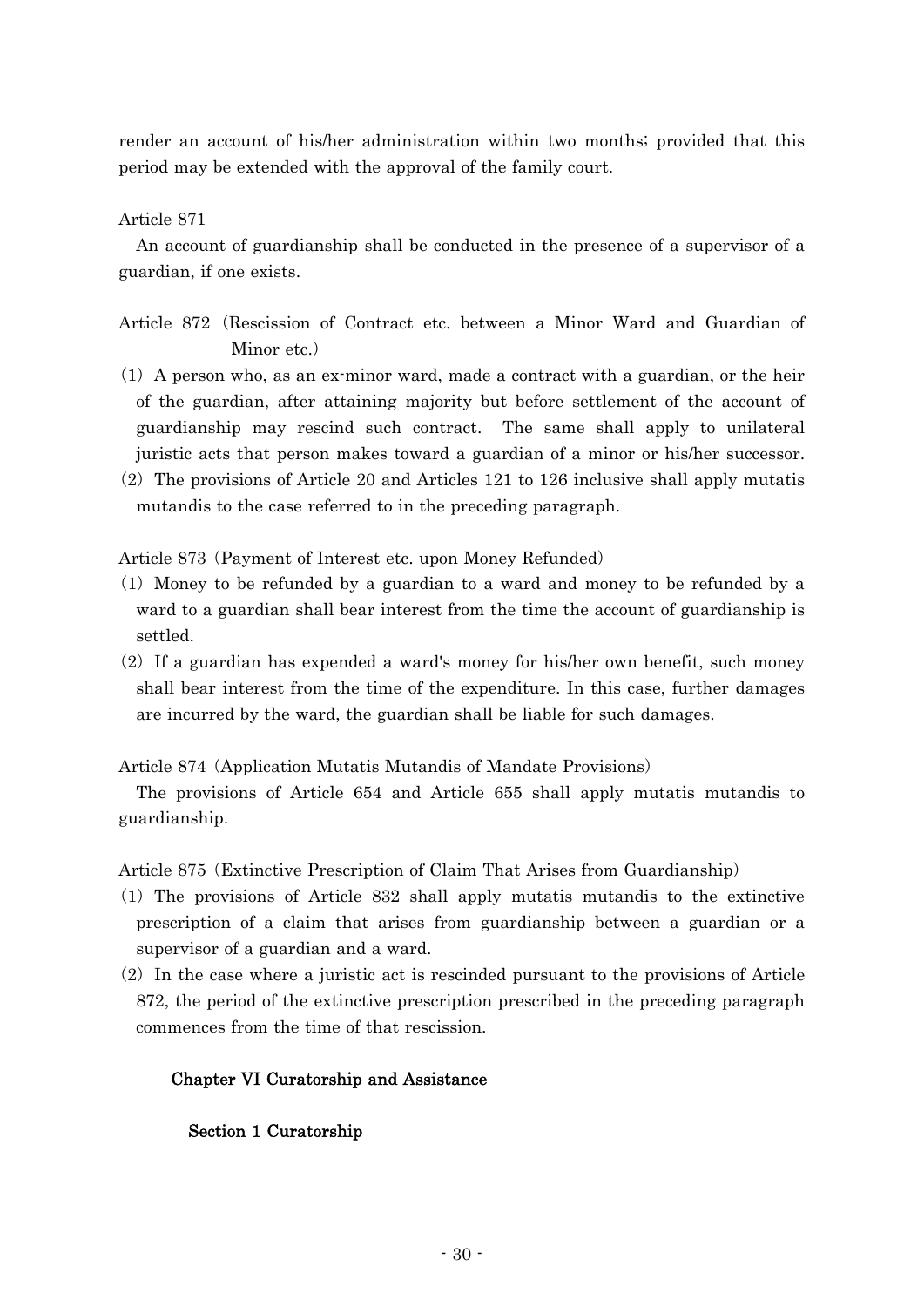Article 876 (Commencement of Curatorship)

Curatorship shall commence by order of commencement of curatorship.

Article 876-2 (Appointment etc. of Curator or Temporary Curator)

- ( )1 If the family court orders commencement of curatorship, it will appoint a curator ex officio.
- $(2)$  The provisions of paragraphs 2 to 4 of Article 843 and from Article 844 to 847 inclusive shall apply mutatis mutandis to a curator.
- ( )3 For acts where there is a conflict of interest between the curator or his/her representative and a person under curatorship, the curator shall apply to the family court for the appointment of a temporary curator; provided that this shall not apply in the case where there is a supervisor of a curator.

Article 876-3 (Supervisor of Curator)

- $(1)$  The family court may appoint a supervisor of a curator, if it finds this necessary, on the application of a person under curatorship or his/her relative, or a curator, or ex officio.
- $(2)$  The provisions of Article 644, Article 654, Article 655, paragraph  $(4)$  of Article 843, Article 844, Article 846, Article 847, Article 850, Article 851, Article 859-2, Article 859-3, paragraph  $(2)$  of Article 861, and Article 862 shall apply mutatis mutandis to a supervisor of a curator. In this case, the term 'represent the ward regarding' in item  $(iv)$  of Article 851 shall be deemed to be replaced with 'represent a person under curatorship regarding, or give consent for a person under curatorship to undertake the same'.

Article 876-4 (Order Granting Power of Representation to Curator)

- $(1)$  On the application of a person prescribed by the main clause of Article 11 or a curator, or a supervisor of a curator, the family court may make an order that grants power of representation to the curator, concerning specified juristic acts for the person under curatorship.
- $(2)$  An order referred to in the preceding paragraph made upon the application of any person other than the person under curatorship shall require the consent of the person under curatorship.
- (3) The family court may rescind an order referred to in paragraph  $(1)$ , in whole or in part, on the application of a person prescribed by that paragraph.

Article 876-5 (Affairs of Curatorship and Termination of Office of Curator)

 $(1)$  A curator, in undertaking the affairs of curatorship, shall respect the intention of the person under curatorship, and consider his/her mental and physical condition and living circumstances.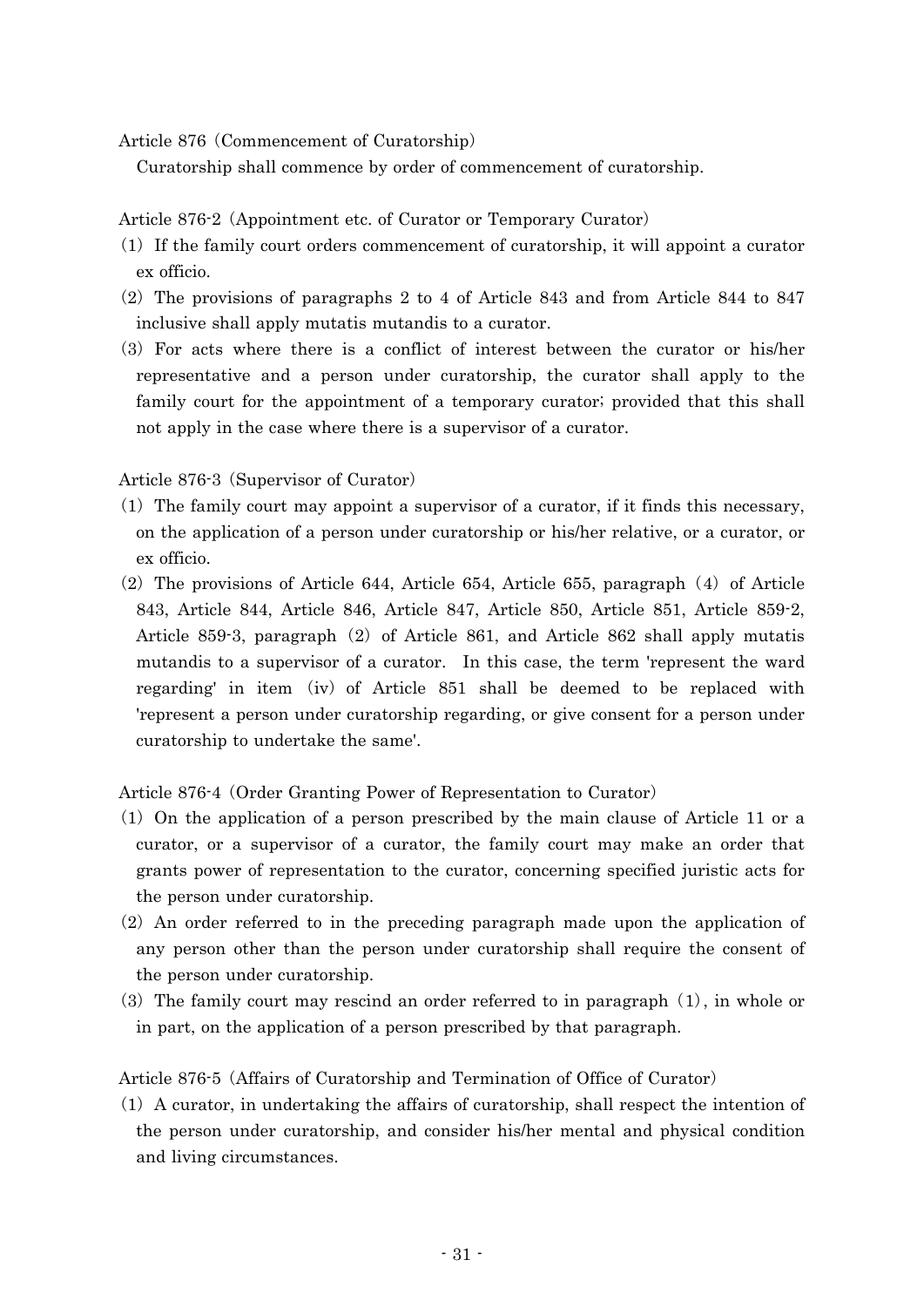- $(2)$  The provisions of Article 644, Article 859-2, Article 859-3, paragraph  $(2)$  of Article 861, Article 862, and Article 863 shall apply mutatis mutandis to the affairs of curatorship, and the provision of the proviso to Article 824 shall apply mutatis mutandis to the case where a curator represents a person under curatorship based upon an order granting the power of representation referred to in paragraph  $(1)$  of the preceding Article.
- ( )3 The provisions of Article 654, Article 655, Article 870, Article 871 and Article 873 shall apply mutatis mutandis to the case of termination of office of a curator, and the provisions of Article 832 shall apply mutatis mutandis to claims that arise from curatorship between a curator, or a supervisor of a curator, and a person under curatorship.

## Section 2 Assistance

Article 876-6 (Commencement of Assistance)

Assistance shall commence by order of commencement of assistance.

Article 876-7 (Appointment etc. of Assistant or Temporary Assistant)

- ( )1 If the family court orders commencement of assistance, it will appoint an assistant ex officio.
- (2) The provisions of paragraphs  $(2)$  to  $(4)$  of Article 843 and from Article 844 to 847 inclusive shall apply mutatis mutandis to an assistant.
- ( )3 For acts where there is a conflict of interest between the assistant or his/her representative and a person under assistance, the assistant shall apply to the family court for the appointment of a temporary assistant; provided that this shall not apply in the case where there is a supervisor of an assistant.

Article 876-8 (Supervisor of Assistant)

- ( )1 The family court may appoint a supervisor of an assistant, if it finds this necessary, on the application of a person under assistance, his/her relative, or an assistant, or ex officio.
- $(2)$  The provisions of Article 644, Article 654, Article 655, paragraph  $(4)$  of Article 843, Article 844, Article 846, Article 847, Article 850, Article 851, Article 859-2, Article 859-3, paragraph  $(2)$  of Article 861, and Article 862 shall apply mutatis mutandis to a supervisor of an assistant. In this case, the term 'represent the ward regarding' in item (iv) of Article  $851$  shall be deemed to be replaced with 'represent a person under assistance regarding, or give consent for a person under assistance to undertake the same.

Article 876-9 (Order Granting Power of Representation to Assistant)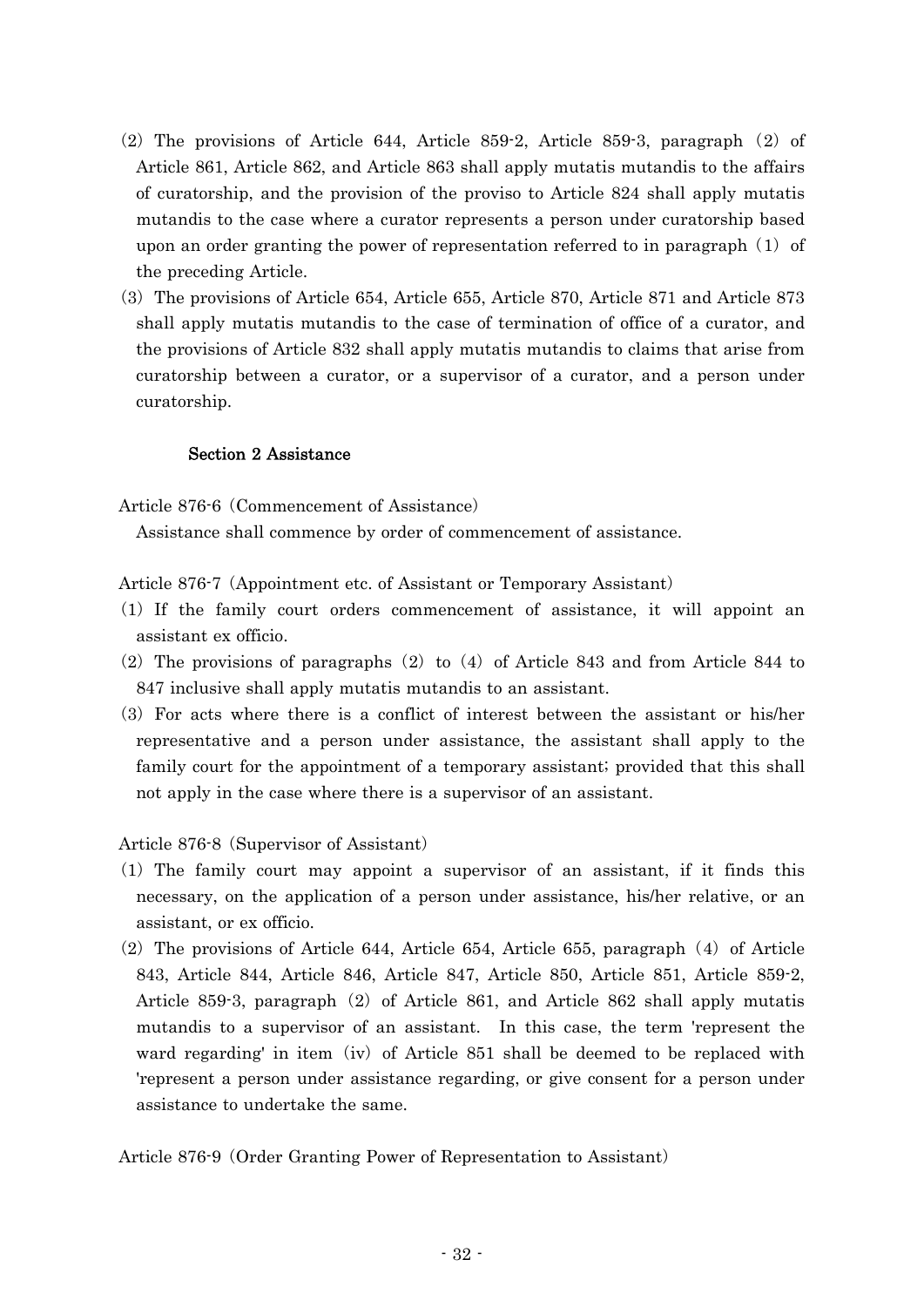- (1) On the application of a person prescribed by the main clause of paragraph  $(1)$ of Article 15, an assistant, or a supervisor of an assistant, the family court may make an order that grants power of representation to the assistant, concerning specified juristic acts for the person under assistance.
- (2) The provisions of paragraph  $(2)$  and paragraph  $(3)$  of Article 876-4 shall apply mutatis mutandis to the order referred to in the preceding paragraph.

Article 876-10 (Affairs of Assistance and Termination of Office of Assistant)

- (1) The provisions of Article 644, Article 859-2, Article 859-3, paragraph  $(2)$  of Article 861, Article 862, Article 863, and paragraph  $(1)$  of Article 876-5, shall apply mutatis mutandis to the affairs of assistance, and the provision of the proviso to Article 824 shall apply mutatis mutandis to the case where an assistant represents a person under assistance based upon an order granting the power of representation referred to in paragraph  $(1)$  of the preceding Article.
- $(2)$  The provisions of Article 654, Article 655, Article 870, Article 871 and Article 873 shall apply mutatis mutandis to the case of termination of office of an assistant, and the provisions of Article 832 shall apply mutatis mutandis to claims that arise from assistance between an assistant, or a supervisor of an assistant, and a person under assistance

### Chapter VII Support

Article 877 (Supporter under Duty)

- ( )1 Lineal relative by blood and siblings have a duty to support each other.
- (2) If special circumstances exist, the family court may also impose a duty of support between relatives within the third degree, in addition to the case prescribed in the preceding paragraph.
- $(3)$  If an alteration in circumstances arises after an order pursuant to the provision of the preceding paragraph, the family court may revoke that order.

### Article 878 (Order of Support)

In the case where there exist several persons under a duty to give support, and agreement has not, or cannot be, reached between the parties with respect to the order in which they are to give support, the family court shall determine the order. In the case where there exist several persons entitled to support and the financial capacity of the person under a duty to give support is insufficient to support them all, the same shall apply.

#### Article 879 (Extent and Form of Support)

If agreement has not, or cannot be, reached between the parties with respect to the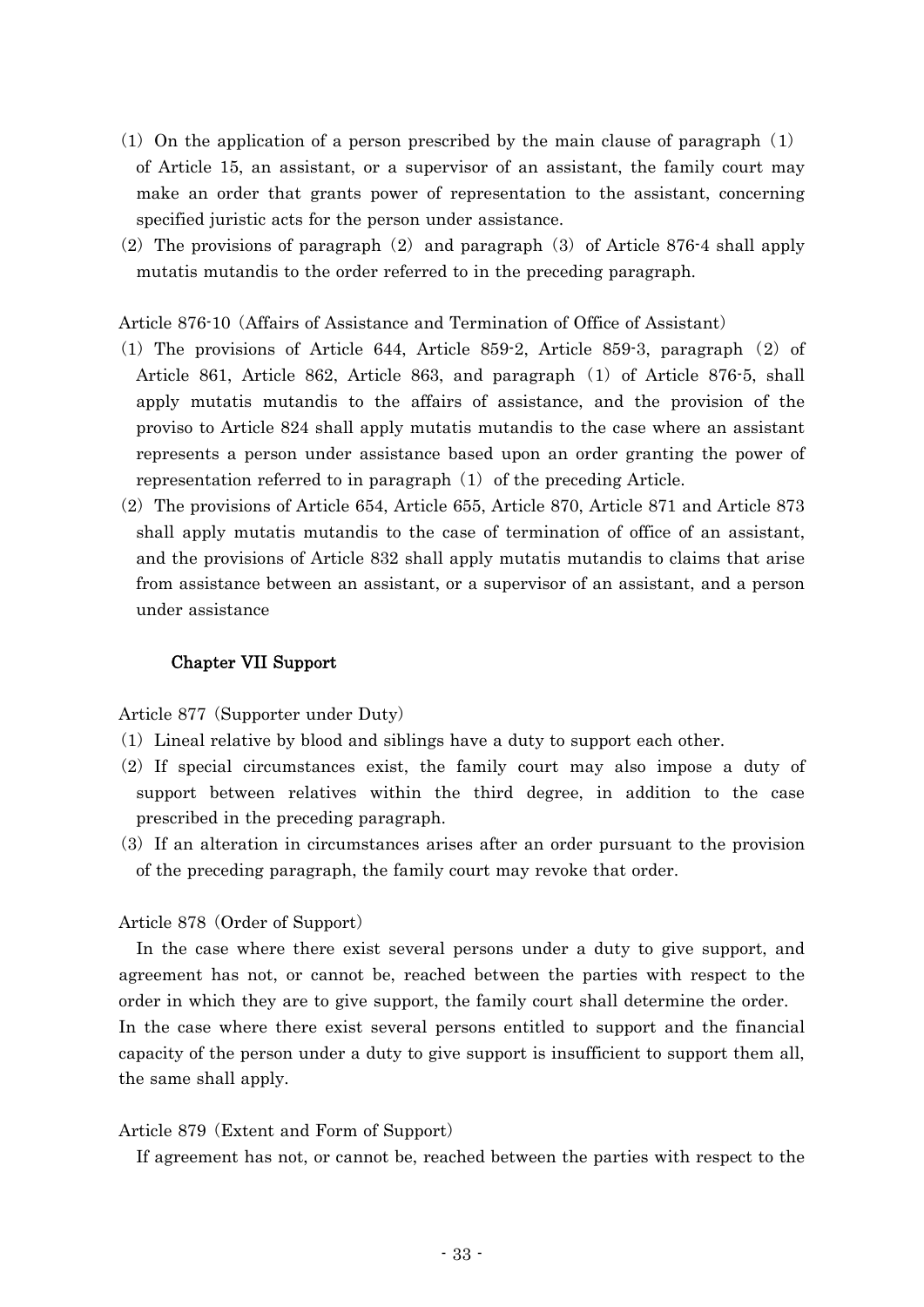extent and form of support, the family court shall determine such matters, considering the needs of the person entitled to support, the financial capacity of the person under a duty to give support, and any other related circumstances.

Article 880 (Alteration or Revocation of Agreement or Order with Regard to Support) If an alteration in circumstances arises after an agreement or an order regarding the order of persons under a duty to support, persons entitled to support, or the extent or form of support, the family court may alter or revoke the agreement or the order.

Article 881 (Prohibition of Disposition of Claim for Support)

The right to support may not be subject to disposition.

# Part V Inheritance

# Chapter I General Provisions

Article 882 (Cause of Commencement of Inheritance) Inheritance shall commence upon the death of the decedent.

Article 883 (Place of Commencement of Inheritance) Inheritance shall commence at the place of domicile of the decedent.

Article 884 (Right to Claim for Recovery of Inheritance)

If the right to claim for recovery of inheritance is not exercised within five years of the time an heir or his/her legal representative becomes aware of the fact that the inheritance right has been infringed, that right shall be extinguished by prescription. The right shall also be extinguished if twenty years have passed from the time of commencement of inheritance.

Article 885 (Expenses relating to Inherited Property)

- ( )1 Expenses relating to inherited property shall be paid out of that property; provided that this shall not apply to expenses resulting from the negligence of an heir.
- $(2)$  The expenses of the preceding paragraph are not required to be paid out of property obtained by a claimant to statutory reserved portion through abatement of a gift.

# Chapter II Heir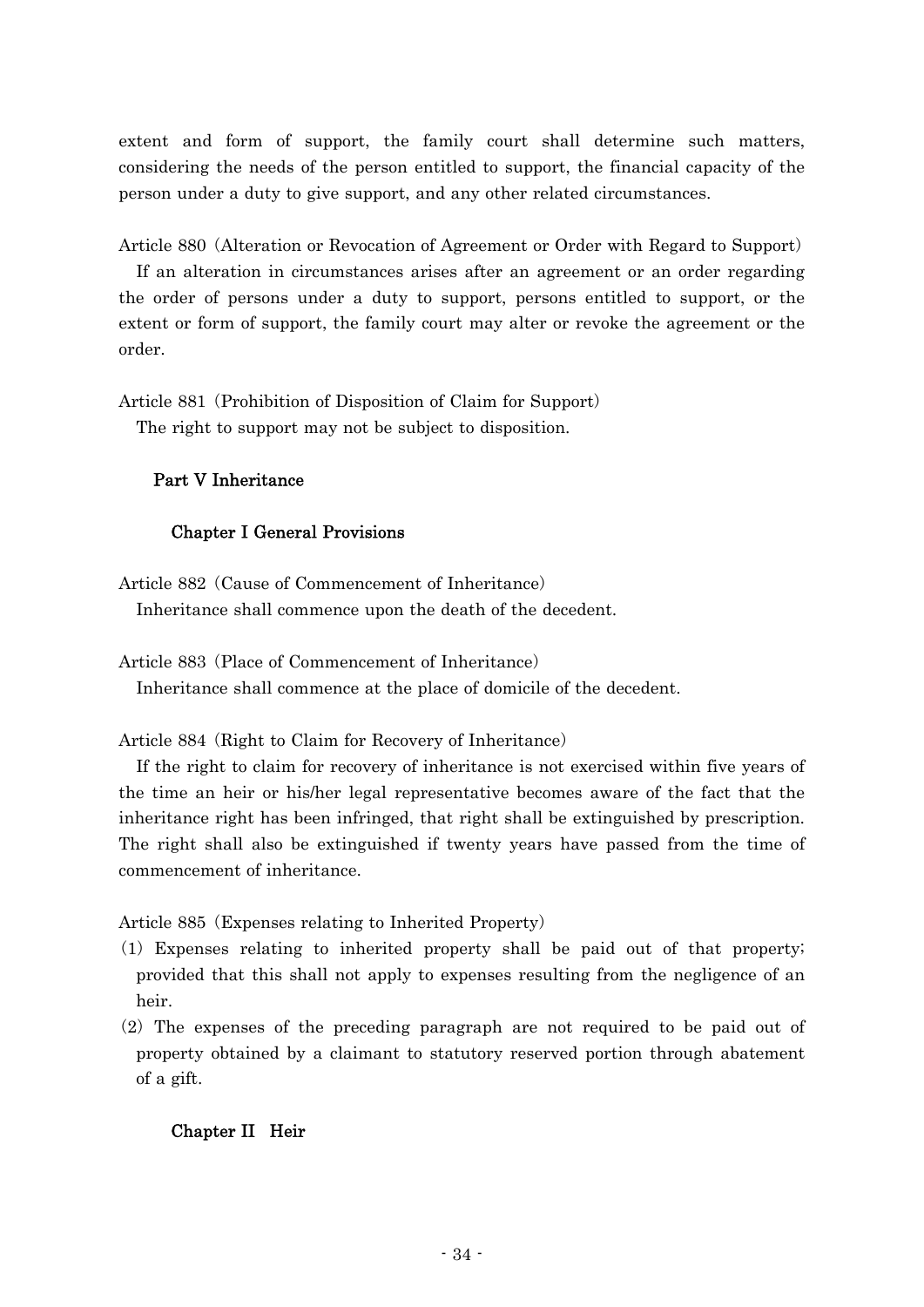Article 886 (Unborn Child's Legal Capacity to Hold Rights Relating to Inheritance)

- ( )1 In regard to inheritance, an unborn child shall be deemed to have already been born.
- $(2)$  The provision of the preceding paragraph shall not apply if the child is stillborn.

Article 887 (Right to Inheritance of Child and Heir per Stirpes etc.)

- $(1)$  The child of a decedent shall be an heir.
- $(2)$  If a decedent's child has died before the commencement of inheritance, or has lost the right to inheritance by application of the provisions of Article 891 or disinheritance, the child of the decedent's child shall be an heir as an heir per stirpes; provided that this shall not apply if the child is not a lineal descendant of the decedent.
- ( )3 The provision of the preceding paragraph shall apply mutatis mutandis to the case where an heir per stirpes has died before the commencement of inheritance, or has lost the right of inheritance as an heir per stirpes by application of the provisions of Article 891, or by disinheritance.

Article 888

Deleted

Article 889 (Right of Inheritance of Lineal Ascendant and Sibling)

- ( )1 In the case where there is no person to become an heir pursuant to the provisions of Article 887, the following persons shall become heirs in accordance with the following order of rank:
	- (i) lineal ascendants of the decedent; provided that between persons of differing degree of kinship, the person who is of closer relationship shall have higher priority of inheritance;
	- $(ii)$  siblings of the decedent.
- (2) The provisions of paragraph  $(2)$  of Article 887 shall apply mutatis mutandis to the case referred to in item  $(ii)$  of the preceding paragraph.

Article 890 (Right of Inheritance of Spouse)

The spouse of a decedent shall always be an heir. In this case, if there is a person to become an heir pursuant to the provisions of Article 887 or the preceding Article, the spouse shall be of the same rank as that person.

### Article 891 (Causes of Disqualification of Heir)

The following persons may not become an heir:

 $(i)$  a person who has received punishment for intentionally causing, or attempting to cause, the death of a decedent or a person of equal or prior rank in relation to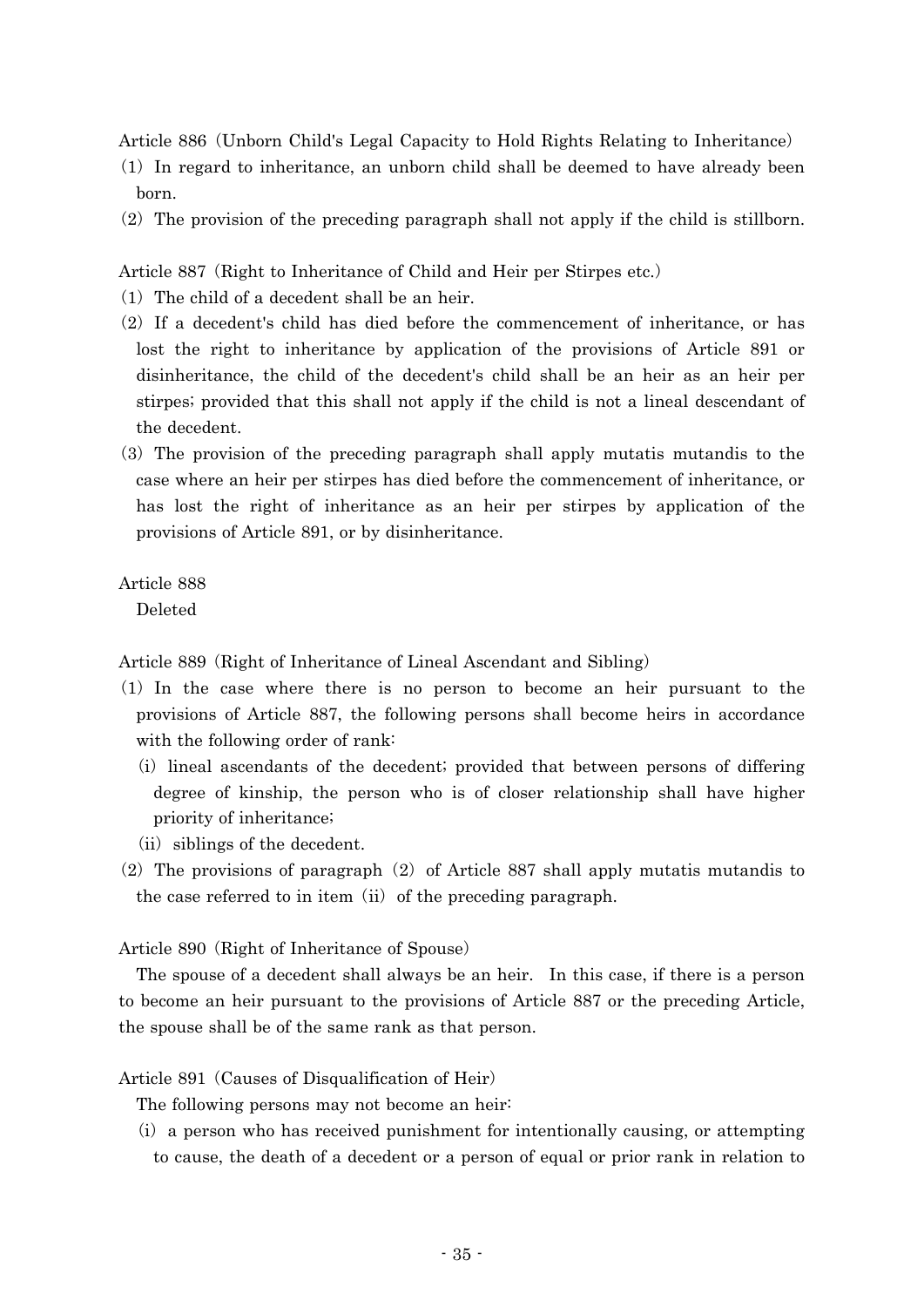inheritance;

- (ii) a person who is aware that the decedent was killed by someone but made no accusation or complaint about this; provided that this shall not apply if that person cannot discern right from wrong, or if the killer was that person's spouse or lineal relative;
- (iii) a person who prevented a decedent from making, revoking, rescinding, or changing a will relating to inheritance through fraud or duress;
- (iv) a person who forced a decedent to make, revoke, rescind, or change a will relating to inheritance through fraud or duress; or
- $(v)$  a person who has forged, altered, destroyed, or concealed a decedent's will relating to inheritance.

### Article 892 (Disinheritance of Presumed Heir)

A decedent may make an application to the family court for the disinheritance of a presumed heir (here and below, referring to a person who would otherwise become an heir upon the commencement of inheritance) who has a legally reserved portion if that person has abused or given grave insult to the decedent, or if there has been any other grave misconduct on the part of the presumed heir.

Article 893 (Disinheritance of Presumed Heir by Will)

If a decedent has indicated an intention by will to disinherit a presumed heir, the executor of that will shall apply to the family court for disinheritance of the presumed heir without delay after the will has taken effect. In this case, the disinheritance of that presumed heir shall have retroactive effect from the time of the decedent's death.

Article 894 (Rescission of Disinheritance of Presumed Heir)

- ( )1 A decedent may at any time make an application to the family court to rescind the disinheritance of a presumed heir.
- $(2)$  The provision of the preceding Article shall apply mutatis mutandis to the rescission of disinheritance of a presumed heir.

# Article 895 (Administration of Inherited Property before Ruling for Disinheritance of Presumed Heir Becomes Unappealable)

 $(1)$  If inheritance has commenced before a ruling has become final and binding after an application for the disinheritance of a presumed heir, or the rescission of that disinheritance, the family court may order any necessary disposition with regard to the administration of inherited property upon the application of a relative, an interested party, or a public prosecutor. The same shall apply in the case where a will was made for the disinheritance of a presumed heir.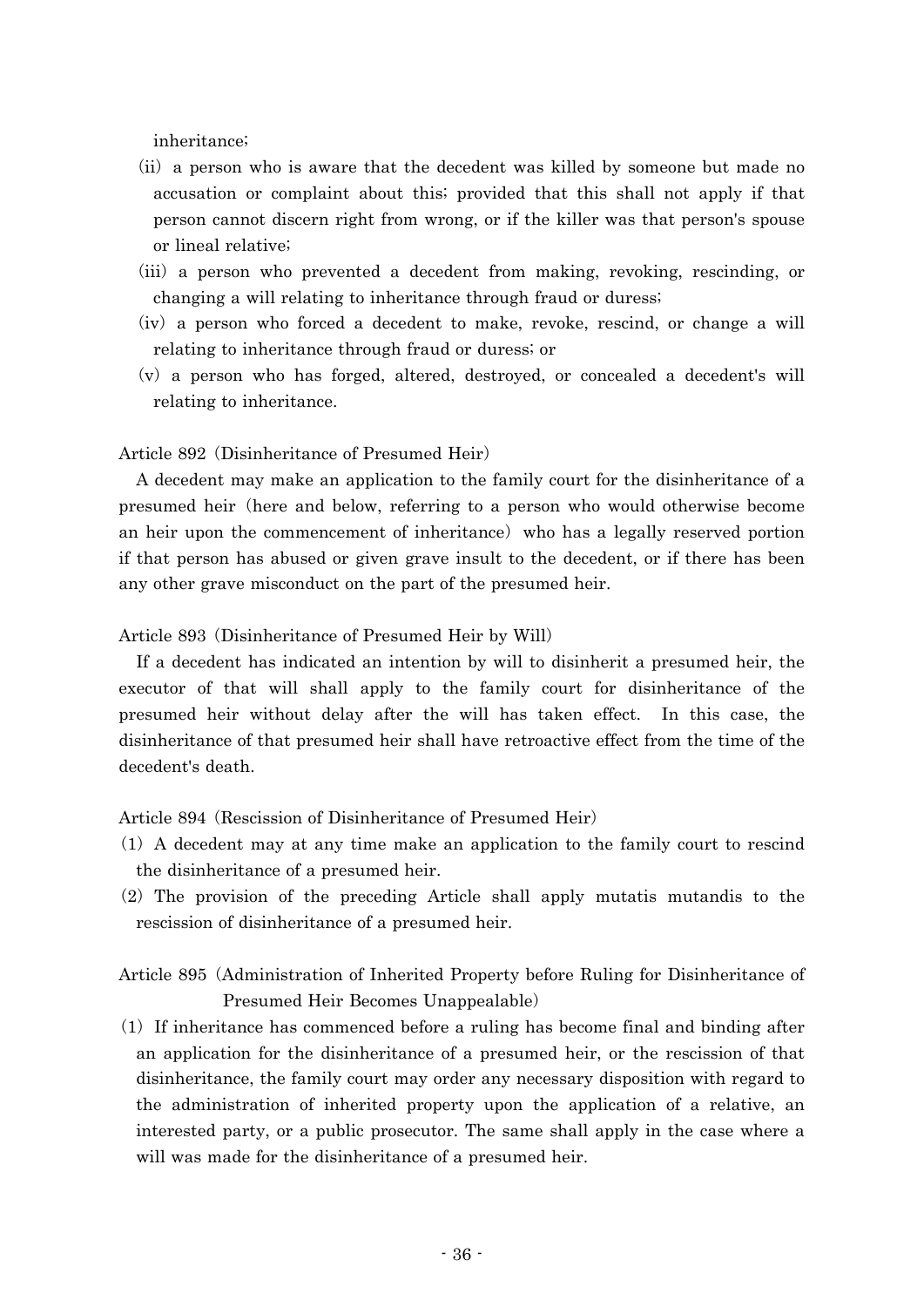$(2)$  The provisions of Articles 27 to 29 inclusive shall apply mutatis mutandis to the case where the family court has appointed an administrator of inherited property pursuant to the provisions of the preceding paragraph.

## Chapter III Effect of Inheritance

## Section 1 General Provisions

Article 896 (General Effect of Inheritance)

From the time of commencement of inheritance, an heir shall succeed blanket rights and duties attached to the property of the decedent; provided that this shall not apply to rights or duties of the decedent that are purely personal.

Article 897 (Assumption of Rights Relating to Rituals)

- ( )1 Despite the provision of the preceding Article, rights to ownership of a genealogy, equipment used in rituals, and any grave, shall be succeeded by the person who custom dictates shall preside over rituals for ancestors; provided that if the decedent designates a person who shall preside over rituals for ancestors, this person shall succeed rights to ownership.
- $(2)$  If, in the case referred to in the main text of the preceding paragraph, the custom is not evident, the family court shall determine who shall succeed the rights in that paragraph.

### Article 898 (Effect of Joint Inheritance)

If there are two or more heirs, the inherited property shall belong to those heirs in co-ownership.

### Article 899

Each joint heir shall succeed the rights and duties of the decedent according to his/her share in inheritance.

## Section 2 Share in Inheritance

Article 900 (Statutory Share in Inheritance)

If there are two or more heirs of the same rank, their shares in inheritance shall be determined by the following items:

- (i) if a child and a spouse are heirs, the child's share in inheritance and the spouse's share in inheritance shall be one half each;
- $(i)$  if a spouse and lineal ascendant are heirs, the spouse's share in inheritance shall be two thirds, and the lineal ascendant's share in inheritance shall be one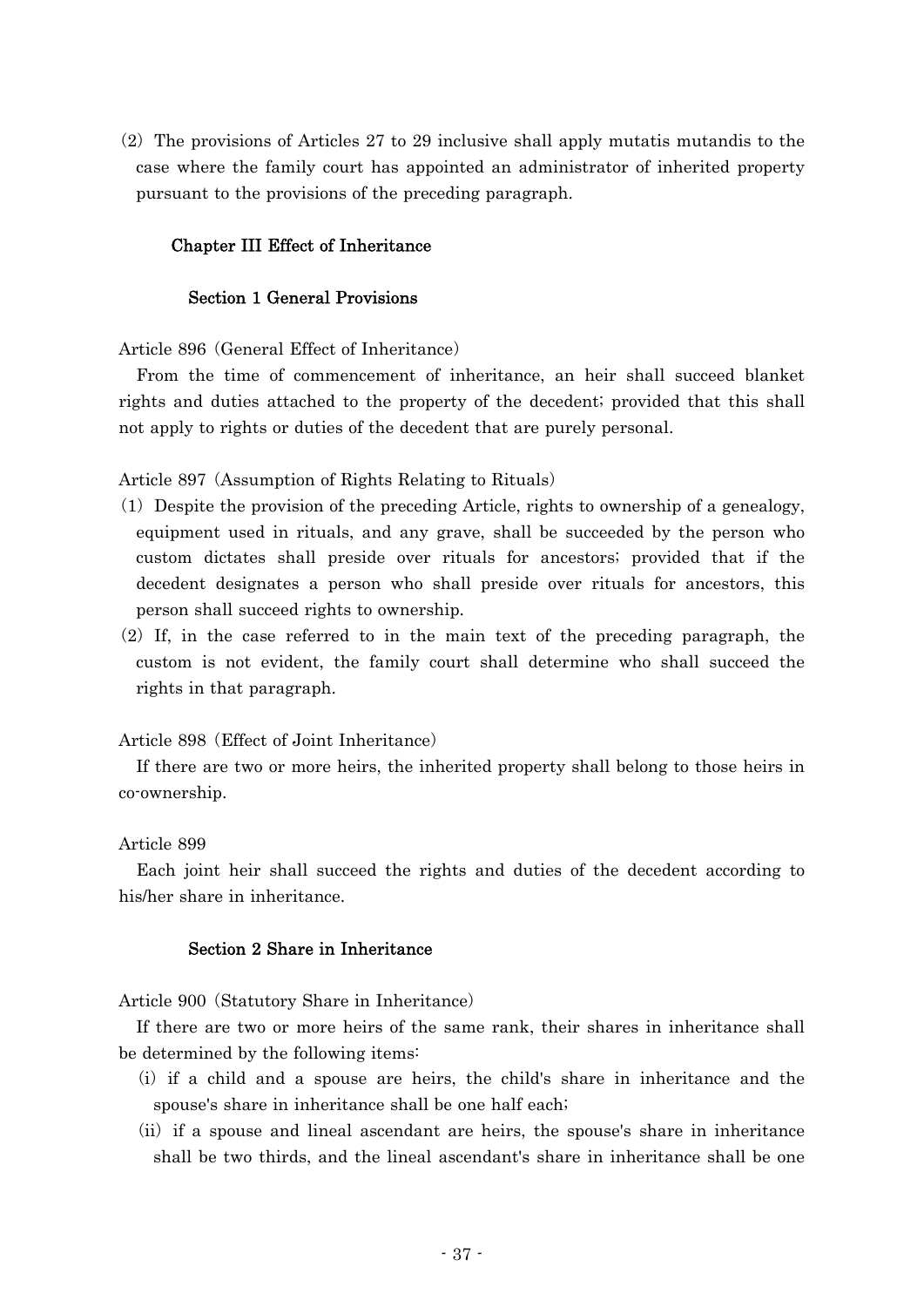third;

- (iii) if a spouse and sibling (s) are heirs, the spouse's share in inheritance shall be three quarters, and the sibling's share in inheritance shall be one quarter;
- (iv) if there are two or more children, lineal ascendants, or siblings, the share in the inheritance of each shall be divided equally; provided that the share in inheritance of an child out of wedlock shall be one half of the share in inheritance of a child in wedlock, and the share in inheritance of a sibling who shares only one parent with the decedent shall be one half of the share in inheritance of a sibling who shares both parents.

Article 901 (Statutory Share in Inheritance of Heirs per Stirpes)

- $(1)$  The share in inheritance of a lineal descendant who becomes an heir pursuant to the provisions of paragraph  $(2)$  or paragraph  $(3)$  of Article 887 shall be the same as the share that person's lineal ascendant would have received; provided that if there are two or more lineal descendants, their shares in inheritance shall be determined in accordance with the provisions of the preceding Article.
- $(2)$  The provision of the preceding paragraph shall apply mutatis mutandis to the case where a child of a sibling becomes an heir pursuant to the provision of paragraph  $(2)$  of Article 889.

Article 902 (Designation of Share in Inheritance by Will)

- ( )1 Despite the provisions of the preceding two Articles, a decedent may by will determine the share in inheritance of joint heirs, or entrust a third party to determine the share; provided that a decedent or a third party may not violate provisions relating to legally reserved portion.
- $(2)$  If a decedent determines, or has a third party determine, the share in inheritance of a single heir or several heirs amongst joint heirs, the share in inheritance of the other joint heir $(s)$  shall be determined pursuant to the provisions of the preceding two Articles.

Article 903 (Share in Inheritance of Heir who has Received Special Benefit)

- ( )1 If there is a person from amongst joint heirs who has previously received a testamentary gift, or has received a gift for marriage, adoption, or as capital for livelihood, the total inherited property shall be deemed the value calculated by adding the value of the gift to the value of the property belonging to the decedent at the time of commencement of inheritance and the share in inheritance of that person shall be the remaining amount after deducting the value of that testamentary gift or a gift from the share in inheritance calculated pursuant to the provisions of the preceding three Articles.
- $(2)$  If the value of the testamentary gift or gift is equal to, or exceeds, the value of a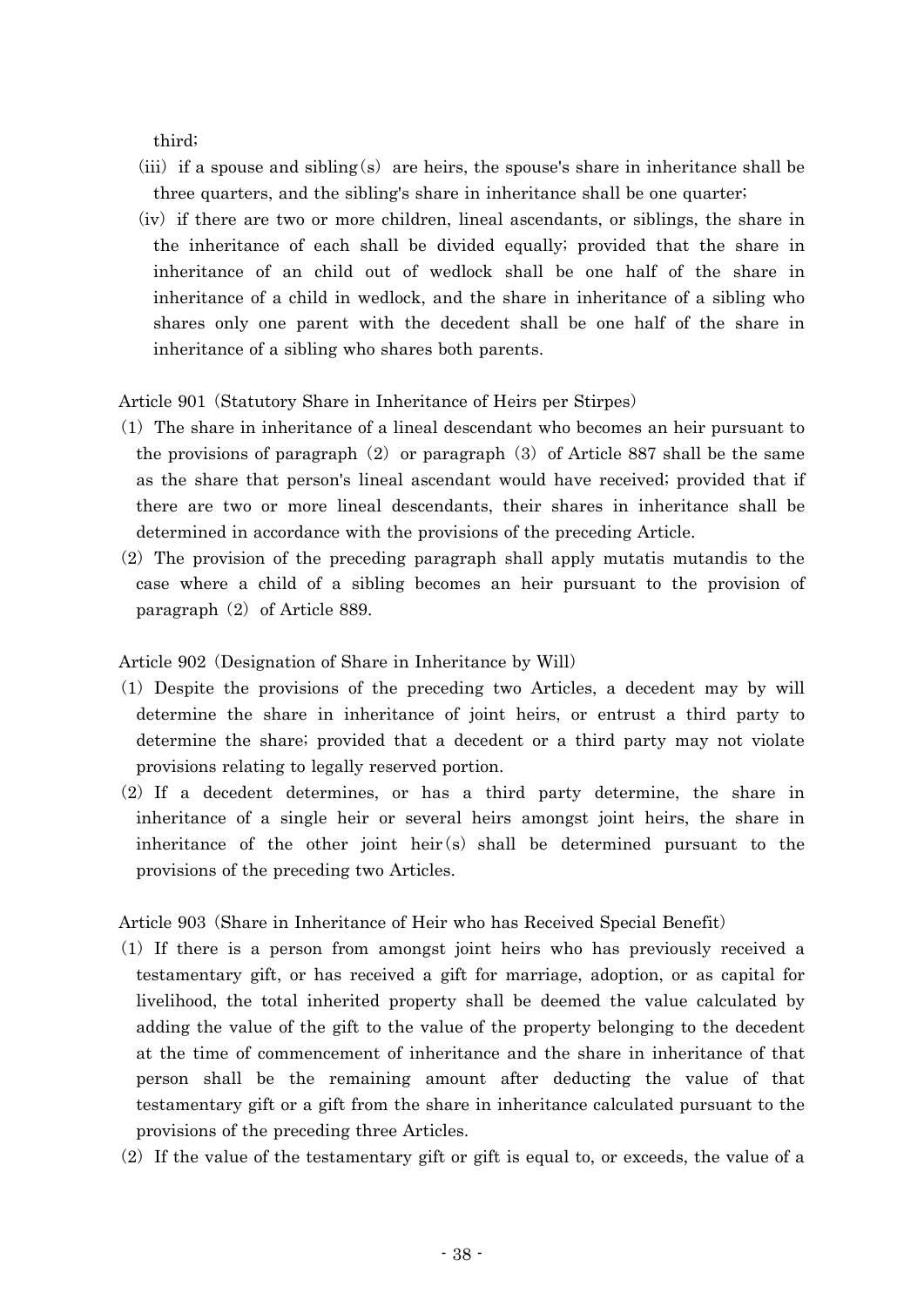donee or recipient's share in inheritance, he/she may not receive the share in inheritance.

(3) If the decedent indicates an intention contrary to the provisions of the preceding two paragraphs, that intention shall only have effect to the extent that it does not violate the provisions relating to legally reserved portion.

## Article 904

With regard to the value of the gift referred to in the provisions of the preceding Article, even if, through the conduct of the recipient there the property of the gift is lost, or if there is a fluctuation in its value, the determination of value shall be deemed as the value at the time of commencement of inheritance in its original state.

### Article 904-2 (Contributory Portion)

- ( )1 If there is a person from amongst joint heirs who has made a special contribution to the maintenance or increase of the decedent's property through the provision of labor or in the form of property relating to the decedent's business, medical treatment or nursing of the decedent, or other means, the total inherited property shall be deemed the value calculated by deducting the contributory portion as determined by agreement by the joint heirs from the value of the property of the decedent at the time of commencement of inheritance, and that person's share in inheritance shall be the amount of the contribution added to the share in inheritance calculated pursuant to the provisions of Articles 900 to 902 inclusive.
- $(2)$  If the agreement of the preceding paragraph is not, or cannot be, settled, the family court shall determine the amount of contributory portion upon the application of the person who has contributed referred to in the provision of the preceding paragraph, considering the period of contribution, the means and extent of contribution, the amount of the inherited property, and all other circumstances.
- ( )3 The contributory portion may not exceed the amount calculated by deducting the value of a testamentary gift from the value of the property belonging to the decedent at the time of commencement of inheritance.
- (4) The application referred to in paragraph  $(2)$  may be made in the case where there has been an application pursuant to the provision of paragraph  $(2)$  of Article 907, or in the case where there has been a application pursuant to the provision of Article 910.

### Article 905 (Recovery Right of Share of Inheritance)

 $(1)$  If one joint heir assigns his/her share of inheritance to a third party before a division of the inherited property, any other joint heir may obtain the share through the reimbursement of the value and expenses of that and recover the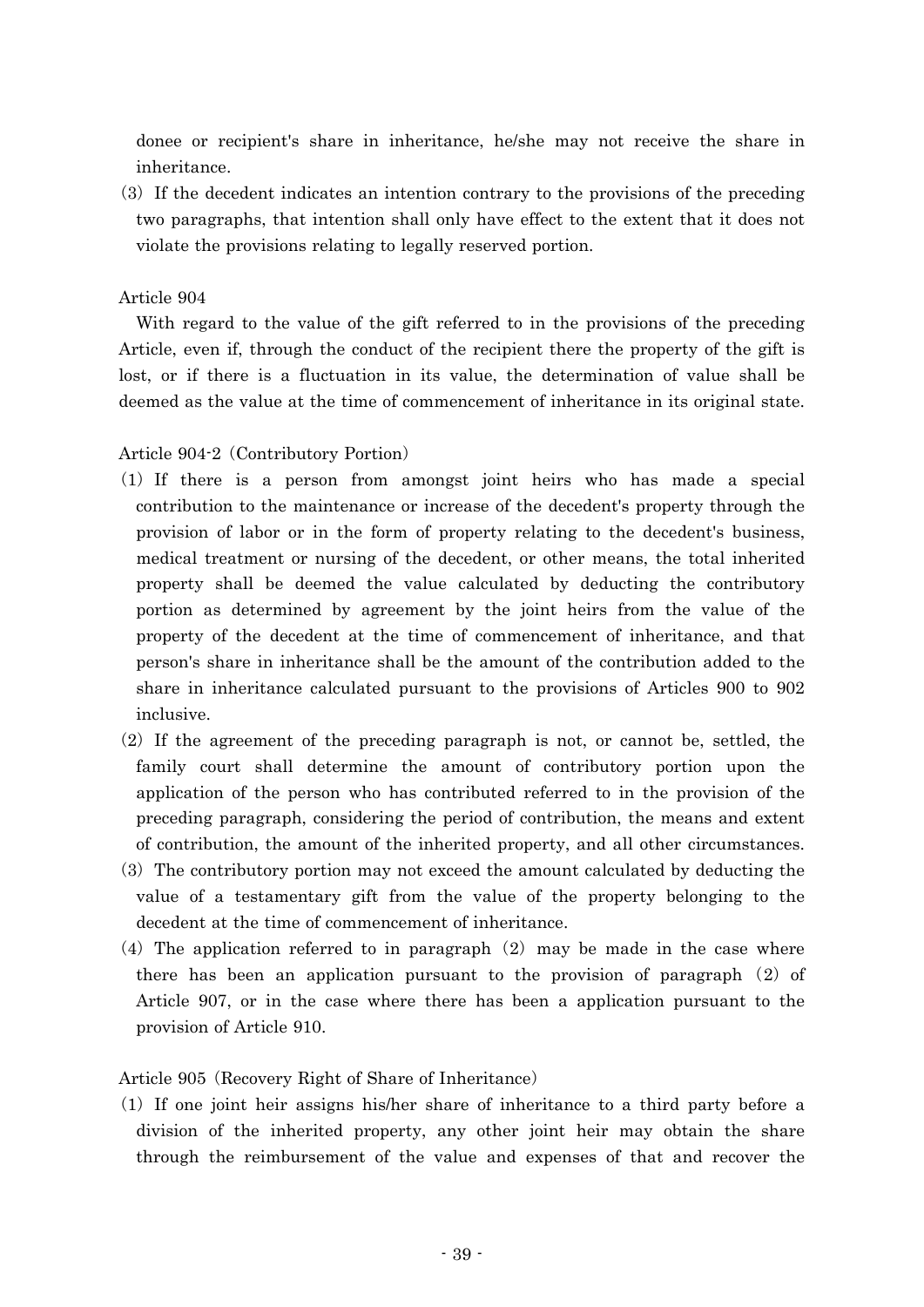share in inheritance.

 $(2)$  The right of the preceding paragraph shall be exercised within one month.

## Section 3 Division of Inherited Property

Article 906 (Criteria of Division of Inherited Property)

Upon the division of inherited property, the type and nature of goods or rights belonging to the inherited property, the age, occupation, mental and physical state, and financial circumstances of each heir, and all other matters, shall be considered.

Article 907 (Agreement or Ruling for Division of Inherited Property etc.)

- ( )1 Joint heirs may at any time divide inherited property by agreement except in the case where this is prohibited by the decedent's will pursuant to the provision of the following Article.
- $(2)$  If agreement is not, or cannot be, settled between joint heirs regarding division of inherited property, each of the joint heirs may make an application to the family court for a division of the inherited property.
- $(3)$  In the case referred to in the preceding paragraph, if there is a special reason, the family court may prohibit the division of the inherited property, in whole or part, for a specified period.
- Article 908 (Designation of Form of Division of Inherited Property and Prohibition of Division)

A decedent may by will determine the form of division of inherited property, or entrust this to a third party, or prohibit division for a period not exceeding five years from the time of commencement of inheritance.

Article 909 (Effect of Division of Inherited property)

Division of inherited property shall have retroactive effect from the time of the commencement of inheritance; provided that this shall not prejudice the rights of a third party.

# Article 910 Claim of Payment for Value of Person Affiliated after Commencement of ( Inheritance)

In the case where a person who becomes an heir through affiliation after the commencement of inheritance intends to apply for a division of the inherited property, if other heirs have already divided the inherited property or made another disposition, he/she shall only have a claim of payment for value.

Article 911 (Mutual Liability to Guarantee Joint Heirs)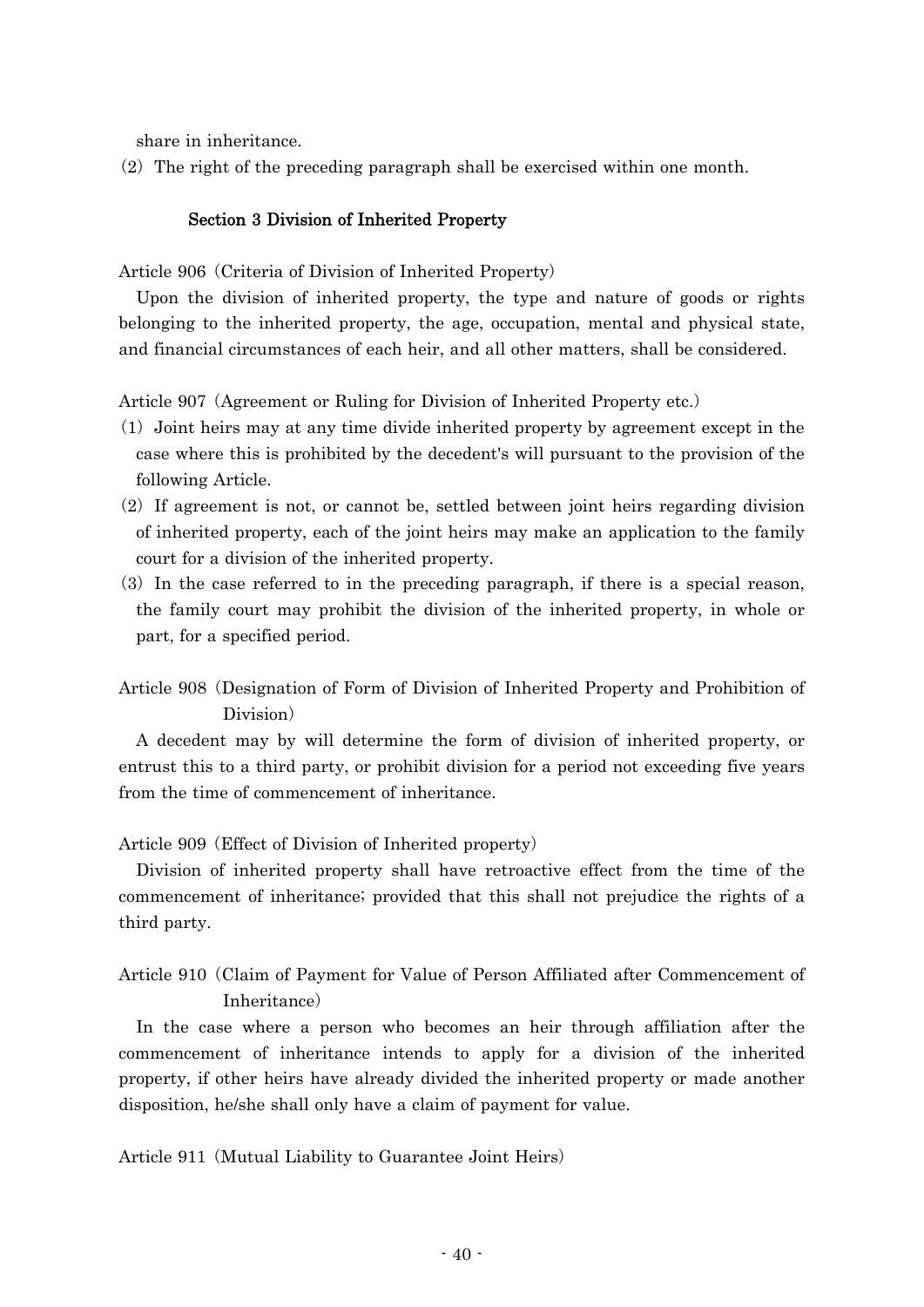Each joint heir shall, according to his/her share in inheritance, bear liability to guarantee any other joint heir, just as a seller.

Article 912 (Liability to Guarantee Claim Arising from Division of Inherited Property)

- ( )1 Each joint heir shall guarantee, according to his/her share in inheritance, the solvency of any obligor of the inherited property at the time of division regarding claims arising from the division of inherited property.
- $(2)$  Each joint heir shall guarantee the solvency of any obligor of the inherited property at the time for performance regarding a claim that is either not yet due or has a condition precedent.

Article 913 (Share of Liability to Guarantee Insolvent Joint Heir)

If there is an insolvent joint heir who is liable to guarantee other joint heirs, the portion of the liability which the insolvent joint heir is to bear shall be apportioned amongst other joint heirs with a right to reimbursement, and other solvent joint heirs shall contribute to the portion unable to be reimbursed according to the share in inheritance of each; provided that if there is negligence on the part of the person who seeks reimbursement, he/she may not make a claim against other another joint heir to contribute.

Article 914 (Determination of Liability to Guarantee by Will)

If a decedent has expressed a different intent by will, the provisions of the preceding three Articles shall not apply.

### Chapter IV Acceptance and Renunciation of Inheritance

## Section 1 General Provisions

Article 915 (Period for Acceptance or Renunciation of Inheritance)

- ( )1 An heir shall give unconditional or qualified acceptance, or renunciation, regarding inheritance within three months of the time he/she has knowledge that there has been a commencement of inheritance for him/her; provided that this period may be extended by the family court on the application of an interested party or a public prosecutor.
- (2) An heir may investigate inherited property before making an acceptance or renunciation of inheritance.

### Article 916

If an heir dies without having made acceptance or renunciation of inheritance, the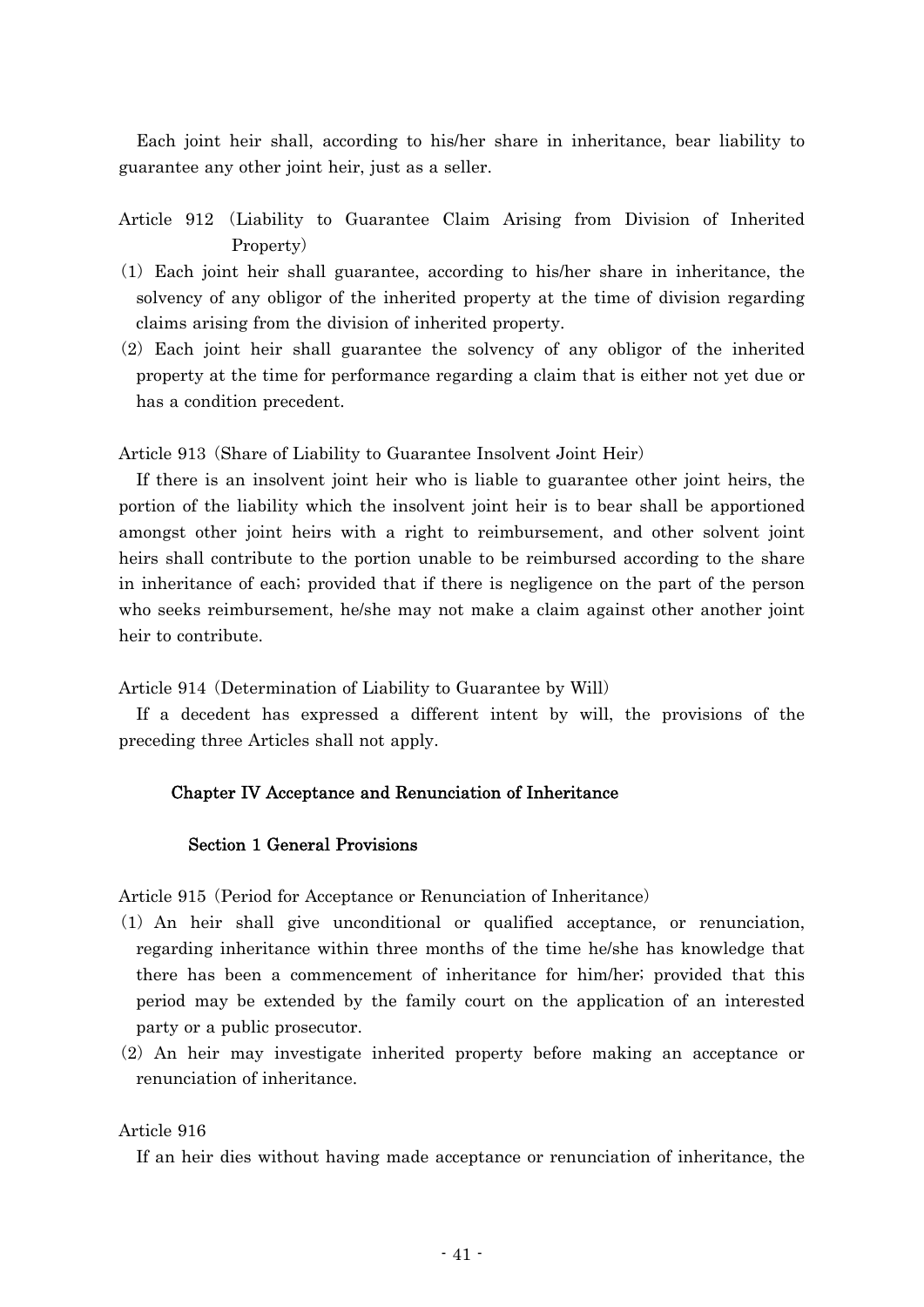period of paragraph  $(1)$  of the preceding Article shall be calculated from the time that person's heir comes to know of the commencement of inheritance for himself/herself.

## Article 917

If an heir is a minor or an adult ward, the period in paragraph  $(1)$  of Article 915 shall be calculated from the time that legal representative comes to know of the commencement of inheritance for the minor or adult ward.

Article 918 (Administration of Inherited Property)

- ( )1 An heir shall administer inherited property with the same care he/she would exercise over his/her own property; provided that this shall not apply if he/she has accepted or renounced the inheritance.
- (2) The family court may at any time order any necessary disposition for the preservation of inherited property upon the application of an interested party or a public prosecutor.
- $(3)$  The provisions of Articles 27 to 29 inclusive shall apply mutatis mutandis to the case where the family court has appointed an administrator manager of inherited property pursuant to the provision of the preceding paragraph.
- Article 919 (Revocation and Rescission of Acceptance and Renunciation of Inheritance)
- ( )1 Acceptance or renunciation of inheritance may not be revoked even within the period referred to in paragraph  $(1)$  of Article 915.
- $(2)$  The provision of the preceding paragraph shall not prevent the rescission of acceptance or renunciation of inheritance made pursuant to the provisions of Part 1 (General Provisions) and Part 4 (Relatives).
- (3) The right of rescission in the preceding paragraph shall be extinguished by prescription if not exercised within six months of the time ratification becomes possible. The right of rescission in the preceding paragraph shall be extinguished if ten years have passed since the time of acceptance or renunciation of inheritance.
- (4) A person who intends to rescind qualified acceptance or renunciation of inheritance pursuant to the provision of paragraph  $(2)$  shall provide a statement to that effect to the family court.

### Section 2 Acceptance of Inheritance

### Subsection 1 Unconditional Acceptance

Article 920 (Effect of Unconditional Acceptance)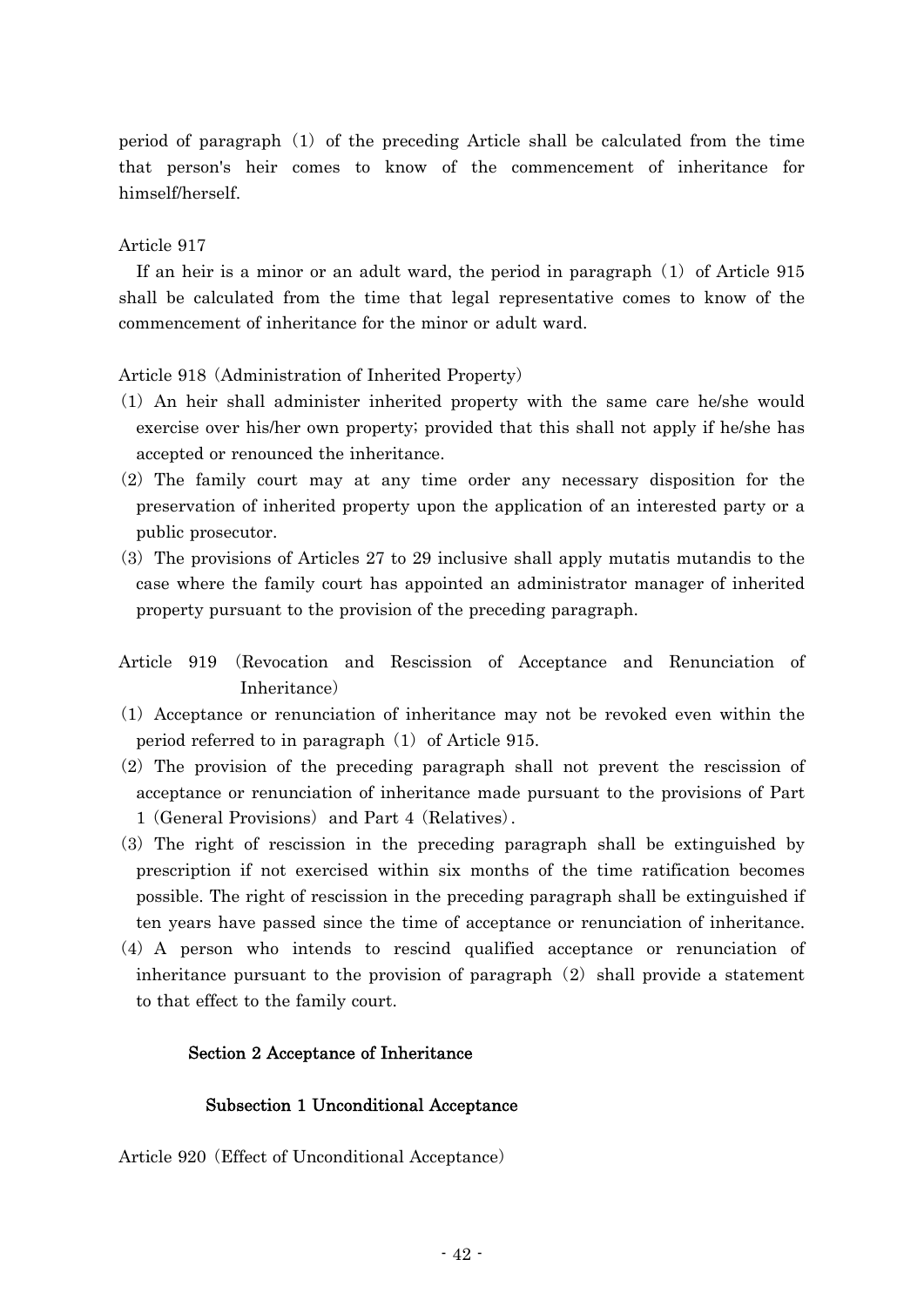If an heir makes unconditional acceptance, he/she shall inherit the rights and duties of the decedent without limitation.

Article 921 (Statutory Unconditional Acceptance)

An heir shall be deemed to have made unconditional acceptance in the following cases:

- $(i)$  if an heir has made a disposition of the inherited property in whole or in part; provided that this shall not apply to an act of preservation or a lease that does not exceed the period determined in Article 602;
- (ii) if an heir has not made qualified acceptance or renunciation of inheritance within the period of paragraph  $(1)$  of Article 915;
- (iii) if an heir, even after having made qualified acceptance or renunciation of inheritance, conceals inherited property in whole or part, uses that property for him/herself, or failed intentionally to enter it in the inventory of inherited property; provided that this shall not apply after the acceptance of a person who has become an heir due to the renunciation of inheritance of the original heir.

## Subsection 2 Qualified Acceptance

Article 922 (Qualified Acceptance)

An heir may accept inheritance reserving to perform the obligation or testamentary gift of the decedent only within the extent of the property obtained by inheritance.

Article 923 (Qualified Acceptance of Joint Heirs)

If there are two or more heirs, qualified acceptance may only be made if all members of the joint heirs make qualified acceptance jointly.

Article 924 (Form of Qualified Acceptance)

If an heir intends to make qualified acceptance, he/she shall prepare an inventory of the inherited property and submit this to the family court with a statement to that effect within the period of paragraph  $(1)$  of Article 915.

Article 925 (Rights and Duties upon Qualified Acceptance)

If an heir makes qualified acceptance, the rights and duties that person has towards the decedent shall be deemed not to have been extinguished.

Article 926 (Administration by Person who has Made Qualified Acceptance)

( )1 A person who has made qualified acceptance shall continue administration of inherited property with the same care he/she would exercise over his/her own property.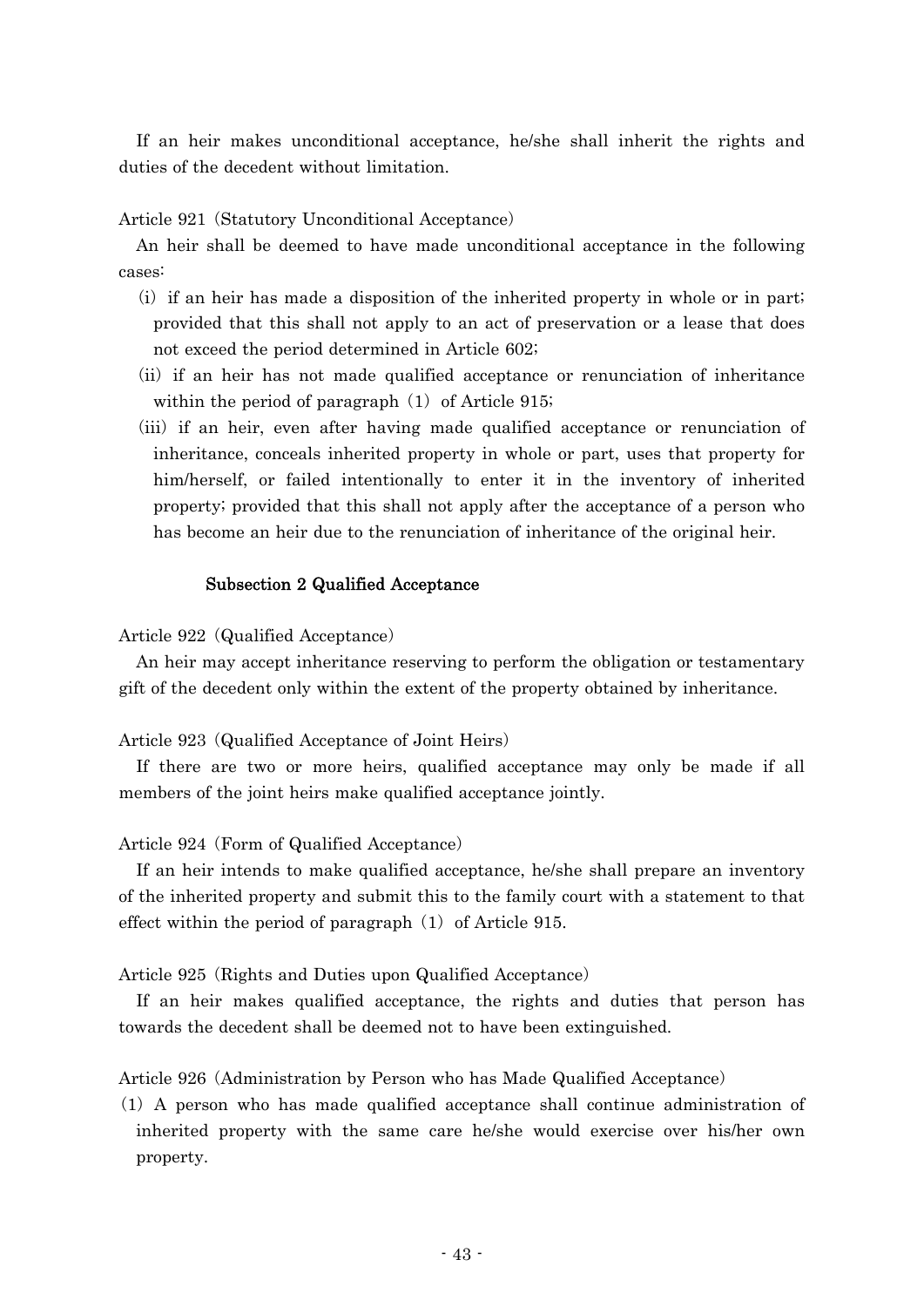$(2)$  Article 645, Article 646, paragraph  $(1)$  and paragraph  $(2)$  of Article 650, paragraph  $(2)$  and paragraph  $(3)$  of Article 918 shall apply mutatis mutandis to the case referred to in the preceding paragraph.

Article 927 (Public Notification and Notice to Inheritance Obligees and Donees)

- $(1)$  A person who makes qualified acceptance shall, within five days of making that qualified acceptance, make public notification to all inheritance obligees (here and below, an obligee with a claim towards the inherited property) and donees to the effect that qualified acceptance has been made and that filing of any claim should be made within a specified period. In this case, that period shall be not less than two months.
- $(2)$  In the public notification in the preceding paragraph, it shall be prescribed that inheritance obliges and donees who failed to file should be precluded from the payment; provided, however, that a successor who makes qualified acceptance may not preclude known inheritance obliges and donees.
- (3) a successor who makes qualified acceptance shall demand each of known inheritance obliges and donees the filing.
- (4) The public notice in paragraph  $(1)$  shall be made on the official gazette.

Article 928 (Refusal of Performance before Expiration of Public Notification Period)

A person who has made qualified acceptance may refuse to make performance to an inheritance obligee or donee before the expiration of the notification period of paragraph  $(1)$  of the preceding Article.

Article 929 (Performance after Expiration of Public Notification Period)

After the expiration of the period in paragraph  $(1)$  of Article 927, a person who has made qualified acceptance shall use the inherited property to make performance to inheritance obligees who have made the application of the same paragraph within the period prescribed, and any other known inheritance obligees, proportionally according to the amount of each claim; provided that this may not prejudice the rights of an obligee with priority rights.

Article 930 (Performance of Obligation etc. Not Yet Due)

- $(1)$  A person who has made qualified acceptance must make performance even of a claim which is not yet due in accordance with the provision of the preceding Article.
- $(2)$  Conditional claims and claims of indefinite duration shall be performed in accordance with an evaluation by an appraiser appointed by the family court.

Article 931 (Performance to Donees)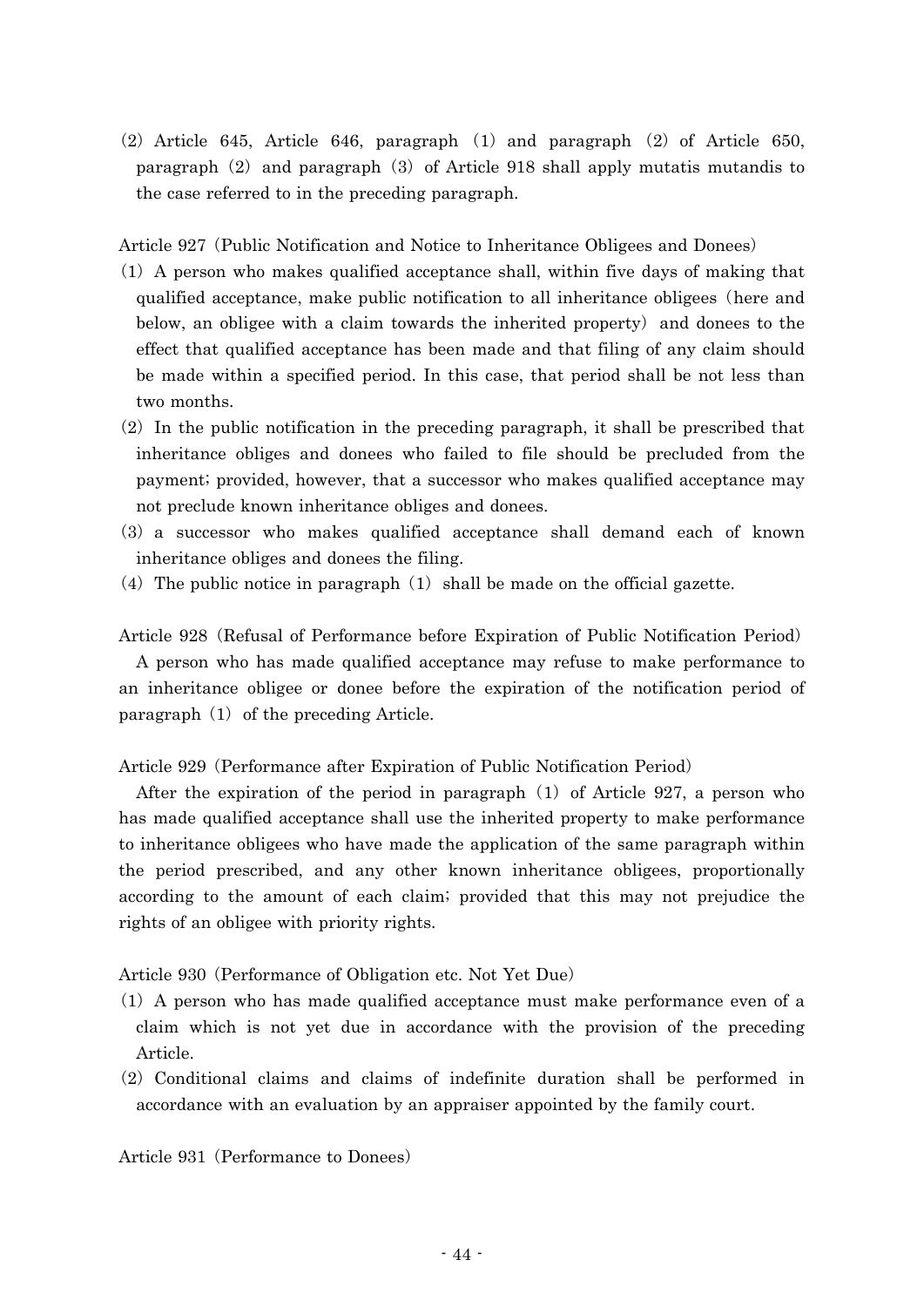A person who has made qualified acceptance may not make performance to a donee unless each of the inheritance obligees has been paid in accordance with the provisions of the preceding two Articles.

Article 932 (Auction of Inherited Property for Performance of Obligation)

If it is necessary to sell inherited property in order to perform in accordance with the provisions of the preceding three Articles, a person who has made qualified acceptance shall put that property to auction; provided that this auction may be averted by paying the entire or partial value of the inherited property in accordance with an evaluation by an appraiser appointed by the family court.

Article 933 (Participation of Inheritance Obligees and Donees in Evaluation Proceedings)

Inheritance obligees and donees may, by their own expense, participate in an auction or appraisal of inherited property. In this case, the provisions of paragraph  $(2)$  of Article 260 shall apply mutatis mutandis.

- Article 934 (Liability for Unfair Performance etc. of Person who has Made Qualified Acceptance)
- $(1)$  If a person who has made qualified acceptance fails to make the public notification or notice referred to in Article 927, or has made performance to an inheritance obligee or donee within the period of paragraph  $(1)$  of the same Article thereby precluding performance to any other inheritance obligee or donee, that person shall be liable to compensate for damages arising from this. If he/she has made performance that violates the provisions of Articles 929 to 931 inclusive, he/she shall be liable to compensate for damages arising from this.
- $(2)$  The provision of the preceding paragraph shall not prevent a claim for damages against an inheritance obligee or donee who has accepted unfair performance with knowledge by another inheritance obligee or donee.
- ( )3 The provision of Article 724 shall apply mutatis mutandis to the cases referred to in the preceding two paragraphs.
- Article 935 (Inheritance Obligees or Donees who have not Made Application within Period of Public Notification)

An inheritance obligee or donee who fails to make the application referred to in paragraph  $(1)$  of Article 927 within the period prescribed, and was unknown to the person who has made qualified acceptance, may only exercise his/her rights over the residual assets; provided that this shall not apply to persons who have a security over specific inherited property.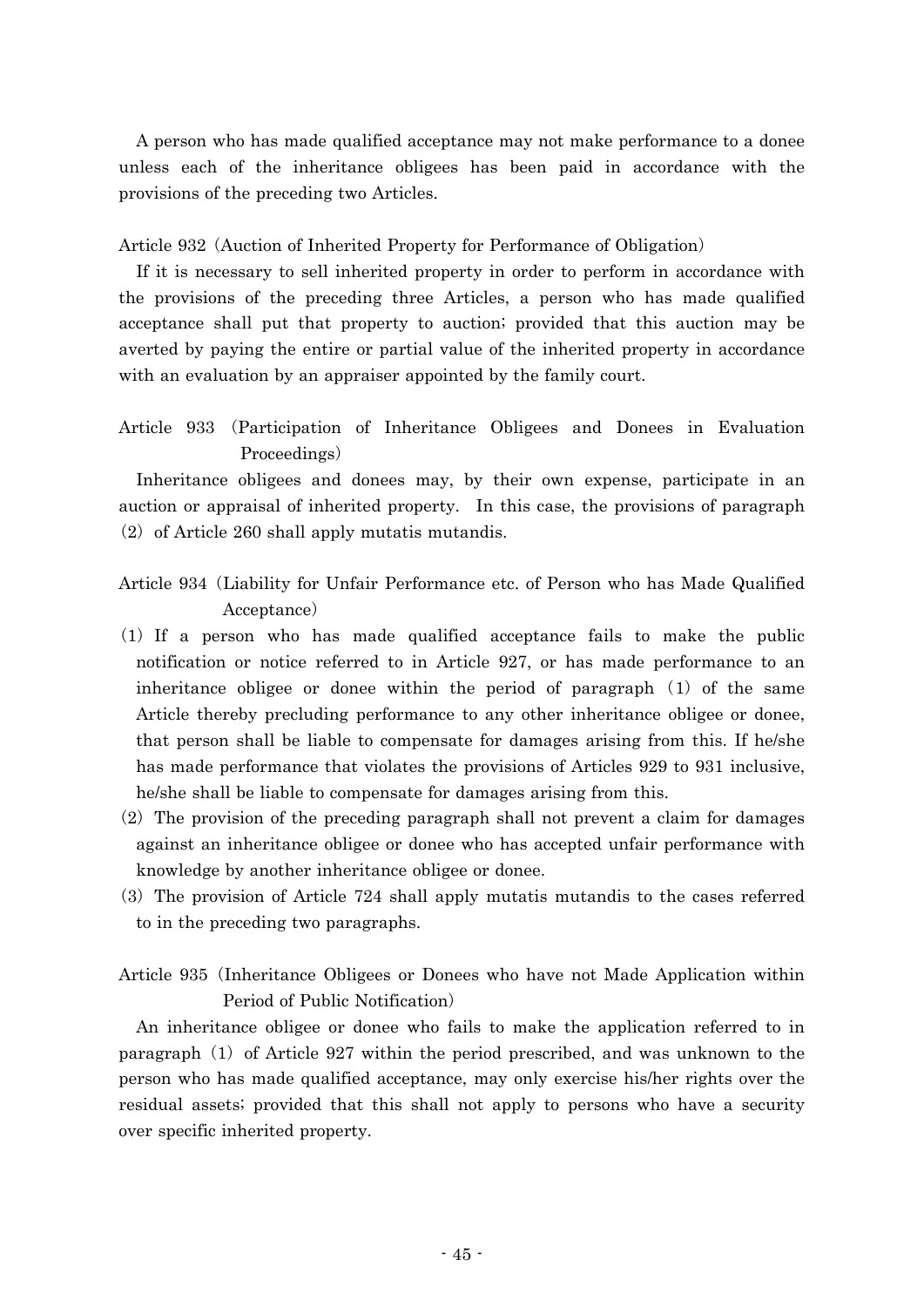Article 936 (Administration of Inherited Property where Two or more Heirs)

- ( )1 In the case where there are two or more heirs, the family court shall appoint an administrator of the inherited property from amongst the heirs.
- $(2)$  The administrator of the inherited property of the preceding paragraph shall undertake all necessary acts to administer the inherited property and perform any obligation on behalf of the heirs.
- ( )3 The provisions of Article 926 to 935 inclusive shall apply mutatis mutandis to an administrator of the inherited property of paragraph  $(1)$ . In this case, 'within five days of making that qualified acceptance' in paragraph  $(1)$  of Article 927 shall be read as 'within ten days of the appointment of an administrator of the inherited property'.
- Article 937 (Inheritance Obligees Where There is Cause for Statutory Unconditional Acceptance)

If there is a cause listed in item (i) or item (iii) of Article  $921$  relating to one or several joint heirs who have made qualified acceptance, an inheritance obligee may exercise his/her rights over the portion of his/her claim not satisfied by the inherited property against those joint heirs according to the share in inheritance of each.

## Section 3 Renunciation of Inheritance

Article 938 (Method of Renunciation of Inheritance)

A person who intends to renounce inheritance shall make a statement to that effect to the family court.

Article 939 (Effect of Renunciation of Inheritance)

A person who has renounced inheritance shall be deemed as not originally having been an heir to the inheritance.

Article 940 (Administration by Person who has Renounced Inheritance)

- $(1)$  A person who has renounced inheritance shall continue the administration of inherited property with the same care he/she would exercise over his/her own property until the person who has become an heir by that renunciation has commenced administration of the inherited property.
- (2) Article 645, Article 646, paragraphs  $(1)$  and  $(2)$  of Article 650, paragraphs  $(2)$ and paragraph  $(3)$  of Article 918 shall apply mutatis mutandis to the case referred to in the preceding paragraph.

### Chapter V Separation of Property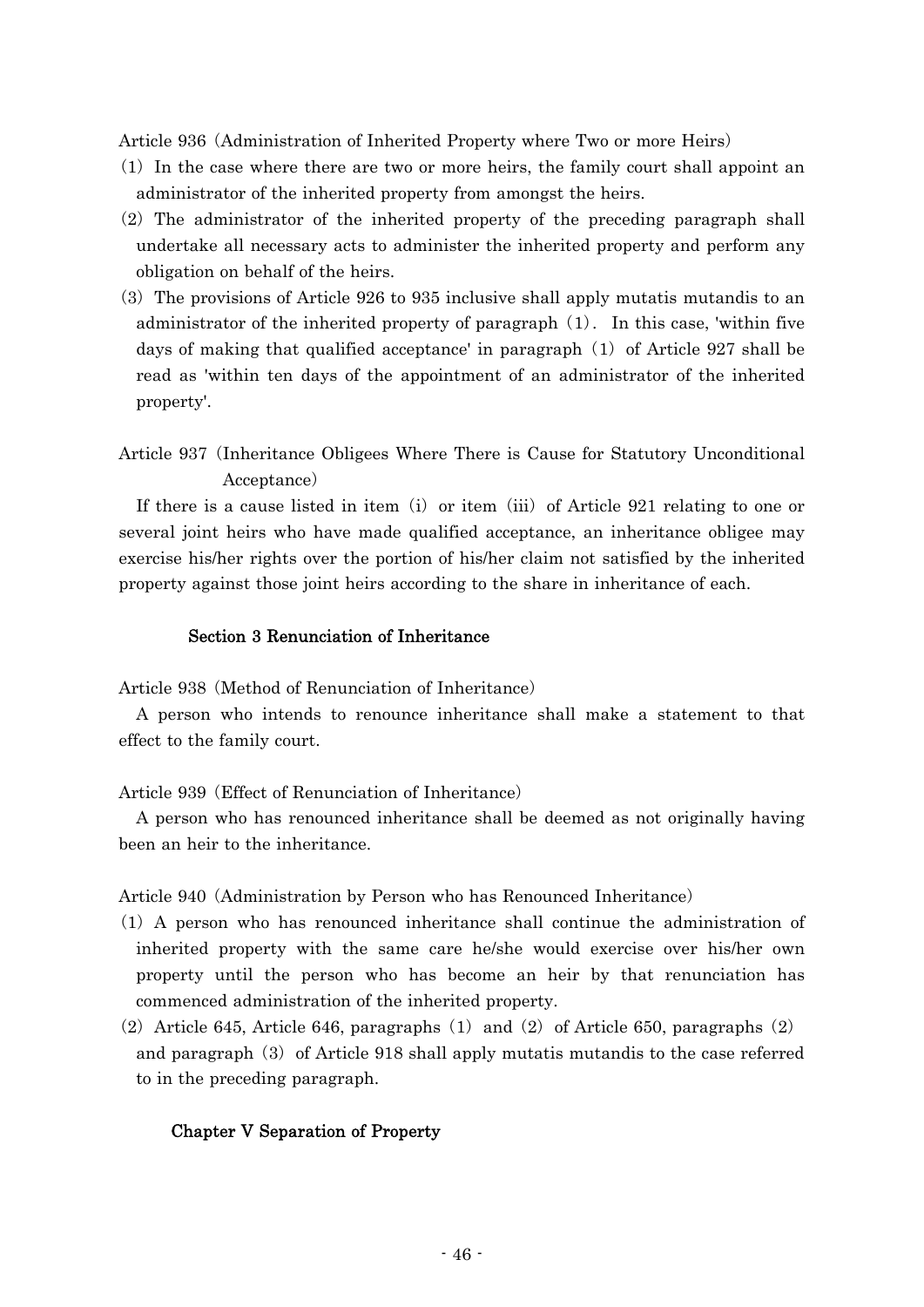Article 941 (Separation of Property by Claim of Inheritance Obligees or Donees)

- ( )1 An inheritance obligee or a donee may make an application to the family court for a separation of inheritance property from the property of an heir within three months of the time of commencement of inheritance. The application may be filed even after that period has elapsed if the inherited property has not been mixed with the heir's own property.
- $(2)$  If the family court has made a ruling for separation of property pursuant to the application of the preceding paragraph, the applicant shall give public notice within five days to the effect that an order for separation of property has been made and that applications for entry into distribution proceedings should be made within a specified period. In this case, that period shall be not less than two months.
- ( )3 The public notice of the provisions of the preceding paragraph shall be listed in the official gazette.

Article 942 (Effect of Separation of Property)

A person who has made an application for separation of property or a person who has applied for entry into distribution proceedings pursuant to the provisions of paragraph  $(2)$  of the preceding Article shall receive performance with priority over the obligees of an heir regarding the inherited property.

- Article 943 (Administration of Inherited Property after Claim for Separation of Property)
- $(1)$  If an application for separation of property is made, the family court may order any necessary disposition for the administration of the inherited property.
- $(2)$  The provisions of Articles 27 to 29 inclusive shall apply mutatis mutandis to the case where the family court appoints an administrator pursuant to the provision of the preceding paragraph.

Article 944 (Administration by Heir after Application for Separation of Property)

- ( )1 Even after an heir has made unconditional acceptance, if there has been an application for separation of property, he/she shall administer the inherited property with the same care he/she would exercise over his/her own property; provided that this shall not apply if the family court has appointed an administrator of the inherited property.
- (2) The provisions of Articles 645 to 647 inclusive and paragraphs  $(1)$  and  $(2)$  of Article 650 shall apply mutatis mutandis to the case referred to in the preceding paragraph.

Article 945 (Requirement of Perfection, against Third Party regarding Real Estate in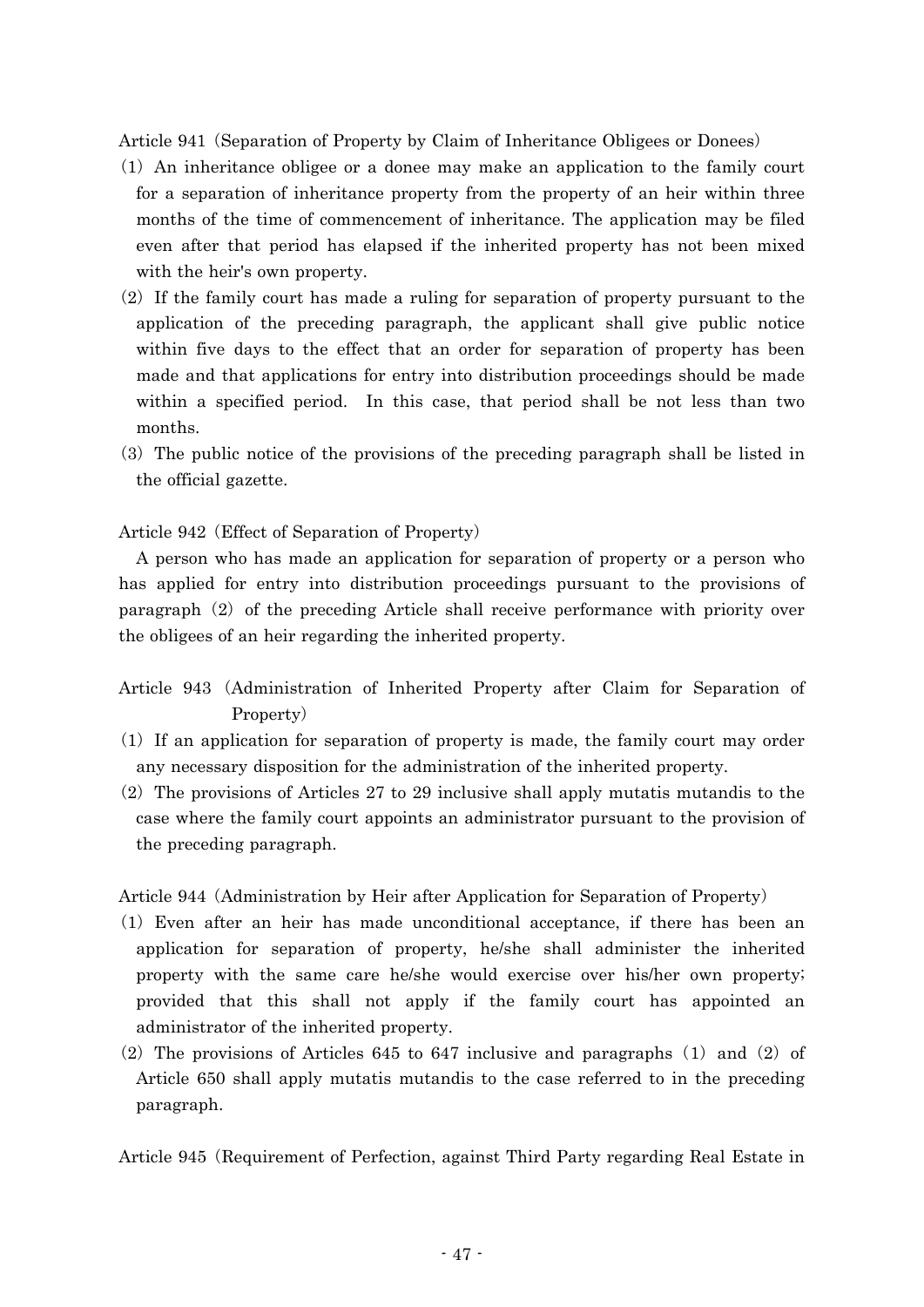### the Case of Separation of Property)

A separation of property regarding real estate may not be asserted against a third party unless the separation is registered.

Article 946 (Application Mutatis Mutandis of Provisions regarding Extension of Security Interest to the Proceeds of Collateral)

The provisions of Article 304 shall apply mutatis mutandis to the case of separation of property.

Article 947 (Performance to Inheritance Obligees and Donees)

- (1) Before the expiration of the period in paragraphs  $(1)$  and  $(2)$  of Article 941, and heir may refuse to make performance to an inheritance obligee or donee.
- $(2)$  If an application for separation of property has been made, an heir shall use the inherited property to make performance to any inheritance obligee or donee who has made an application for separation of property or entry into distribution proceedings proportionally according to the amount of each claim, after the expiration of the period of paragraph  $(2)$  of Article 941; provided however, that this may not prejudice the rights of an obligee with priority rights.
- ( )3 The provisions of Articles 930 to 934 inclusive shall apply mutatis mutandis to the case referred to in the preceding paragraph.

Article 948 (Performance from Heir's Own Property)

A person who has made an application for separation of property or a person who has applied for entry into distribution proceedings may exercise his/her rights against an heir's own property only in the case where he/she was not able to receive performance in full from the inherited property. In this case, t

his person may receive performance with priority over the obligees of an heir.

Article 949 (Prevention etc. of Application for Separation of Property)

An heir may use his/her own property to make performance to an inheritance obligee or donee, or provide reasonable security, and thereby prevent an application for separation of property or have its effect extinguished; provided that this shall not apply if an obligee of the heir expresses an objection and can prove that he/she would receive damage from this.

Article 950 (Separation of Property by Application of Obligee of Heir)

- ( )1 While an heir may make qualified acceptance, or while the inherited property has not been mixed with the heir's own property, an obligee of the heir may make an application to the family court for a separation of property.
- $(2)$  The provisions of Article 304, Article 925, Articles 927 to 934 inclusive, Articles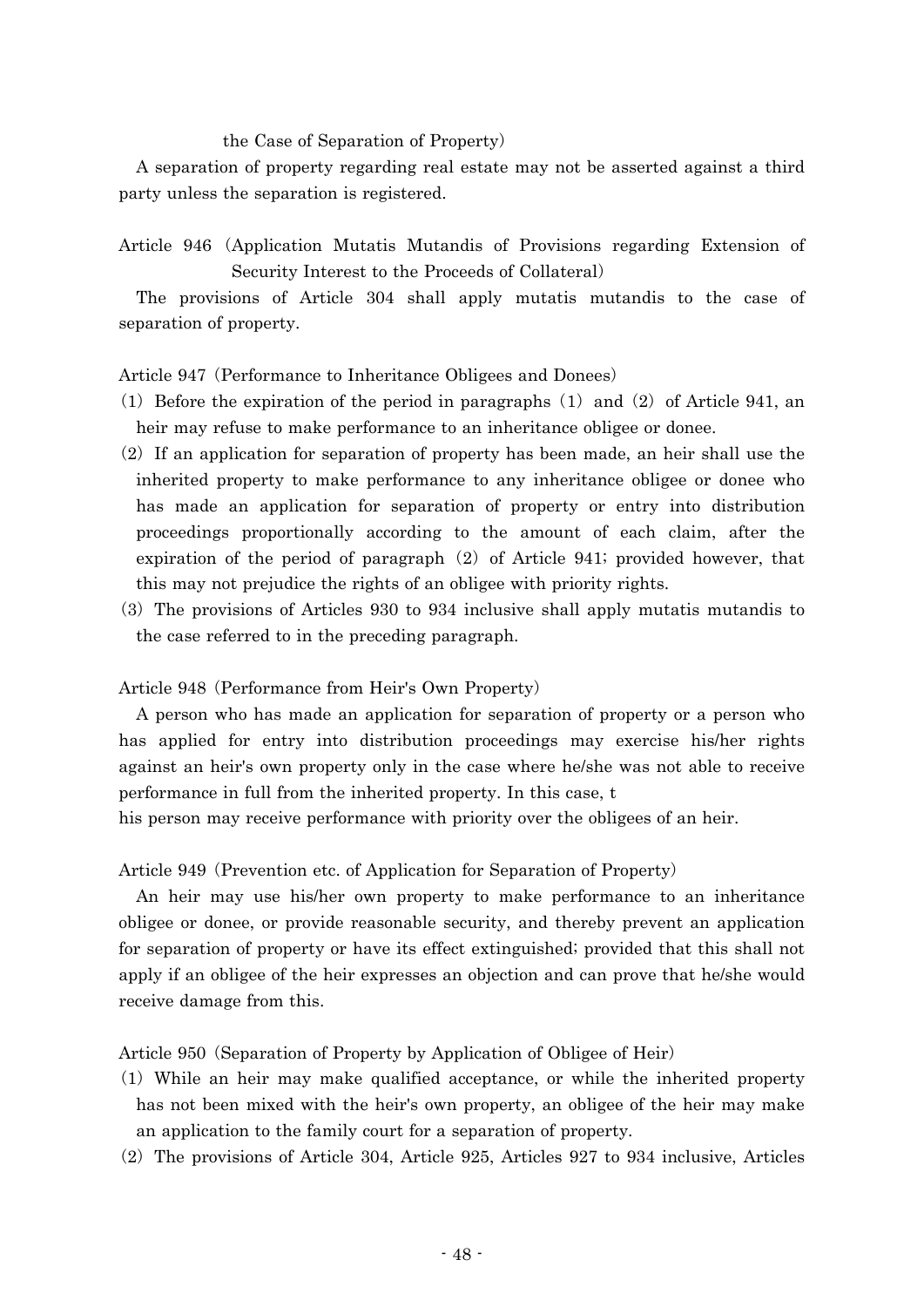943 to 945 inclusive, and Article 948 shall apply mutatis mutandis to the case referred to in the preceding paragraph; provided, however, that the public notification and notice of Article 927 shall be made by an obligee who has made an application for separation of property.

## Chapter VI Nonexistence of Heir

Article 951 (Formation of Juridical Person for Inherited Property)

If it is not evident whether an heir exists, an estate that would be inherited shall be as a juridical person.

Article 952 (Appointment of Administrator of Inherited Property)

- ( )1 In the case referred to in the preceding Article, the family court shall appoint an administrator of inherited property upon the application of an interested party or a public prosecutor.
- $(2)$  If an administrator of inherited property has been appointed pursuant to the provisions of the preceding paragraph, the family court shall give public notice of this without delay.
- Article 953 (Provisions Relating to Administrator of Absentee's Property to be Applied Mutatis Mutandis)

The provisions of Articles 27 to 29 inclusive shall apply mutatis mutandis to the administrator of inherited property referred to in paragraph  $(1)$  of the preceding Article (in this Chapter, 'administrator of inherited property').

Article 954 (Reporting by Administrator of Inherited Property)

If there is an application by an inheritance obligee or donee, an administrator of inherited property shall report the status of the inherited property to the person who has made the application.

Article 955 (Non-formation of Juridical Person for Inherited Property)

If it has become evident that there is an heir, the juridical person of Article 951 shall be deemed not to have been formed; provided, however, that this shall not prevent the effect of acts done by an administrator of inherited property within the administrator's authority.

- Article 956 (Extinguishment of Authority of Representation of Administrator of Inherited Property)
- ( )1 The authority of representation of an administrator of inherited property shall be extinguished from the time that an heir accepts inheritance.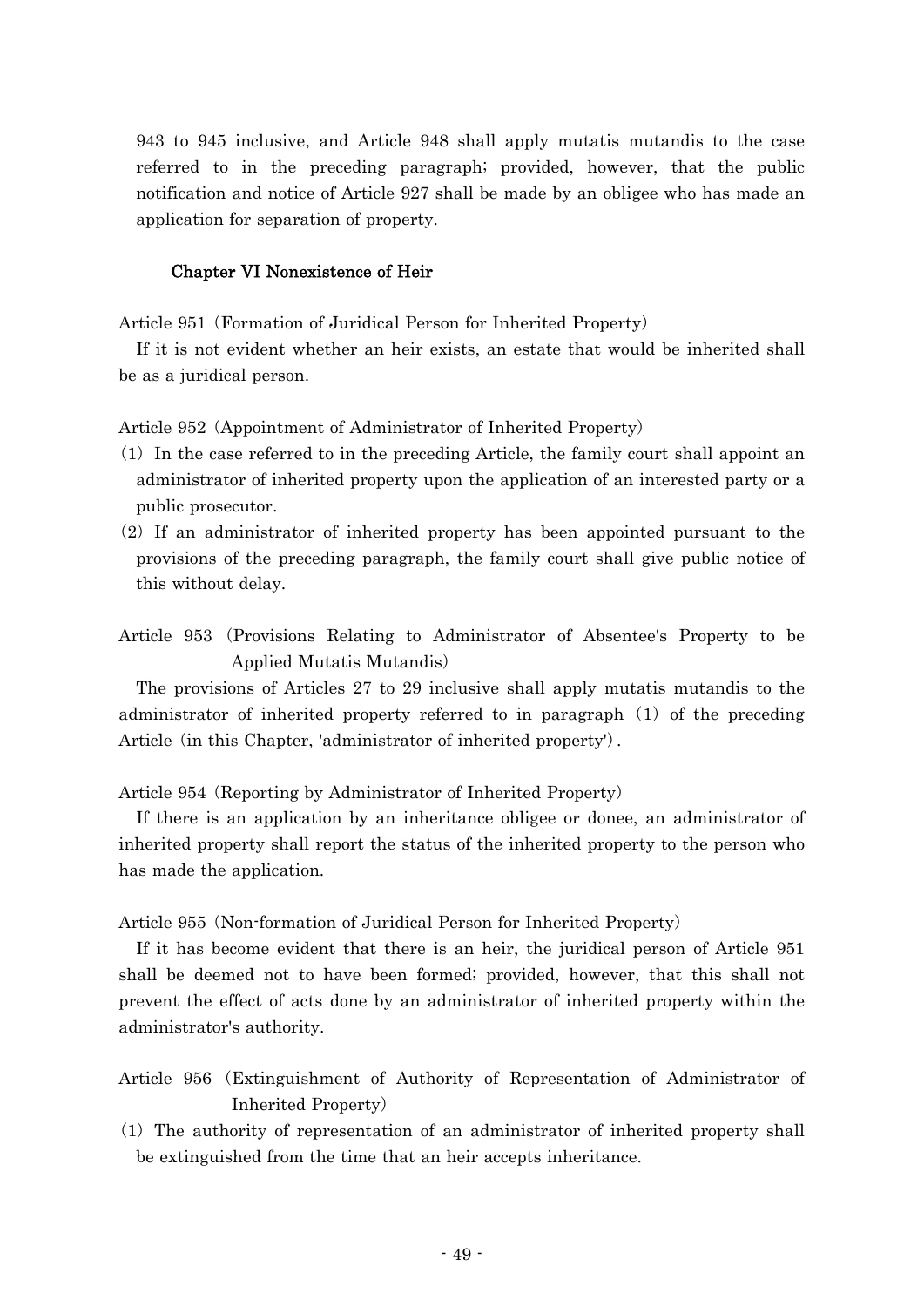$(2)$  In the case referred to in the preceding paragraph, the administrator of inherited property shall make an account of profit and loss to the heir without delay.

## Article 957 (Performance to Inheritance Obligees and Donees)

- ( )1 If the existence of an heir has not become evident within two months of the public notice of paragraph  $(2)$  of Article 952, an administrator of inherited property shall, without delay, give public notice to all inheritance obligees and donees to the effect that a claim for performance should be made within a specified period. In this case, the period shall be not less than two months.
- (2) The provisions of paragraphs  $(2)$  to  $(4)$  inclusive of Article 927 and Articles 928 to 935 (excluding the proviso to Article 932) shall apply mutatis mutandis to the case referred to in the preceding paragraph.

## Article 958 (Public Notice of Search for Heir)

If, after the expiration of the period in paragraph  $(1)$  of the preceding Article, it is still not evident whether an heir exists, the family court shall, upon the application of an administrator of inherited property or a public prosecutor, give public notice to the effect that if there is an heir, he/she should assert his/her right within a fixed period. In this case, the period shall be not less than six months.

Article 958-2 (Case where No Person Claims a Right)

If there is no person who asserts a right as an heir within the period of the preceding Article, an heir, or any obligee or donee unknown to the administrator of inherited property, may not exercise his/her right.

Article 958-3 (Distribution of Inherited Property to Person with Special Connection)

- $(1)$  In the case referred to in the preceding Article, the family court may, if it finds it reasonable, upon application by a person who shared a livelihood with the decedent, a person who contributed to the medical treatment and nursing of the decedent, or any other person who had a special connection with the decedent, grant such person the remaining amount of the inherited property after liquidation, in whole or in part.
- $(2)$  The application of the preceding paragraph must be made within three months of the expiration of the period in Article 958.

Article 959 (Residual Assets to Belong to National Treasury)

Inherited property that has not been disposed of pursuant to the provisions of the preceding Article shall belong to the National Treasury. In this case, the provisions of paragraph  $(2)$  of Article 956 shall apply mutatis mutandis.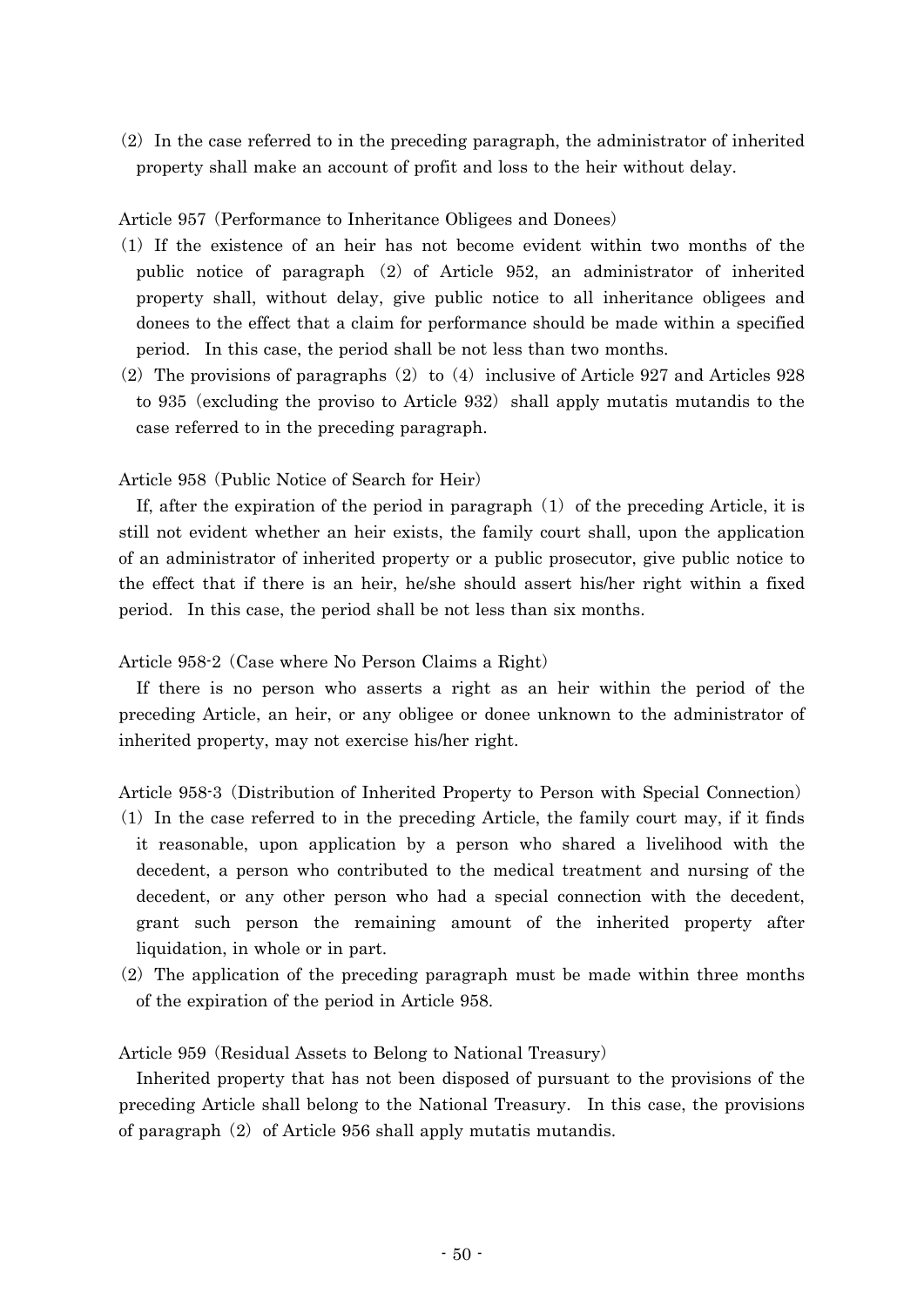# Chapter VII Wills

## Section 1 General Provisions

Article 960 (Formalities for Will)

No will shall take effect unless made in accordance with the formalities provided in this Code.

Article 961 (Capacity to Make Will)

Any person who has attained 15 years of age may make a will.

Article 962

The provisions of Article 5, Article 9, Article 13 and Article 17 shall not apply to a will.

Article 963

At the time of making a will, a testator shall have the capacity to do so.

Article 964 (Comprehensive and Specific Testamentary Gifts)

A testator may make a disposition of his/her property, in whole or in part, comprehensive or specific title  $(s)$ ; provided that this may not violate provisions regarding legally reserved portion.

Article 965 (Provisions Relating to Heirs to be Applied Mutatis Mutandis)

The provisions of Article 886 and Article 891 shall apply mutatis mutandis to a testamentary donee.

Article 966 (Limitations on Will of Person under Guardianship)

- $(1)$  If a person under guardianship makes a will to the benefit of a guardian or the guardian's spouse or lineal relative before the completion of a profit and loss account for guardianship, that will shall be void.
- $(2)$  The provision of the preceding paragraph shall not apply in the case where a lineal relative, spouse, or sibling of the ward is a guardian.

## Part 2 Formalities of Wills

### Subsection 1 Ordinary Formality

Article 967 (Types of Will Made by Ordinary form)

A will shall be made by holograph document, notarized document, or sealed and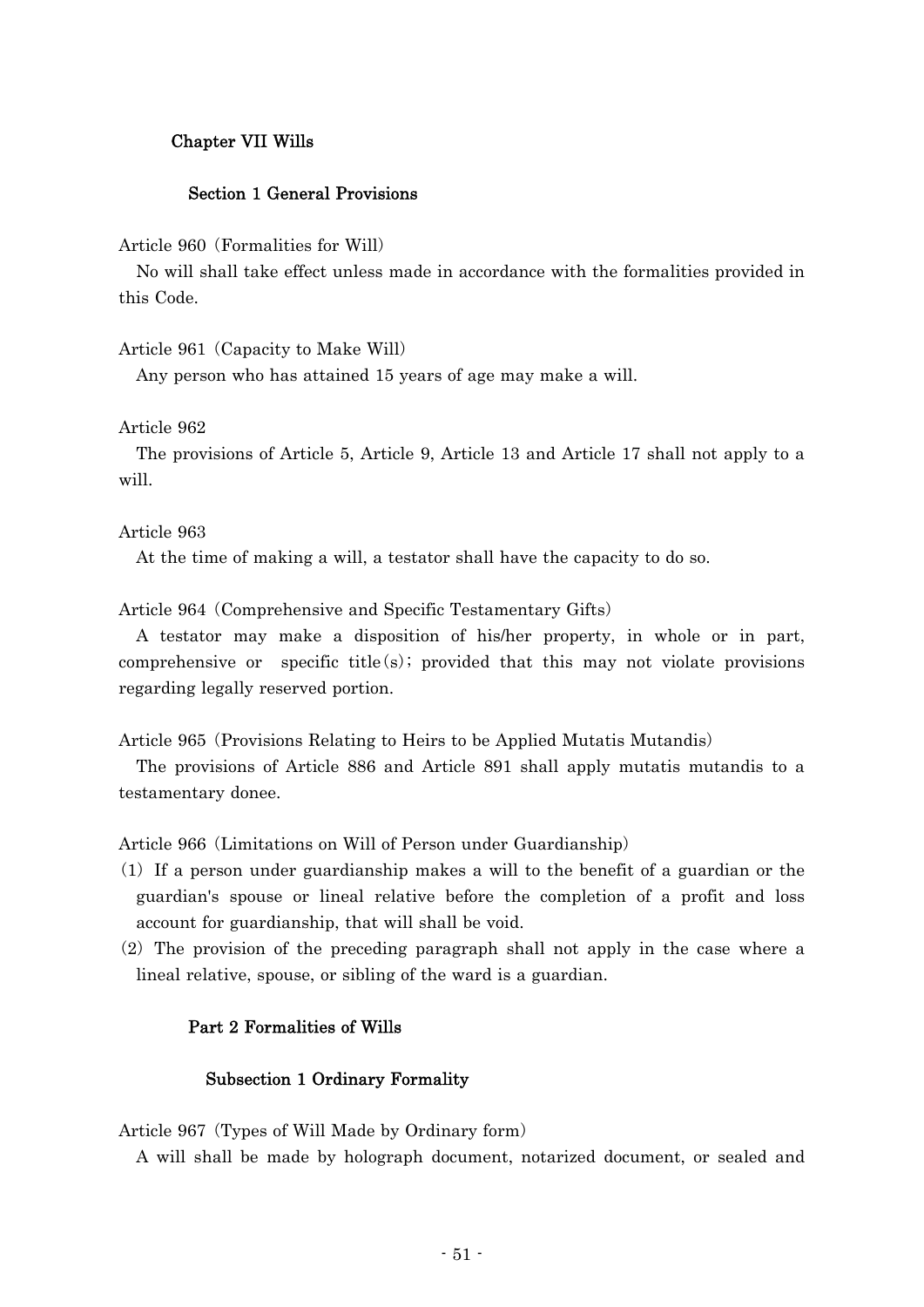notarized document; provided that this shall not apply to the case where it is permissible to use a special method.

Article 968 (Will by Holograph Document)

- ( )1 To make a will by holograph document the testator must write the entire text, the date, and his/her name in his/her own hand and affix his/her seal.
- $(2)$  Unless, for an insertion, deletion or any other alteration to the handwritten certificate, the testator indicates the place of alteration, makes a specifically signed addition to the effect that it has been changed, and furthermore affixes his/her seal to the place that has been altered, it shall have no effect.

# Article 969 (Will by Notarized Document)

A will by notarized document shall be made in compliance with the following items:

- $(i)$  no fewer than two witnesses shall be in attendance;
- (ii) the testator shall give oral instruction of the tenor of the will to a notary public;
- (iii) a notary public shall take dictation from the testator and read this aloud, or allow inspection, to the testator and witnesses;
- $(iv)$  the testator and witnesses shall each sign, and affix his/her seal to, the certificate after having approved its accuracy; provided, however, that in the case where a testator is unable to sign, a notary public may sign on his/her behalf, with supplementary registration giving the reason for that; and
- $(v)$  a notary public shall give supplementary registration to the effect that the certificate has been made in compliance with the formalities listed in each of the preceding items, sign this, and affix his/her seal.

Article 969-2 (Special Provisions for Will by Notarized Document)

- $(1)$  In the case where a will by notarized document is made by a person who cannot speak, the testator shall make a statement of the tenor of the will through an interpreter, or by his/her own hand, in lieu of the oral instruction of item  $(ii)$  of the preceding Article. In this case, in the application of the provision of item  $(iii)$ of the same Article, 'oral instruction' in that item shall become 'statement through an interpreter, or by his/her own hand'.
- $(2)$  In the case where the testator or a witness of the preceding Article is deaf, a notary public may convey the written contents of the provision of item  $(iii)$  of the same Article to the testator or witness through an interpreter, in lieu of the reading aloud provided for in the same item.
- ( )3 If a notarized document has been made in compliance with the formalities provided for in the preceding paragraphs  $(1)$  and  $(2)$ , a notary public shall give supplementary registration on the certificate to this effect.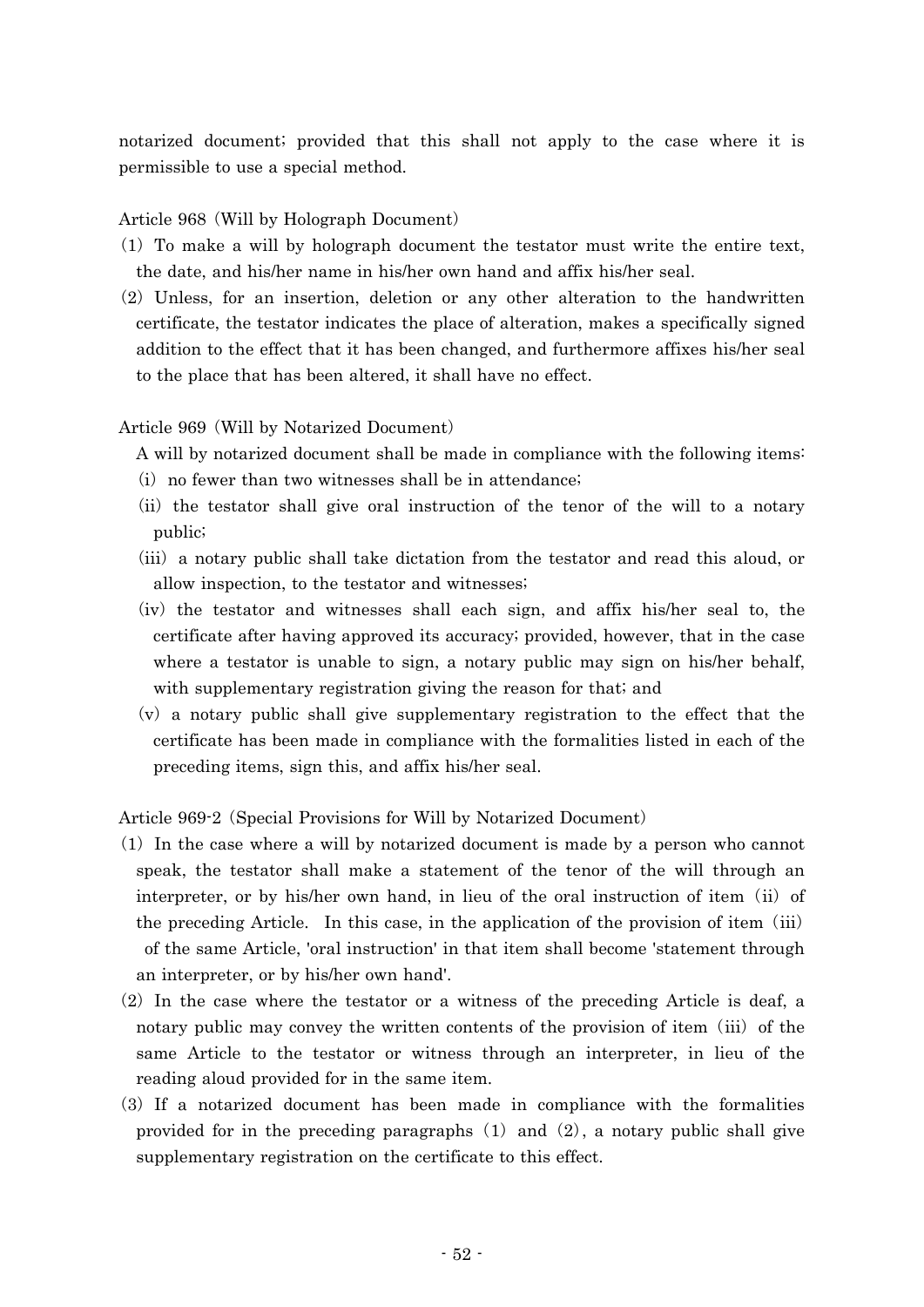Article 970 (Will by Sealed and Notarized Document)

A will by sealed and notarized document shall be made in compliance with the following formalities:

- $(i)$  the testator shall sign, and affix his/her seal to, the certificate;
- (ii) the testator shall seal the certificate and, using the same stamp as that used for the certificate, affix his/her seal;
- (iii) the testator shall submit the sealed certificate before one notary public and not less than two witnesses, with a statement to the effect that it is his/her own will, giving the author's name and address;
- (iv) after having entered the date of submission of the certificate and the statement of the testator upon the sealed document, a notary public shall, together with the testator and witnesses, sign it and affix his/her seal; and
- $(2)$  The provision of paragraph  $(2)$  of Article 968 shall apply mutatis mutandis to the making of a will by sealed and notarized document.
- Article 971 (Effect of Will by Sealed and Notarized Document Failing to Satisfy Formalities)

Even a will by sealed and notarized document which fails to satisfy the formalities provided for in the preceding Article shall have effect as a will made by holograph document, if prepared in accordance with the formalities provided for in Article 968.

Article 972 (Special Provisions for Will by Sealed and Notarized Document)

- ( )1 In the case where a will by sealed and notarized document is made by a person who cannot speak, the testator shall make a statement to the effect that the certificate is one's own will, giving the author's name and address through an interpreter, or by his/her own hand upon the sealed document, in lieu of the statement of item (iii) of paragraph  $(1)$  of Article 970.
- $(2)$  In the case referred to in the preceding paragraph, if a testator has given a statement through an interpreter, a notary public shall make an entry on the sealed document to that effect.
- (3) In the case referred to in paragraph  $(1)$ , if the testator has written on the sealed document is in his/her own hand, a notary public shall make an entry to that effect on the sealed document in lieu of the entry of statement in the provision of item  $(iv)$  of paragraph 1 of Article 970.

Article 973 (Will of an Adult Ward)

- $(1)$  For an adult ward to make a will at a time that his/her decision-making capacity has recovered temporarily, not less than two doctors shall be in attendance.
- $(2)$  A doctor in attendance of the making of a will shall make an entry on the will to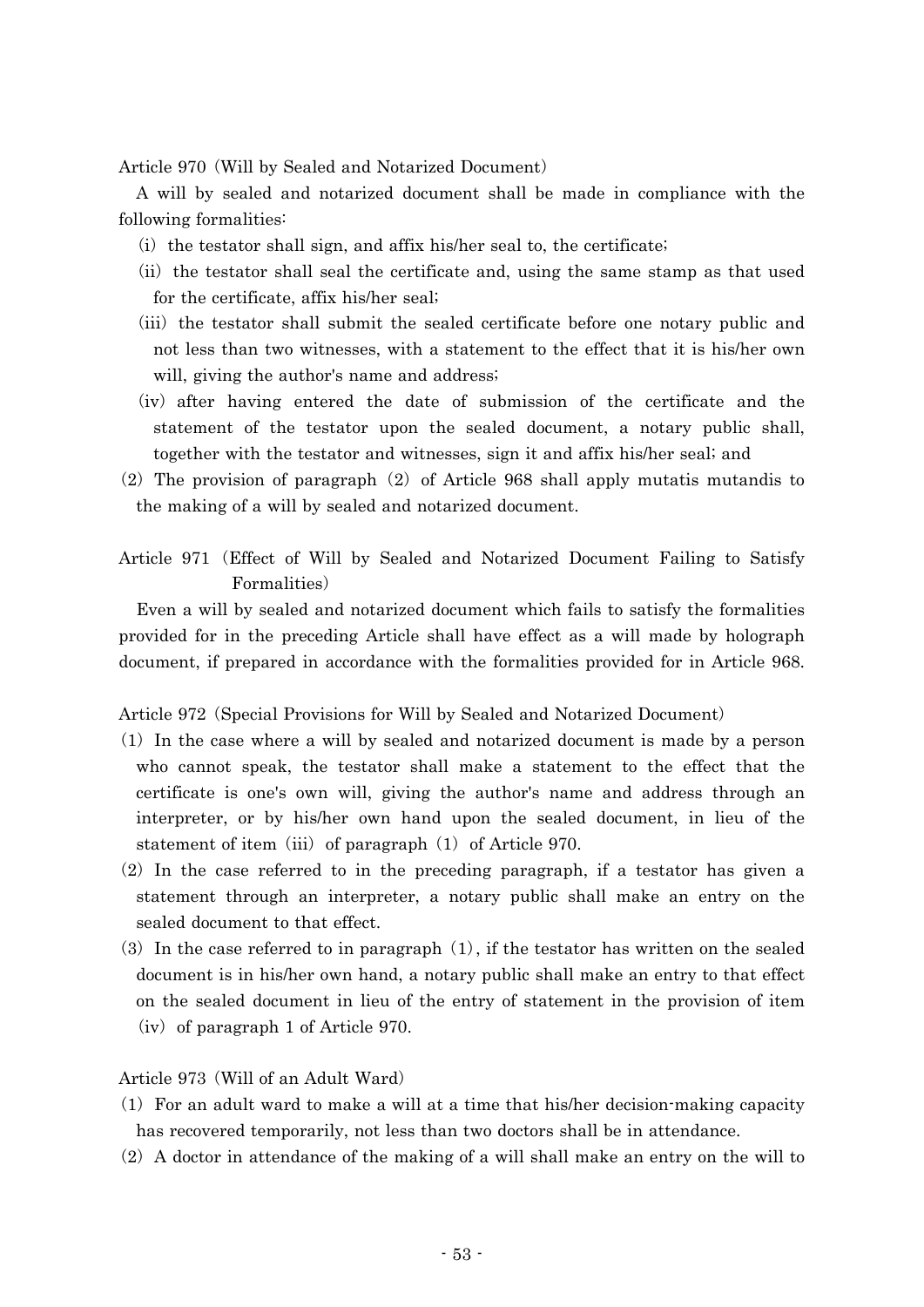the effect that the testator was not in a condition lacking decision-making capacity at the time of making the will, sign it, and affix his/her seal; provided that in the case of a will by sealed and notarized document, he/she shall make an entry to that effect on the sealed document, sign it, and affix his/her seal.

Article 974 (Causes of Disqualification of Witness or Observer)

The following persons may not be a witness or observer to a will:

- $(i)$  a minor;
- $(i)$  a presumed heir, donee, or a spouse or lineal relative of either; or
- (iii) a spouse, relative within four degrees, secretary, or employee of a notary public.

Article 975 (Prohibition of Joint Wills)

A will may not be made by two or more persons on the same certificate.

### Subsection 2 Special Formalities of Wills

Article 976 (Will Made by Person Rapidly Approaching Death)

- ( )1 If a person who is rapidly approaching death due to illness or another reason intends to make a will, he/she may do so in the attendance of not less than three witnesses by giving oral instruction of the tenor of the will to one of the witnesses. In this case, the person who received the oral instruction shall enter this, read it aloud, or allow inspection, to the testator and other witnesses, and after each witness has approved the accuracy of that entry, sign it, and affix his/her seal.
- $(2)$  In the case where a person who cannot speak makes a will pursuant to the provisions of the preceding paragraph, the testator shall state of the tenor of that will through an interpreter before the witnesses, in lieu of the oral instruction of the same paragraph.
- (3) In the case where the testator, or a witness, referred to in the second sentence of paragraph  $(1)$  is deaf, the person who has received the statement or oral instruction of the tenor of the will shall convey to the testator or other witnesses the written contents referred to in the provision of that sentence through an interpreter in lieu of the reading aloud provided for in that sentence.
- $(4)$  For a will made pursuant to the provisions of the preceding three paragraphs, effect shall not arise unless it has been confirmed by the family court on the application of one of the witnesses or an interested party within twenty days of the creation of the will.
- $(5)$  The family court may not confirm a will referred to in the preceding paragraph unless it is convinced that the will captured the true intention of the testator.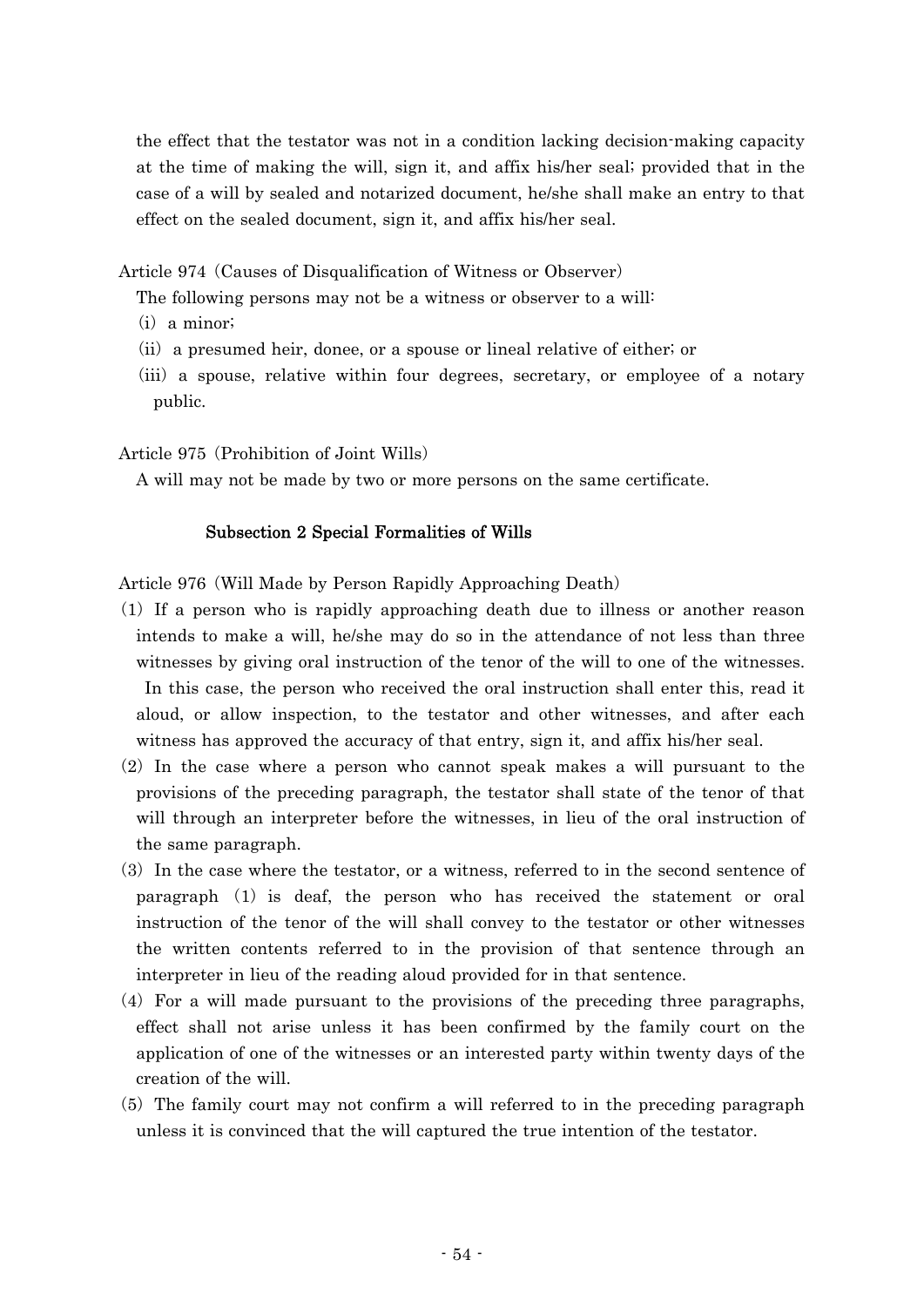Article 977 (Will Made by Person with Infectious Disease in Quarantine)

A person who is isolated through an administrative disposition due to an infectious disease may make a will in the attendance of one police official and at least one witness.

Article 978 (Will Made by Person on Vessel)

A person on a ship may make a will in the attendance of the ship's captain or a clerk, and at least two witnesses.

Article 979 (Will Made by Person on Ship Meeting Disaster)

- ( )1 In the case where a ship meets disaster, a person who is on that ship and rapidly approaching death may make a will orally in the attendance of at least two witnesses.
- $(2)$  In the case where a person who cannot speak makes a will pursuant to the provision of the preceding paragraph, the testator shall do so through an interpreter.
- $(3)$  The effect of a will made in compliance with the provisions of the preceding two paragraphs shall not arise unless a witness makes an entry of its tenor, signs this, affixes his/her seal, and furthermore, it gains confirmation by the family court on the application made without delay by one of the witnesses or an interested party.
- (4) The provision of paragraph  $(5)$  of Article 976 shall apply mutatis mutandis to the case described in the preceding paragraph.

Article 980 (Signature and Seal of Relevant Parties to a Will)

In the cases described in Article 977 and Article 978, a testator, author, observer, or witness shall sign and affix his/her seal to each will.

Article 981 (Case Where Signature or Seal Is Impossible)

In the cases described in Articles 977 to 979 inclusive, if there is a person who is unable to sign or affix his/her seal, an observer or witness shall make supplementary registration of the reason for that.

Article 982 (Provisions Relating to Will by Ordinary Formalities to be Applied Mutatis Mutandis)

The provisions of paragraph  $(2)$  of Article 968 and Articles 973 to 975 inclusive shall apply mutatis mutandis to a will made pursuant to the provisions of Articles 976 to 981.

Article 983 (Effect of Will Made by Special Formalities)

The effect of a will made pursuant to the provisions of Article 976 to 982 inclusive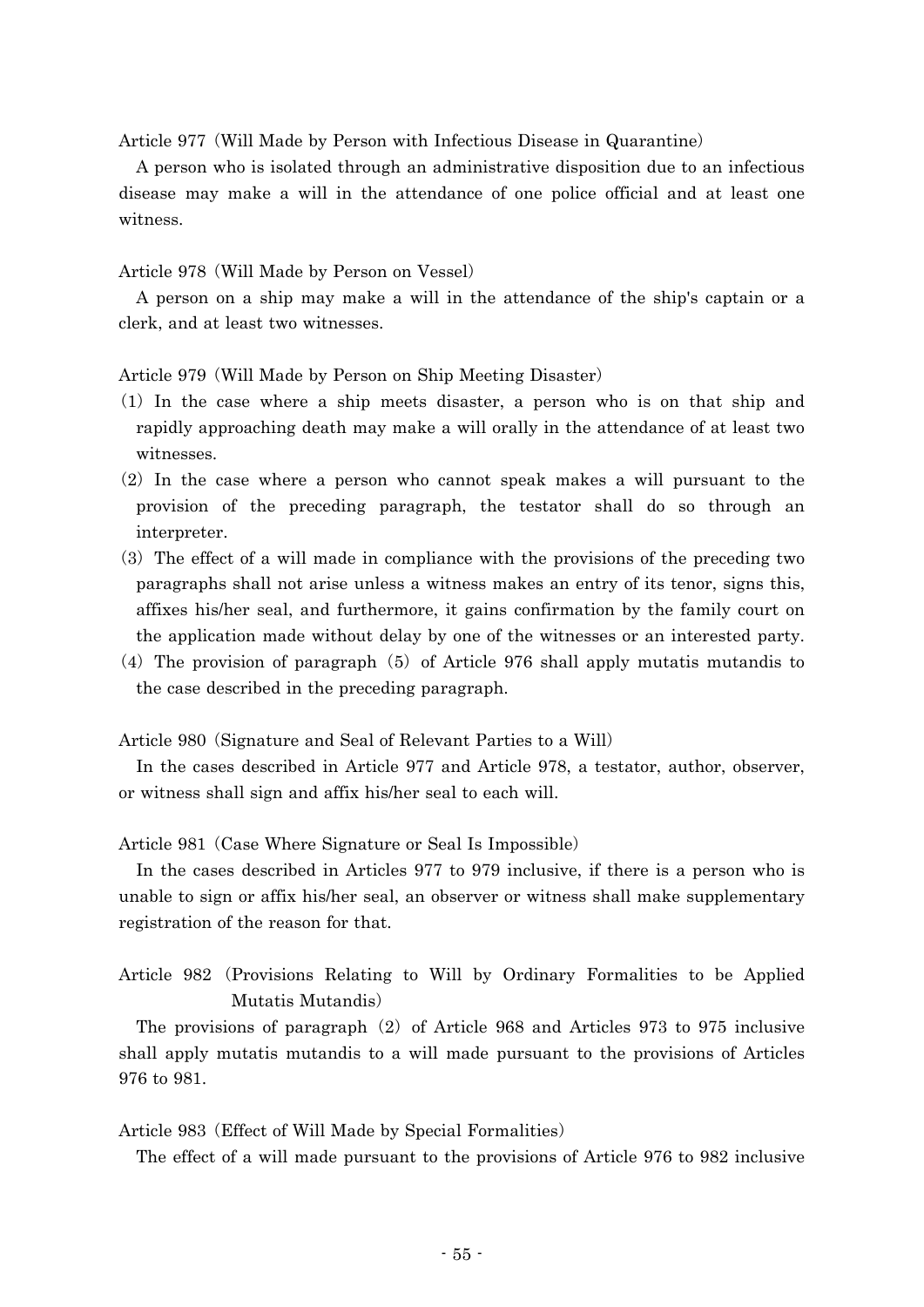shall not arise if a testator survives for a period of six months from the time they recover the ability to make a will by ordinary formalities.

Article 984 (Formalities for Japanese National in Foreign Country)

For a Japanese national in a foreign country where a Japanese consulate is stationed to make a will by notarized document, or a sealed and notarized document, the duties of a notary public shall be undertaken by the consulate.

## Section 3 Effect of Will

Article 985 (When Effect of Will Arises)

- $(1)$  A will takes effect at the time of the testator's death.
- $(2)$  In the case where a will is subject to a condition precedent, if that condition is fulfilled after the death of the testator, the will shall take effect from the time that condition is fulfilled.

Article 986 (Renunciation of Testamentary Gift)

- ( )1 A testamentary donee may renounce a testamentary gift at any time after the death of a testator.
- $(2)$  The renunciation of a testamentary gift shall have retroactive effect from the time of the testator's death.

Article 987 (Notice to Testamentary Donees for Acceptance or Renunciation of a Testamentary Gift)

A person with a duty of testamentary gift (in this Section, a person who bears a duty to perform a testamentary gift) or any other interested party may give notice to a testamentary donee to the effect that acceptance or renunciation of a testamentary gift should be made within a specified period, fixing a period that is reasonable. In this case, if a donee does not indicate his/her intention to a person with a duty of testamentary gift within that period, the testamentary gift shall be deemed to have been accepted.

Article 988 (Acceptance or Renunciation of Testamentary Gift by Heir of Testamentary Donee)

If a testamentary donee dies without having made acceptance or renunciation of a testamentary gift, the heir of that person may accept or renounce the testamentary gift within the extent of his/her share in inheritance; provided that if the testator has indicated a particular intent in his/her will, this intent shall be complied with.

Article 989 (Revocation and Rescission of Acceptance and Renunciation of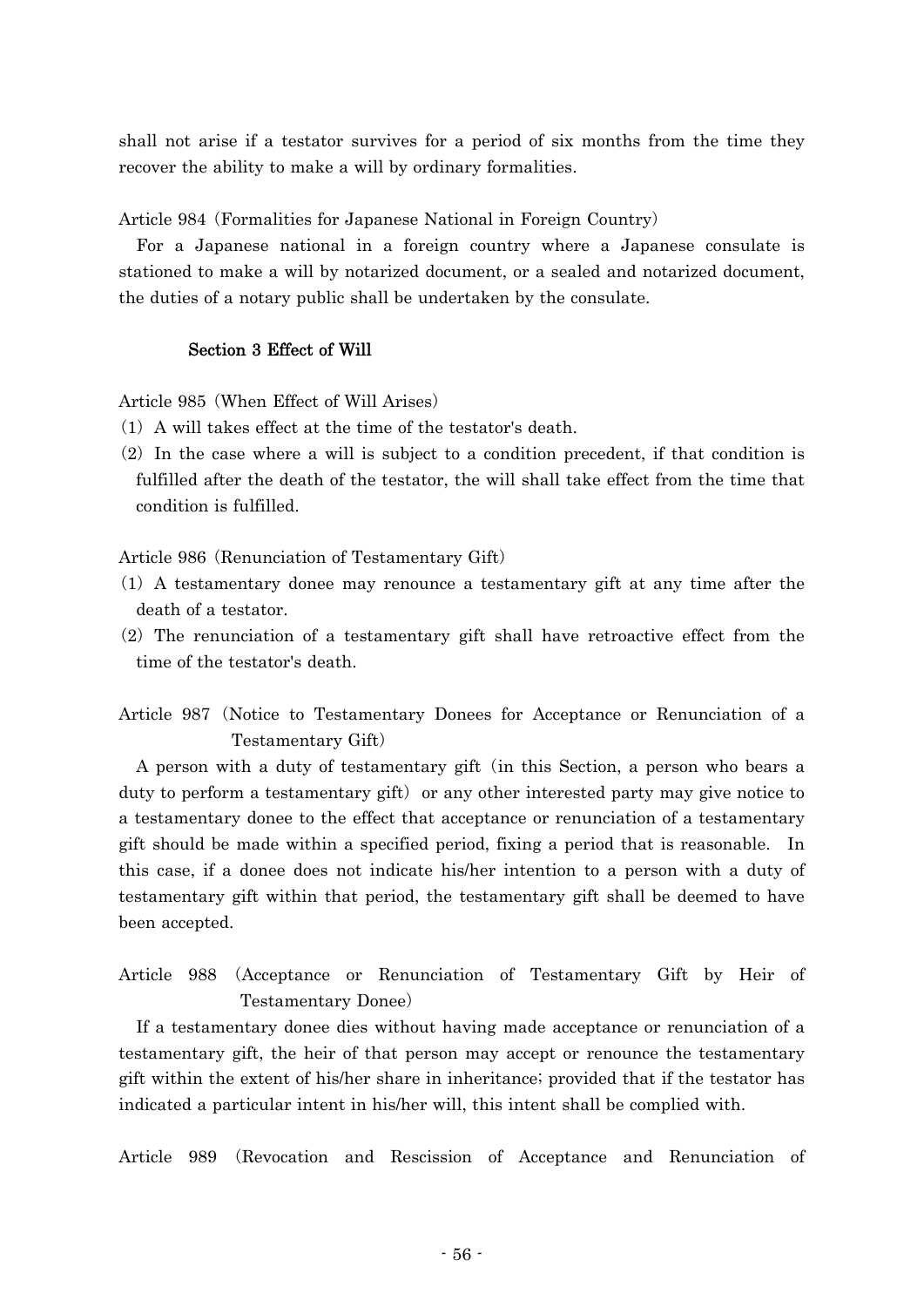### Testamentary Gift)

- ( )1 Acceptance or renunciation of a testamentary gift may not be revoked.
- (2) The provisions of paragraphs  $(2)$  and  $(3)$  of Article 919 shall apply mutatis mutandis to acceptance and renunciation of a testamentary gift.

Article 990 (Rights and Duties of Testamentary Donee by a Universal Succession)

A testamentary donee by a universal succession shall have the same rights as an heir.

Article 991 (Claim for Security by a Testamentary Donee)

While a testamentary gift is not due, a testamentary donee may make a claim for reasonable security from a person having an obligation with respect to testamentary gift. The same shall also apply for a testamentary gift with a condition precedent while the outcome of that condition is unknown.

Article 992 (Collecting Fruits of Testamentary Gift)

A testamentary donee may collect the fruits of a testamentary gift from the time that they are able to make a claim for the performance of that gift; provided that if the testator has indicated a particular intent in his/her will, that intent shall be complied with.

- Article 993 Claim for Reimbursement of Expenses Incurred by Person with Duty of ( Testamentary Gift)
- $(1)$  The provisions of Article 299 shall apply mutatis mutandis to the case where expenses have been incurred by a person with a duty of testamentary gift in respect of the object of the testamentary gift after the death of the testator.
- $(2)$  An application for reimbursement may be made for normal necessary expenses incurred in collecting the fruits of a testamentary gift, limited to an amount not exceeding the value of those fruits.

Article 994 (Lapse of Testamentary Gift through Death of Donee)

- $(1)$  The effect of a testamentary gift shall not arise if the testamentary donee dies before the death of the testator.
- $(2)$  The preceding paragraph shall also apply if, in the case of a testamentary gift with a condition precedent, the testamentary donee dies before the fulfillment of that condition; provided, however, that if the testator has indicated a particular intent in his/her will, that intent shall be complied with.
- Article 995 Ownership of Property in Case of Invalidation or Lapse of Testamentary ( Gift)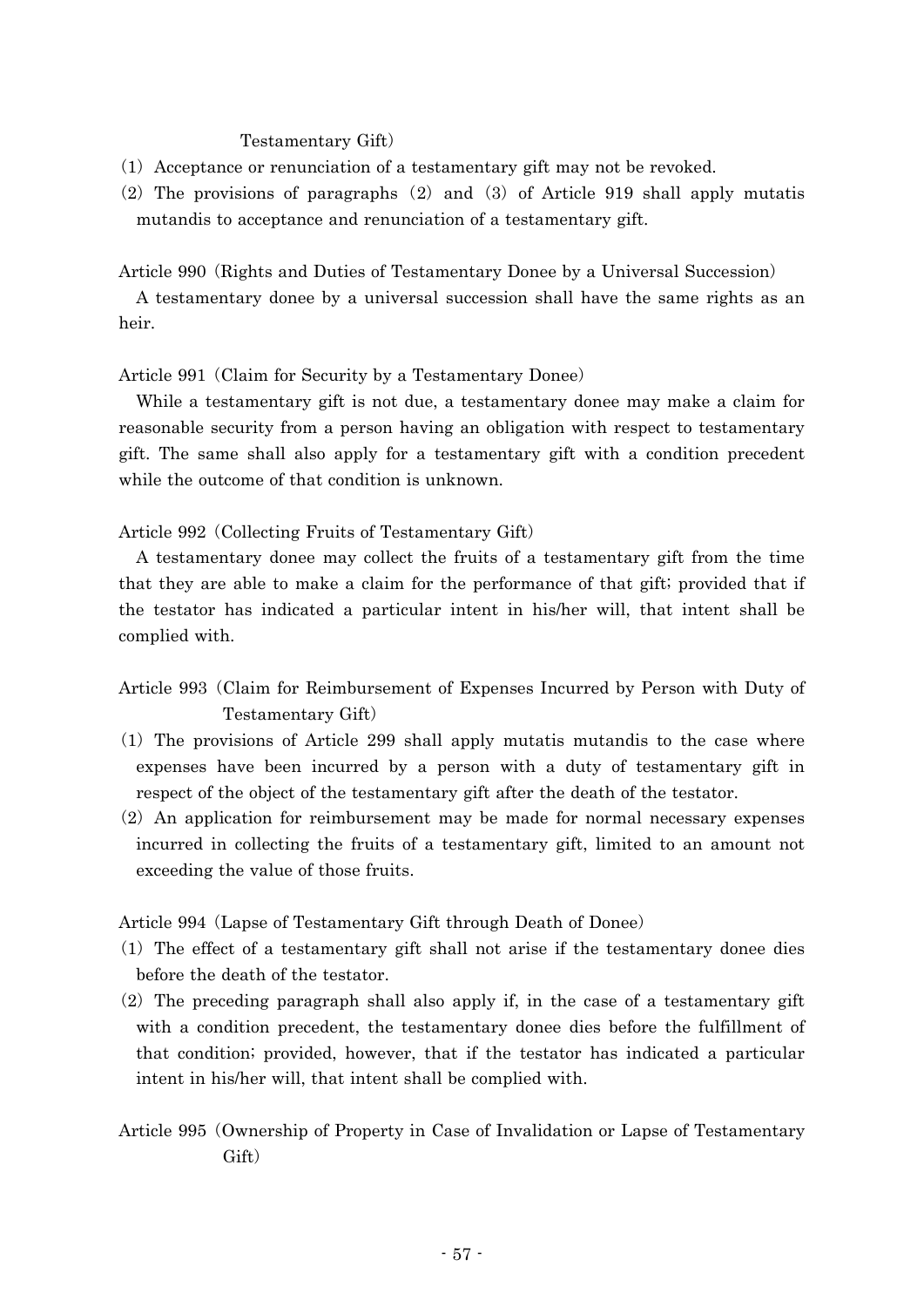If the effect of a testamentary gift does not arise, or if its effect is lost by renunciation, that which should have been received by the testamentary donee shall belong to the heir $(s)$ ; provided, however, that if the testator has indicated a particular intent in his/her will, that intent shall be complied with.

Article 996 (Testamentary Gift of Rights Not Belonging to Inherited Property)

A testamentary gift shall not take effect if the rights which are the object of that gift did not belong to the inherited property at the time of the testator's death; provided, however, that this shall not apply if it is found that those rights were made the object of a testamentary gift regardless of whether such rights belong to the inherited property.

Article 997

- ( )1 If a testamentary gift, the object of which are rights that do not belong to the inherited property, has effect pursuant to the provision of the proviso to the preceding Article, the person with a duty of testamentary gift shall bear a duty to obtain those rights and transfer them to the testamentary donee.
- $(2)$  In the case referred to in the preceding paragraph, if the rights referred to in that paragraph cannot be obtained, or if obtaining them requires excessive expenses, a person with a duty of testamentary gift shall give compensation to the value of those rights; provided, however, that if the testator has indicated a particular intent in his/her will, that intent shall be complied with.
- Article 998 (Warranty Liability of Person Having Obligation for to Testamentary Gift for Unspecified Things)
- $(1)$  In the case where a testamentary gift has as its object unspecified Things but a third party as a rightful claimant retakes them from a testamentary donee, a person having an obligation in relation to testamentary gift shall be liable under the same warranty with respect to those unspecified Things, just as a seller.
- $(2)$  In the case where a testamentary gift has as its object unspecified Things, if those goods are defective, a person having an obligation in relation to testamentary gift shall exchange them for Things that are not defective.

Article 999 (Extension of Testamentary Gift over Right to Claim from Third Party)

- $(1)$  If a testator has a right to claim compensation from a third party resulting from loss or alteration, or loss of possession, of the object of a testamentary gift, that right shall be presumed to have been an object of the testamentary gift.
- $(2)$  In the case of accession or mixture of the object of a testamentary gift with other Things, if a testator has become a sole owner or co-owner of a compound or mixture pursuant to the provisions of Articles 243 to 245 inclusive, that entire ownership,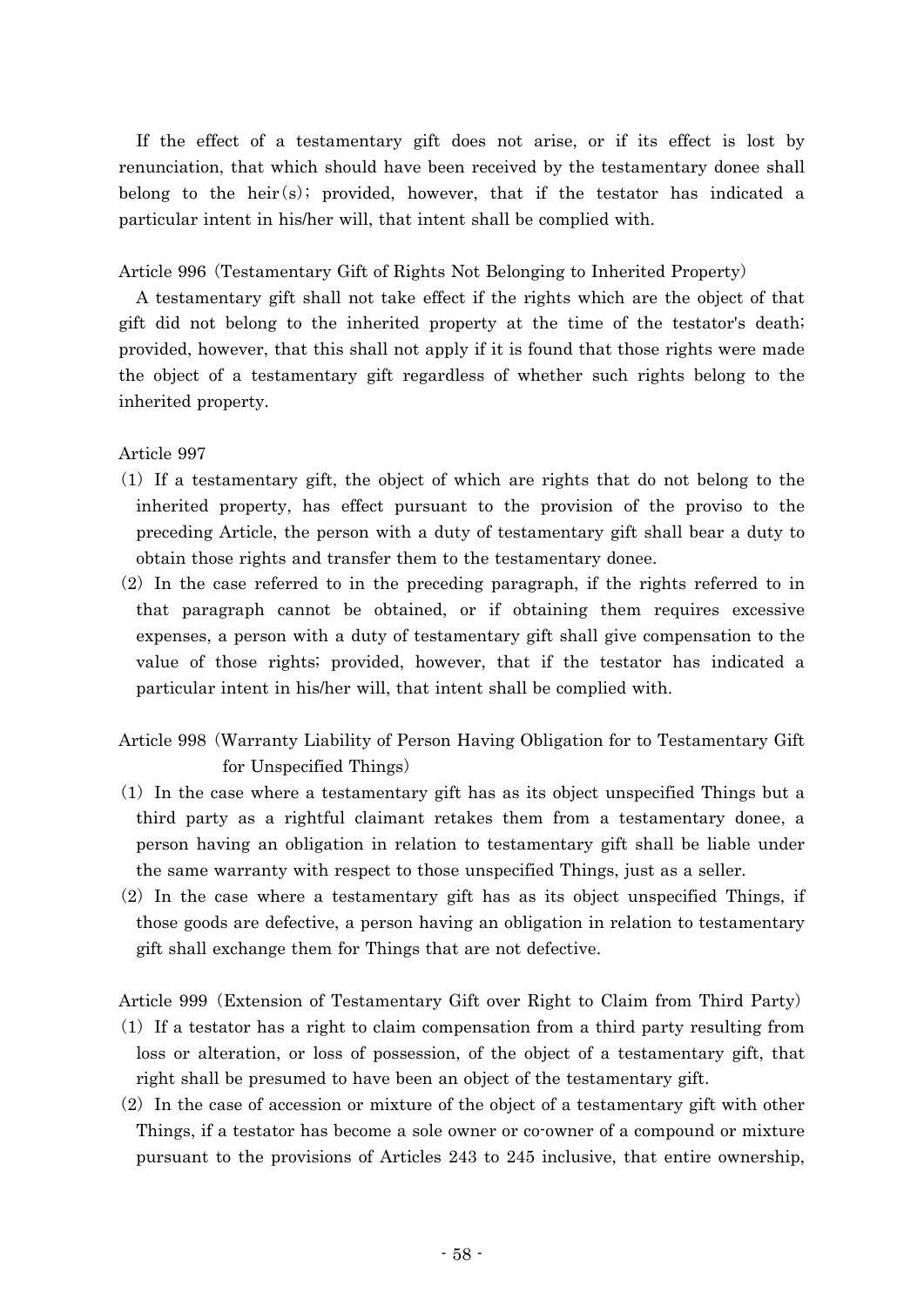or share, shall be presumed to have been an object of the testamentary gift.

Article 1000 (Testamentary Gift of Property Subject to the Rights of Third party)

If Things or rights being the object of a testamentary gift were the object of the rights of a third party at the time of the testator's death, a testamentary donee may not demand a person having an obligation with respect to testamentary gift to extinguish the third party's rights; provided, however, that this shall not apply if the testator has indicated a contrary intent in his/her will.

Article 1001 Extension of Testamentary Gift over Things Received for Satisfaction of ( Claim)

- $(1)$  In the case where a claim is the object of a testamentary gift, if the testator has received performance for that claim and the received Things are already with the inherited property, those Things shall be presumed to have been an object of the testamentary gift.
- $(2)$  In the case where money is the object of a claim which is the object of a testamentary gift, that money shall be presumed to have been an object of the testamentary gift even if there are insufficient funds equivalent to that claim in the inherited property.

Article 1002 (Testamentary Gift with Burden)

- ( )1 A person who has received a testamentary gift with burden shall bear a responsibility to perform the duties borne, limited to an amount not exceeding the object of the testamentary gift.
- $(2)$  If a testamentary donee has renounced a testamentary gift with burden, the person who would have received gain from the discharge of burden may become a testamentary donee him/herself; provided that if the testator has indicated a particular intent in his/her will, that intent shall be complied with.

Article 1003 (Discharge of Testamentary Donee of Testamentary Gift with Burden) If the value of an object of a testamentary gift with burden is reduced due to the qualified acceptance of an heir, or a filing for recovery of legally reserved portion, a testamentary donee may avoid the duties borne from that testamentary gift, proportional to the reduction; provided, however, that if the testator has indicated a particular intent in his/her will, that intent shall be complied with.

## Section 4 Execution of Will

Article 1004 (Probate of Will)

 $(1)$  A custodian of a will, after coming to know of the commencement of inheritance,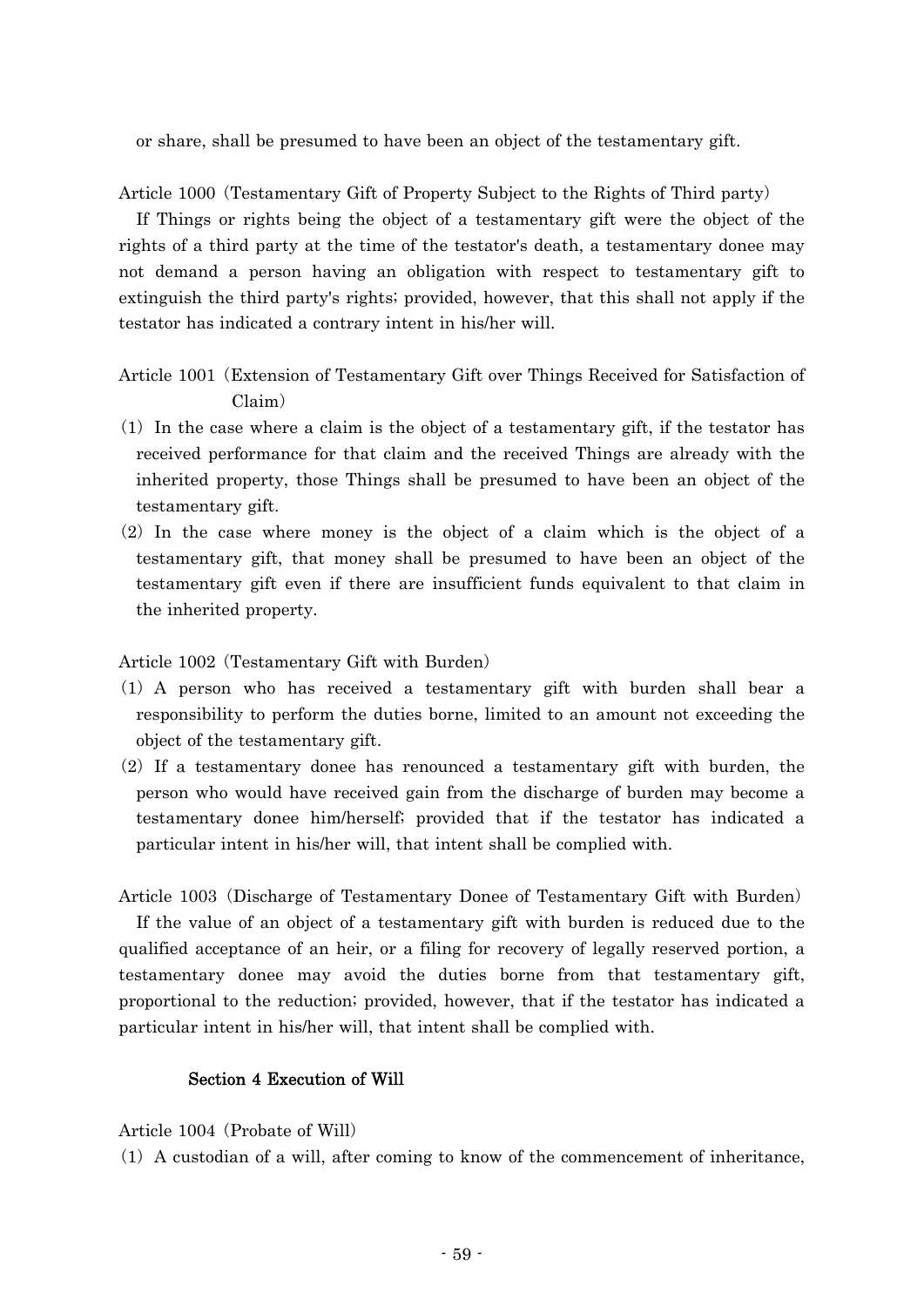shall without delay submit the will to the family court and apply for probate. In the case where there is no custodian of a will, the same shall apply after an heir discovers the will.

- $(2)$  The provision of the preceding paragraph shall not apply to a will made by notarized document.
- (3) A will that has been sealed may not be opened unless in the family court in the attendance of an heir or his/her representative.

### Article 1005 (Civil Fine)

A person who fails to submit a will pursuant to the provisions of the preceding Article, executes a will without passing through probate, or opens a sealed will in a place other than a family court shall be made subject to a civil fine of not more than 50,000 yen.

Article 1006 (Designation of Executor)

- ( )1 A testator may, by will, designate one or several executors, or entrust that designation to a third party.
- $(2)$  A person who has been entrusted with the designation of an executor shall, without delay, make that designation and inform the heir  $(s)$  of the designation.
- (3) If a person who has been entrusted with the designation of an executor intends to resign from that entrustment, he/she shall notify the heir $(s)$  to that effect without delay.

Article 1007 (Commencement of Duties of Executor)

If an executor consents to taking office, he/she shall undertake his/her duties immediately.

Article 1008 (Notice of Taking Office to Executor)

An heir or other interested party may, having specified a reasonable period, make a demand to an executor to the effect that that he/she make a definite answer within that period as to whether he/she consents to taking office. In this case, if the executor does not make a definite answer to the heir within this period, he/she shall be deemed to have consented to taking office.

Article 1009 (Causes for Disqualification of Executor)

A minor or a bankrupt may not become an executor.

### Article 1010 (Appointment of Executor)

If an executor does not exist, or the office becomes vacant, the family court may appoint an executor on the application of an interested party.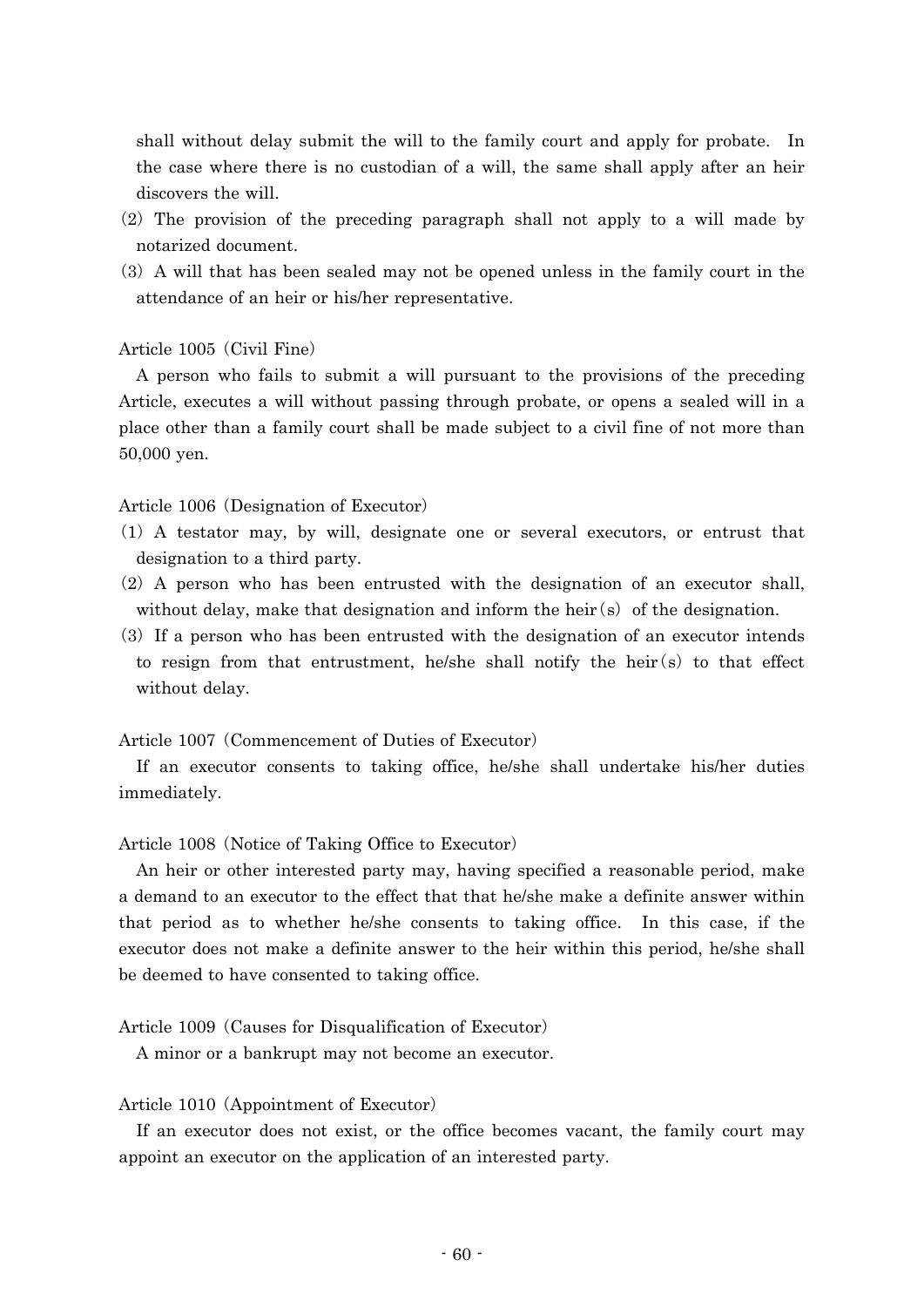Article 1011 (Preparation of Inventory of Inherited Property)

- (1) An executor shall, without delay, prepare an inventory of inherited property and deliver this to the heir  $(s)$ .
- $(2)$  On the application of an heir, an executor shall prepare an inventory of inherited property in the heir's attendance, or have a notary public create the inventory.

Article 1012 (Rights and Duties of Executor)

- ( )1 An executor shall have the rights and duties of administration of inherited property and all other necessary acts for the execution of a will.
- $(2)$  The provisions of Articles 644 to 647 inclusive and 650 shall apply mutatis mutandis to an executor.

Article 1013 (Prohibition of Interference with Execution of Will)

In the case where there is an executor, an heir may not make a disposition of inherited property or any other act that interferes with the execution of the will.

Article 1014 (Execution of Will concerning Specified Property)

In the case where a will concerns specified property in the inherited property, the provisions of Articles 1011 to 1013 inclusive shall only apply to that specified property.

Article 1015 (Status of Executor)

An executor shall be deemed the representative of the heir  $(s)$ .

Article 1016 (Executor's Right to Appoint Subagent)

- ( )1 An executor may not allow a third party to undertake the duties of an executor unless there are justifiable reasons; provided, however, that this shall not apply if the testator has indicated a contrary intent in his/her will.
- $(2)$  In the case where an executor has allowed a third party to undertake the duties of an executor pursuant to the provision in the proviso to the preceding paragraph, the executor shall owe the responsibility referred to in Article 105 to the heir  $(s)$ .

Article 1017 (Execution of Duties Where Two or More Executors)

- (1) In the case where there are two or more executors, execution of their duties shall be decided by majority; provided, however, that this shall not apply if the testator has indicated a contrary intent in his/her will.
- $(2)$  Despite the provision of the preceding paragraph, each executor may undertake an act of preservation.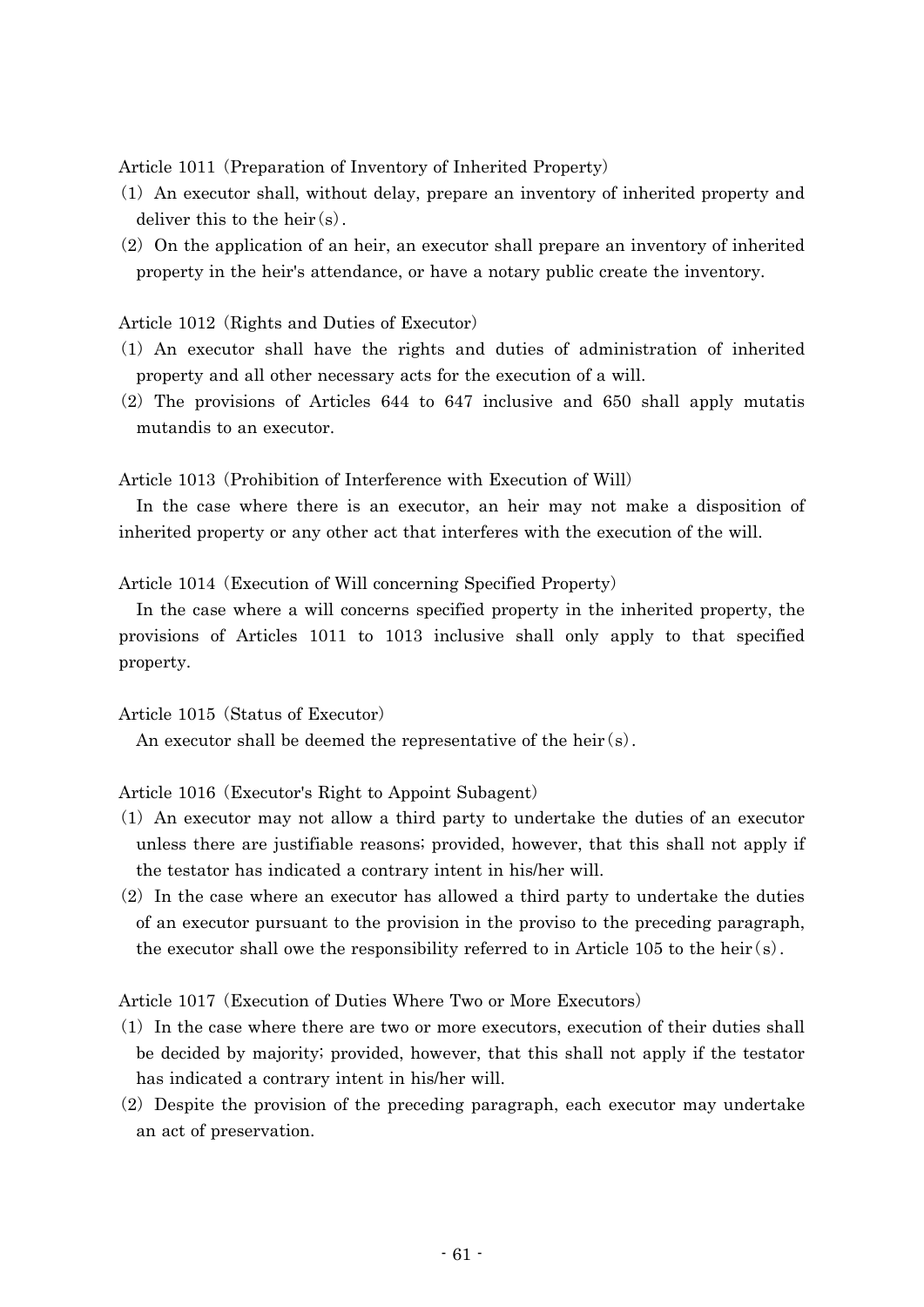Article 1018 (Remuneration of Executor)

- ( )1 The family court may determine the remuneration of an executor according to the status of the inherited property and other circumstances; provided that this shall not apply in the case where a testator has specified remuneration in his/her will.
- (2) The provisions of paragraphs (2) and (3) of Article 648 shall apply mutatis mutandis to the case where an executor receives remuneration.

Article 1019 (Dismissal and Resignation of Executor)

- ( )1 If an executor has failed to perform his/her duties, or if there is any other justifiable reason, an interested party may apply to the family court for the dismissal of that executor.
- $(2)$  An executor may resign from his or her duties with the permission of the family court if there is a justifiable reason.

Article 1020 (Mandate Provisions to be Applied Mutatis Mutandis)

The provisions of Article 654 and Article 655 shall apply mutatis mutandis to the case of termination of duties of an executor.

Article 1021 (Burden of Expenses Relating to Execution of Will)

Expenses relating to the execution of a will shall be borne by the inherited property; provided, however, that legally reserved portion may not be reduced by this.

### Section 5 Revocation and Rescission of Will

Article 1022 (Revocation of Will)

A testator may at any time revoke a will in whole or in part in compliance with the formalities for a will.

Article 1023 (Conflict between Previous and Later Will)

- ( )1 If there is a conflict between a previous and later will, the later will shall be deemed as having revoked the previous will with respect to the part that is in conflict.
- $(2)$  The provision of the preceding paragraph shall apply mutatis mutandis to the case where a will conflicts with a disposition or other juristic act made while the testator was still alive.
- Article 1024 (Destruction of Will or Things made the Object of Testamentary Gift) If a testator intentionally destroys a will, this shall be deemed a revocation of the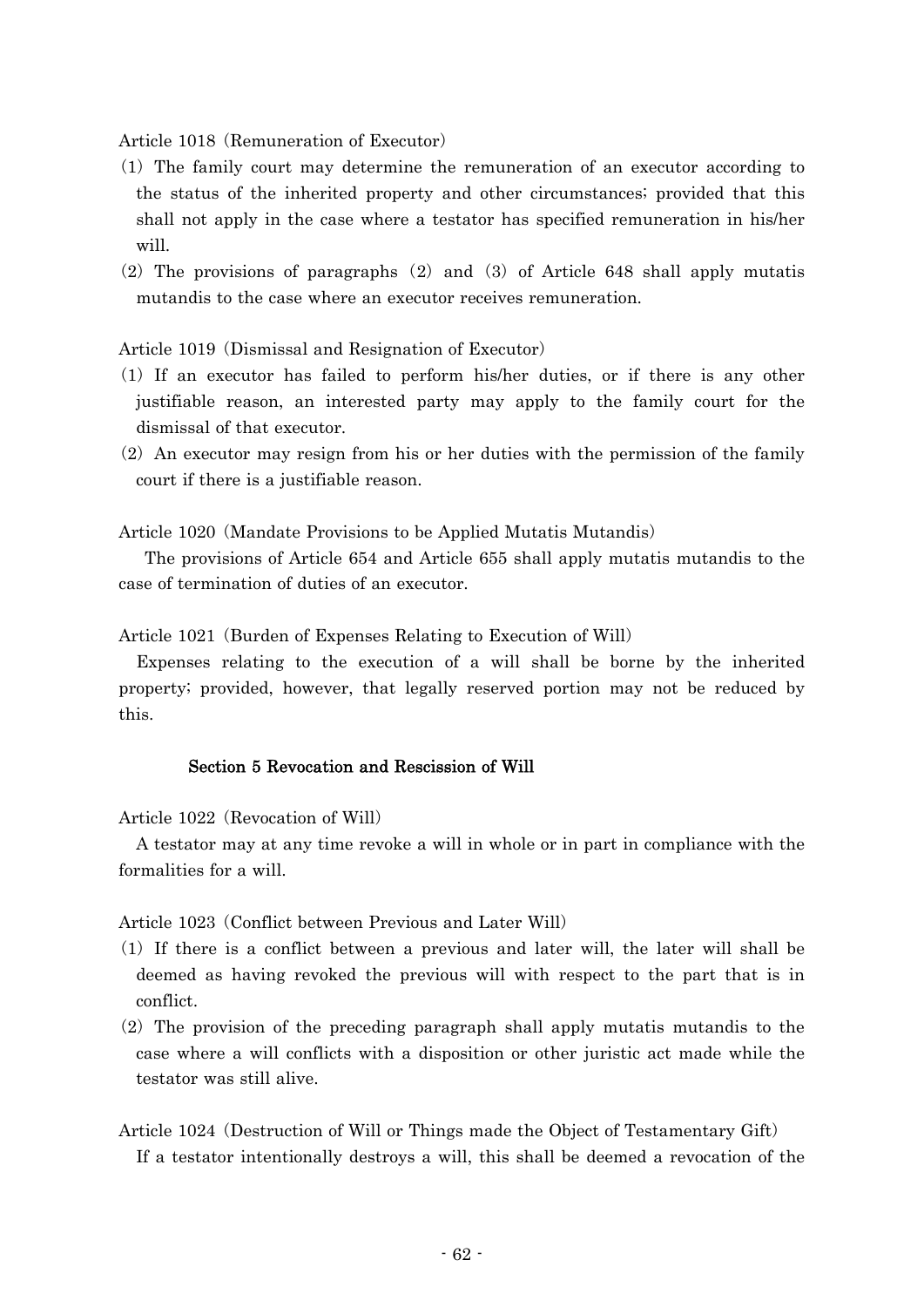will with respect to the part that has been destroyed. The same shall apply if the testator has intentionally destroyed goods the object of a testamentary gift.

Article 1025 (Effect of Will That Has Been Revoked)

The effect of a will that has been revoked pursuant to the provisions of Articles 1022 to 1024 inclusive shall not be recovered even if the act of revocation is revoked, rescinded, or invalidated; provided, however, that this shall not apply in the case where the act was the result of fraud or duress.

Article 1026 (Prohibition of Waiver of Right to Revocation)

A testator may not waive the right to revoke a will.

Article 1027 (Rescission of Will concerning Testamentary Gift with Burden)

If a person who has received a testamentary gift with burden does not perform the duty imposed thereby, an heir may demand performance of that duty fixing a reasonable period to do so. In this case, if there is no performance within that period, an application may be made to the family court for rescission of the will concerning the testamentary gift with burden.

### Chapter VIII Legally Reserved Portion

Article 1028 (Entitlement and Amount of Legally Reserved Portion)

Heirs other than siblings shall receive, as legally reserved portion, an amount equivalent to the ratio prescribed in each of the following items in accordance with the divisions listed therein:

- $(i)$  in the case where only lineal ascendants are heirs, one third of the decedent's property;
- $(i)$  in cases other than that referred to in the preceding item  $(i)$ , one half of the decedent's property.

Article 1029 (Calculation of Legally Reserved Portion)

- $(1)$  Total legally reserved portion shall be calculated as the value of any gifts made by the decedent added to the value of the property held by the decedent at the time of commencement of inheritance minus the entire amount of obligations.
- $(2)$  The determination of the value of conditional rights or rights of an uncertain duration shall be made in accordance with an evaluation by an appraiser appointed by the family court.

### Article 1030

Only a gift made within one year before the commencement of inheritance shall be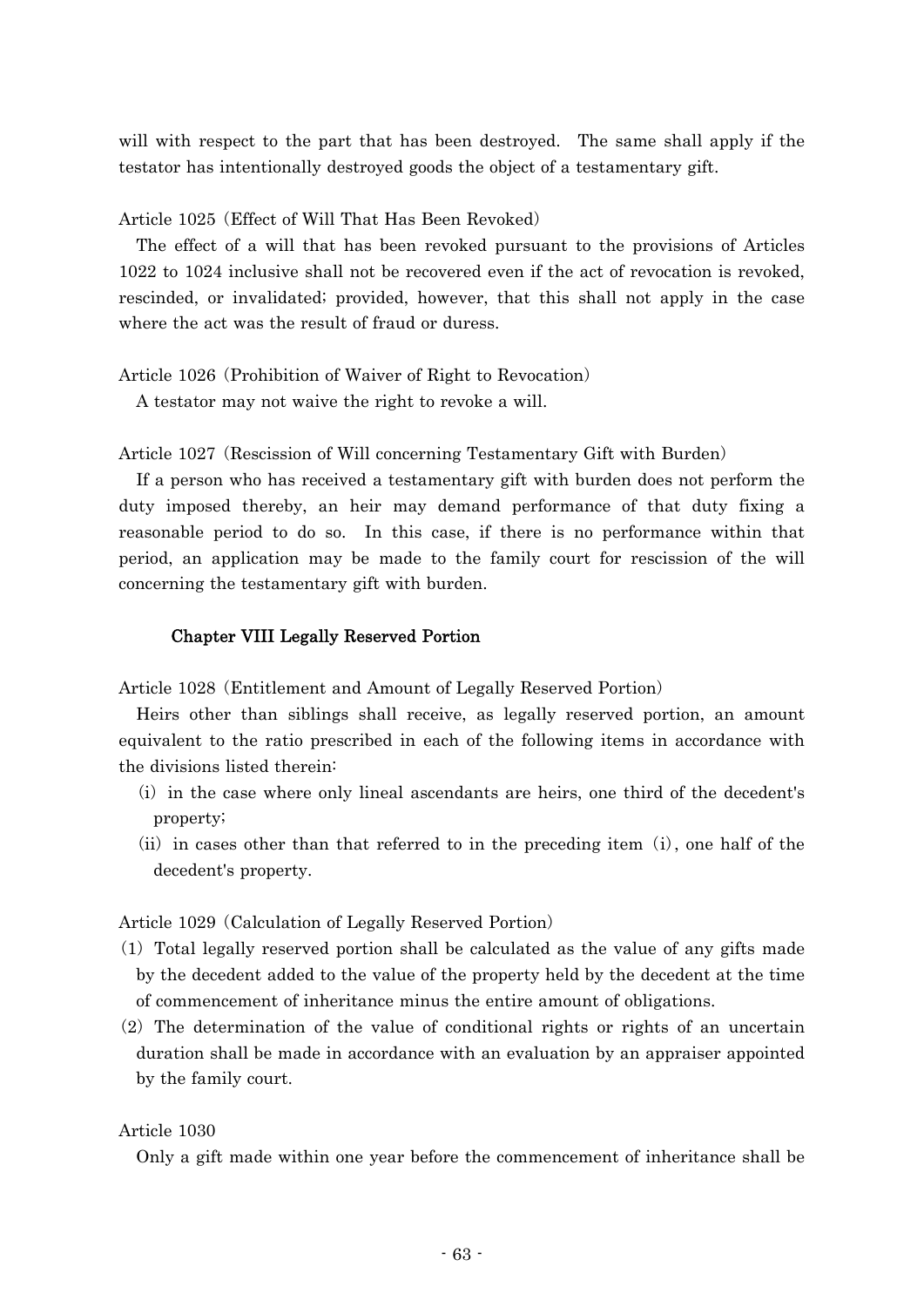included in the amount calculated pursuant to the provisions of the preceding Article.

A gift made before one year prior to commencement shall be included in the amount calculated pursuant to the provisions of the preceding Article if it was made with the knowledge of both parties that it would cause harm to a claimant for legally reserved portion.

Article 1031 (Claim for Abatement of Gift or Testamentary Gift)

A claimant for legally reserved portion, or his/her heir, may claim for abatement of a testamentary gift, or gift referred to in the preceding Article, to the extent necessary to preserve that legally reserved portion.

Article 1032 (Partial Abatement of Gifts and Testamentary Gifts of Conditional Rights etc.)

In the case where a gift or testamentary gift has as its object a right with conditions attached or a right of uncertain duration, if that gift or testamentary gift is to be partially abated, a claimant for legally reserved portion shall, in accordance with the amount determined by the provision of paragraph  $(2)$  of Article 1029, deliver the remainder to the beneficiary or donee immediately.

Article 1033 (Order of Abatement of Gifts and Testamentary Gifts)

A gift may not be abated until after the abatement of a testamentary gift.

Article 1034 (Proportion of Abatement of Testamentary Gift)

A testamentary gift shall be abated proportionally according to the value of the object of that testamentary gift; provided, however, that if the testator has indicated a particular intent in his/her will, that intent shall be complied with.

Article 1035 (Order of Abatement of Gifts)

A later gift shall be abated before an earlier gift.

Article 1036 (Return of Fruits of Gift by Beneficiary)

A beneficiary, in addition to the property to be returned, shall return the fruits of that property obtained after the day a claim for abatement was made.

Article 1037 (Burden of Loss Due to Insolvency of Beneficiary)

The burden of loss arising from the insolvency of a beneficiary subject to abatement shall lie with the claimant for legally reserved portion.

Article 1038 (Claim for Abatement of Gift with Burden)

A claim for abatement may be made regarding a gift with a burden for the amount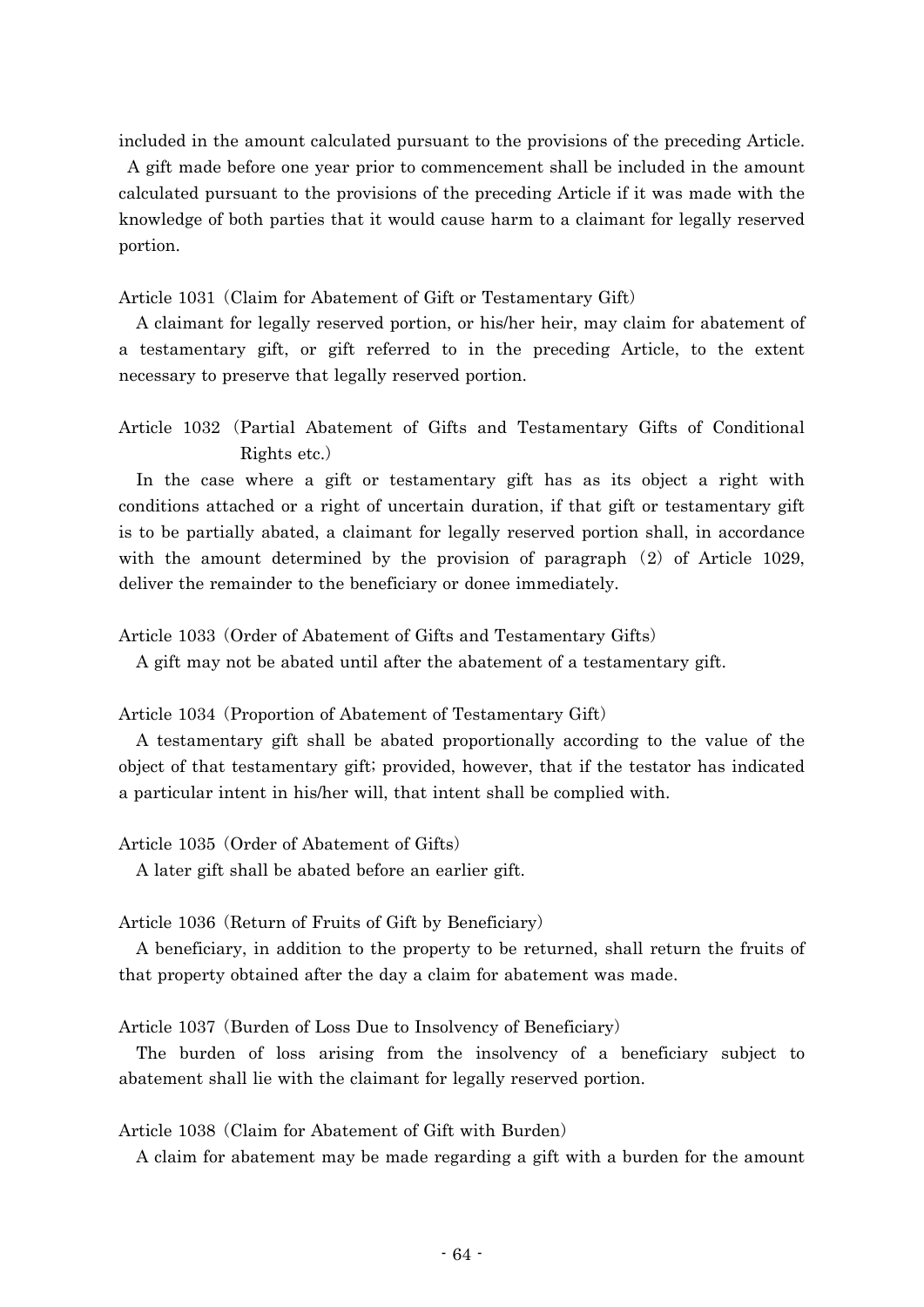of the object of that gift minus the amount of the burden.

Article 1039 (Act for Value with Inadequate Consideration)

An act for value with inadequate consideration shall be deemed a gift if both parties had knowledge that it would prejudice a claimant for legally reserved portion. In this case, if a claimant for legally reserved portion claims for abatement of the gift, he/she shall reimburse the consideration given for the act.

Article 1040 (Object of Gift Assigned by Beneficiary etc.)

- $(1)$  If a beneficiary of gift subject to abatement has assigned the object of a gift to another person, he/she must compensate that amount to a claimant for legally reserved portion; provided, however, that if the person who received the object of the gift had knowledge at the time of assignment that this would prejudice a claimant for legally reserved portion, a claimant for legally reserved portion may claim for abatement of the object of the gift.
- $(2)$  The provision of the preceding paragraph shall apply mutatis mutandis to the case a beneficiary establishes rights with regard to the object of a gift.

Article 1041 (Compensation by Value to Claimant for Statutory Reserved Portion)

- ( )1 A beneficiary or donee may avoid a duty to refund by compensating a claimant to statutory reserved portion the value of the object of the gift or testamentary gift, to the extent subject to abatement.
- $(2)$  The provision of the preceding paragraph shall apply mutatis mutandis to the case referred to in the proviso to paragraph  $(1)$  of the preceding Article.

Article 1042 (Limitation on Period for Claim for Abatement)

If a claimant for legally reserved portion, within one year from the time of knowing of commencement of inheritance and the existence of a gift or testamentary gift which may be abated, does not exercise the claim of abatement, it shall be extinguished by prescription. This shall also apply if ten years have passed since the time of commencement of inheritance.

Article 1043 (Renunciation of Legally Reserved Portion)

- $(1)$  Renunciation of legally reserved portion before the commencement of inheritance shall only have effect upon receiving permission from the family court.
- $(2)$  The renunciation of legally reserved portion by one joint heir shall have no effect upon the legally reserved portion of another joint heir.

Article 1044 (Provisions regarding Heirs per Stirpes and Share in Inheritance to be Applied Mutatis Mutandis)